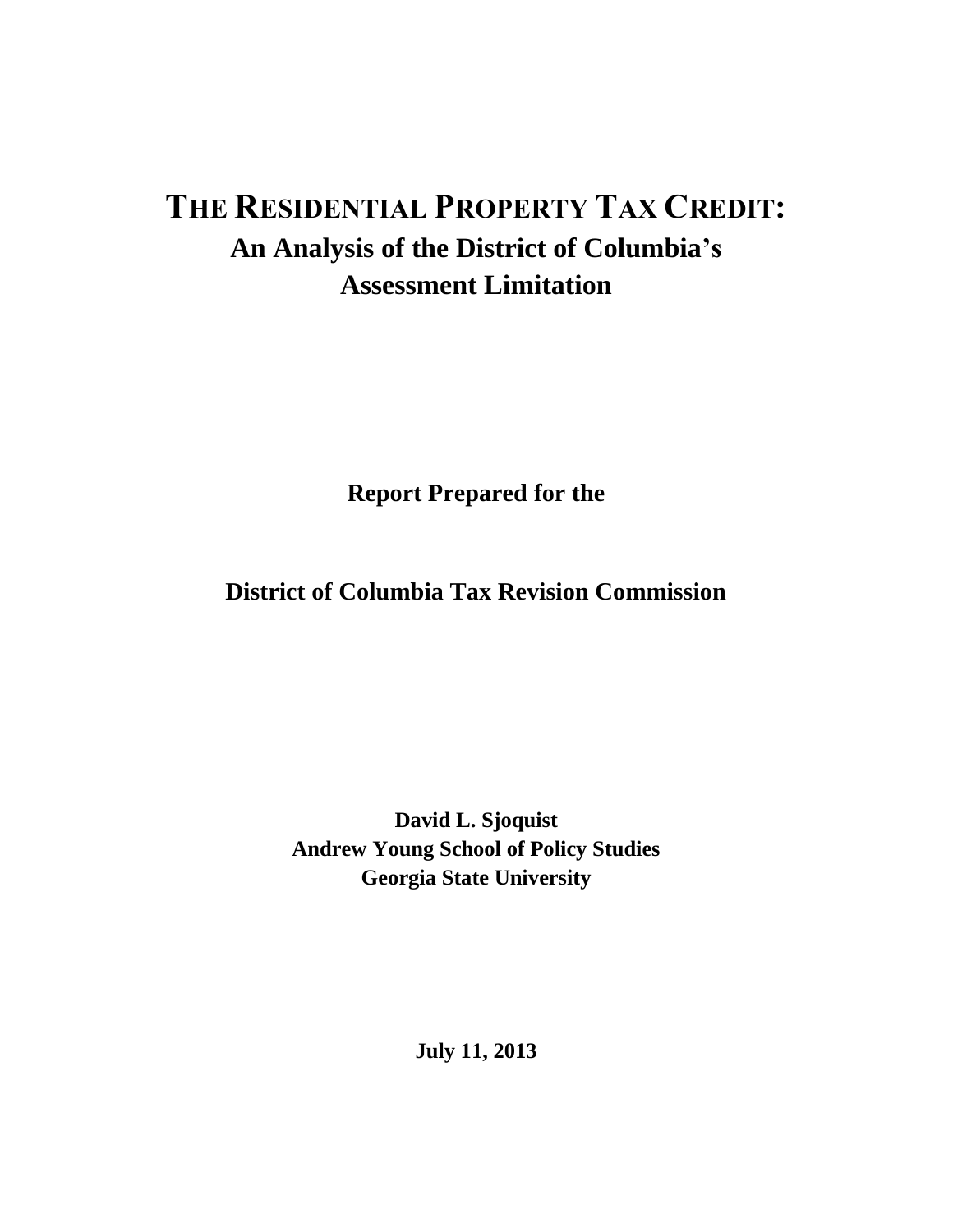# **TABLE OF CONTENTS**

| I.              |                                                                   |  |
|-----------------|-------------------------------------------------------------------|--|
| II.             |                                                                   |  |
| Ш.              |                                                                   |  |
| IV.             |                                                                   |  |
| V.              |                                                                   |  |
| VI.             |                                                                   |  |
| A.              |                                                                   |  |
| <b>B.</b>       |                                                                   |  |
| C.              |                                                                   |  |
| VII.            | THE ECONOMIC EFFECTS OF THE DISTRICT OF COLUMBIA'S RPT CREDIT  24 |  |
| A.              |                                                                   |  |
| <b>B.</b>       |                                                                   |  |
| $\mathcal{C}$ . |                                                                   |  |
|                 |                                                                   |  |
|                 |                                                                   |  |
|                 |                                                                   |  |
|                 |                                                                   |  |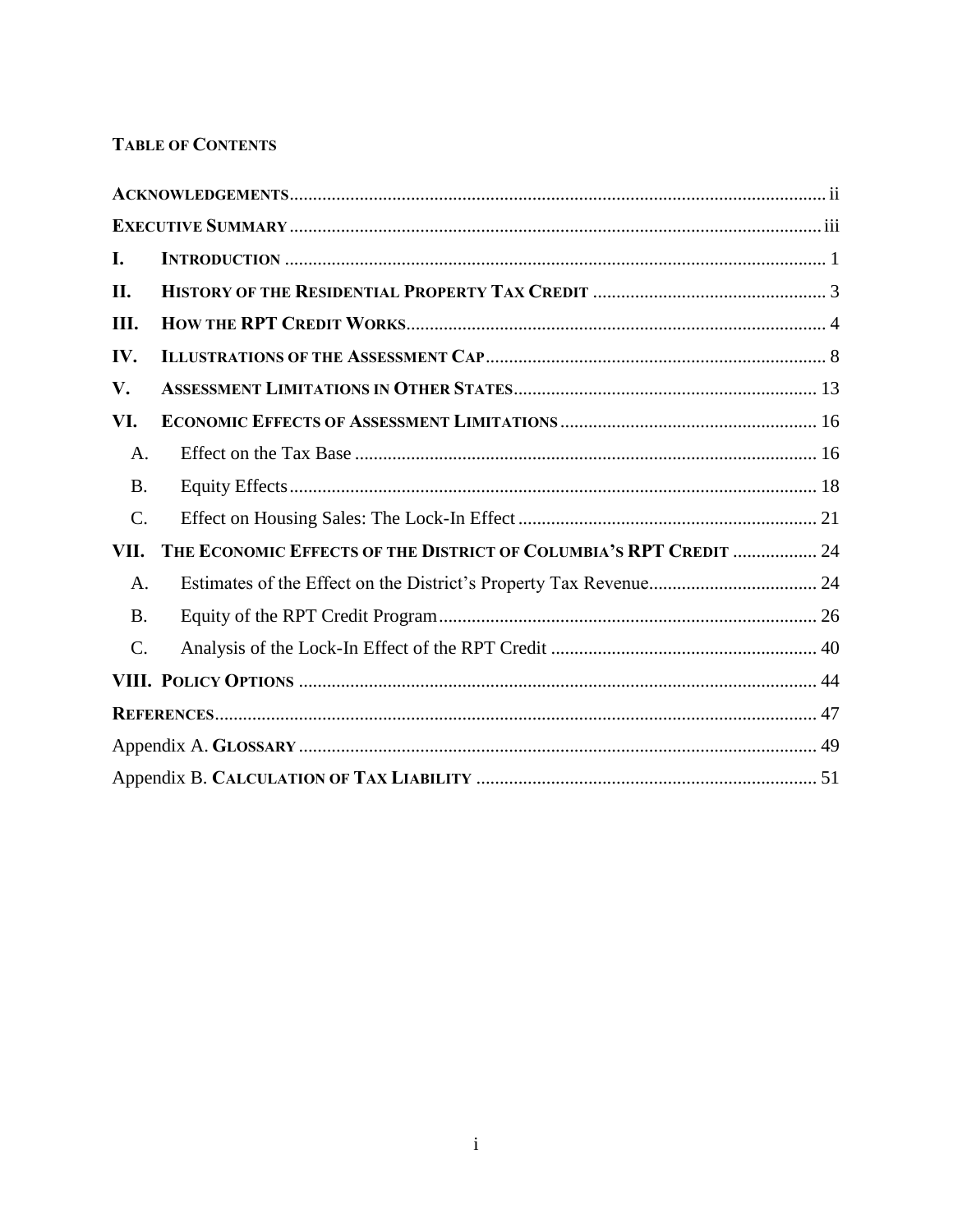#### <span id="page-2-0"></span>**ACKNOWLEDGEMENTS**

The author wishes to thank Daniel Muhammad of the District of Columbia's Office of Revenue Analysis for providing the data on which the analysis is based and for answering numerous questions. The report benefited from the comments on earlier drafts provided by Mike Bell, Gerry Widdicombe, Steven Rosenthal, and Kevin Clinton and from the technical assistance provided by Lakshmi Pandey.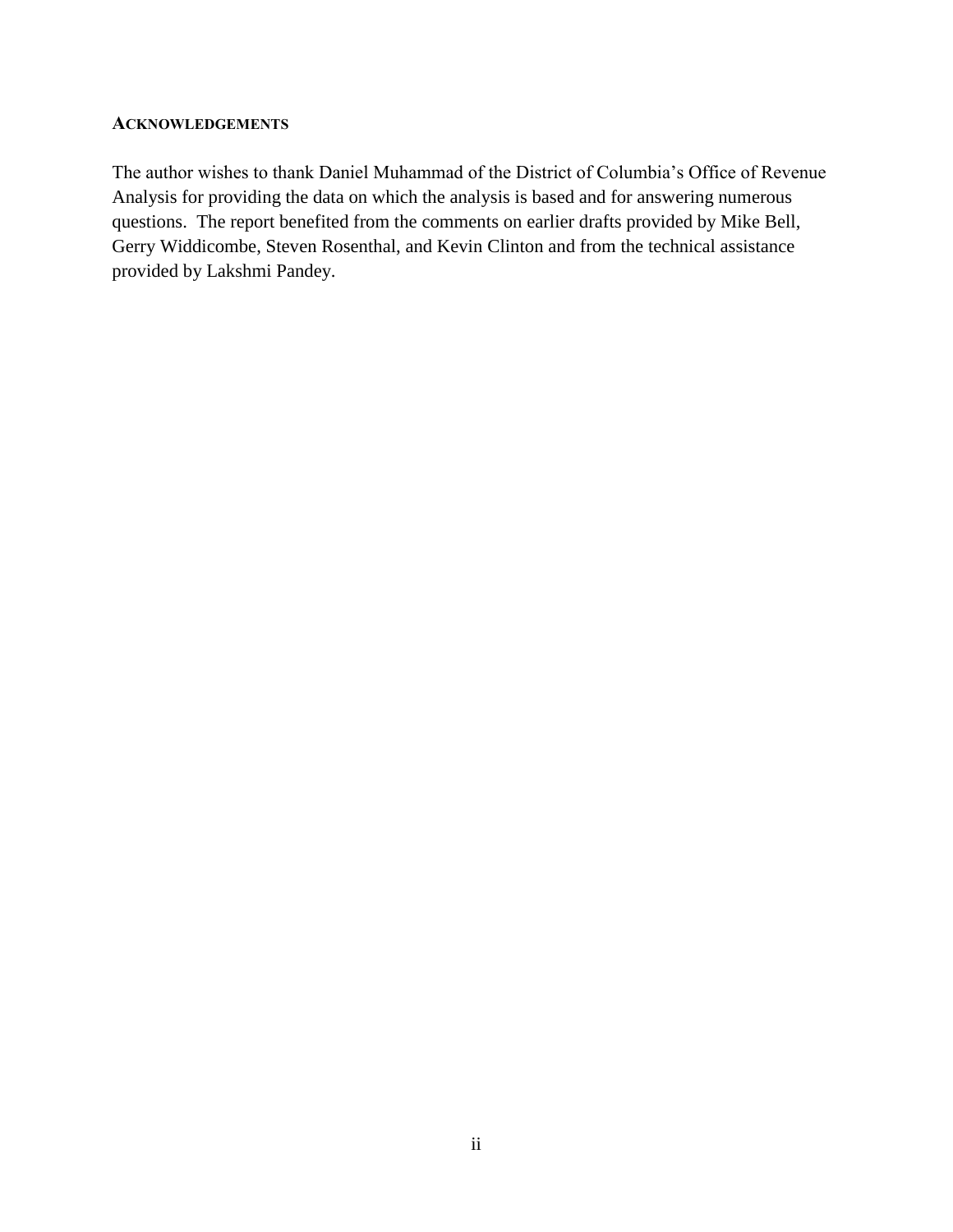## <span id="page-3-0"></span>**EXECUTIVE SUMMARY**

The District of Columbia has a Residential Property Tax Credit program. While this program technically is a property tax credit, it is in effect an assessment limitation that restricts the annual increase in taxable assessment to at most 10 percent. Assuming no change in the property tax rate, the program caps the annual increase in the owner's property taxes at 10 percent.

The Residential Property Tax Credit (RPT Credit) program was put in place at time when the District was experiencing large increases in the market value of property and was changing the process for assessing property from a triennial assessment of each property, with the increase phased-in over three years, to an annual re-assessment process. The RPT Credit was first applied to property taxes for tax year 2002. The initial cap rate was set at 25 percent. The cap rate was reduced over time, and as of 2006 the cap rate has been 10 percent.

Property owners who have applied for and been approved for a homestead exemption automatically receive the residential property tax credit. Cooperative housing associations are also eligible for the credit. Other property, including rental and commercial properties, are not eligible. When a homesteaded property is sold the new owner would pay property taxes based on the market value (that is, the assessed value) less the homestead exemption.

## **The Effect on the District's Property Tax Revenue**

For each year 2003 through 2011 we estimated the tax liability under the assessment cap, which we refer to as the capped revenue, and what the property tax liability on homestead properties would have been if there had been no cap, which we refer to as non-capped revenue, given the existing property tax rate and homestead exemption for that year. The difference between the non-capped and capped revenues reflects the property tax revenue that was lost due to the assessment cap. Table ES-1 summarizes the results.

The revenue loss increased from \$23.9 million in 2003 to \$118.4 million in 2007, and has since decreased to \$37.1 million in 2011. The explanation for this pattern is pretty obvious. Between 2003 and 2007 the cap rate decreased from 25 percent to 10 percent, meaning that a larger percentage of the increase in property values were eligible for the property tax cap, and thus not taxed. In addition, housing values were increasing at substantial rates. Since 2007, the increase in housing prices slowed and even decreased, and thus the difference between the capped and non-capped values decreased. Column 3 reflects the percentage reduction in property tax liability, while column 4 is the percentage of homesteaded properties that have ratios of capped value to net assessed value of less than one, that is, homes that have reduced property taxes due to the assessment limitation.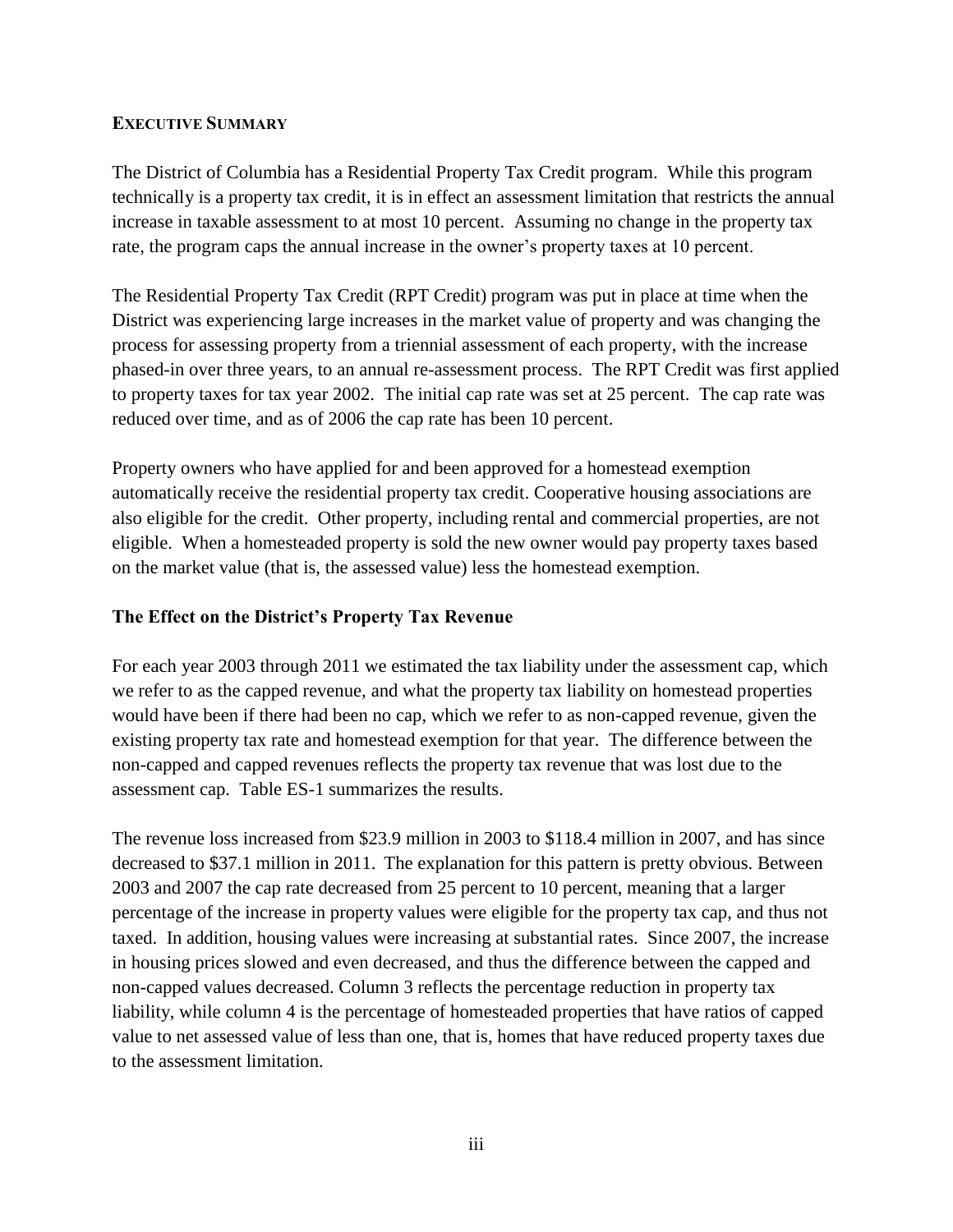## **Table ES-1. Estimated Revenue Loss Due to Assessment Limitation**

| $\lceil 1 \rceil$<br>Year | [2]<br><b>Revenue Loss</b><br>$(in$ millions of \$) | $\lceil 3 \rceil$<br><b>Revenue Loss/Non-</b><br><b>Capped Revenue</b> | [4]<br><b>Percent With</b><br>Tax<br><b>Reduction</b> |
|---------------------------|-----------------------------------------------------|------------------------------------------------------------------------|-------------------------------------------------------|
| 2003                      | \$23.9                                              | 13.5%                                                                  | 55.1%                                                 |
| 2004                      | 49.4                                                | 21.2                                                                   | 74.9                                                  |
| 2005                      | 55.9                                                | 20.4                                                                   | 78.9                                                  |
| 2006                      | 84.1                                                | 28.1                                                                   | 82.5                                                  |
| 2007                      | 118.4                                               | 33.4                                                                   | 85.5                                                  |
| 2008                      | 118.0                                               | 31.2                                                                   | 81.4                                                  |
| 2009                      | 99.6                                                | 26.4                                                                   | 75.0                                                  |
| 2010                      | 59.8                                                | 17.1                                                                   | 65.4                                                  |
| 2011                      | 37.1                                                | 11.0                                                                   | 55.6                                                  |

For the near term, the revenue loss from the assessment limitation is likely to continue to decrease, but at a slower rate. However, housing prices are beginning to increase, and are likely to increase at increasing rates in the future. The result will likely be increasing revenue loss in the future, perhaps beginning in 2015.

## **The Effect on Tax Equity**

Assessment limitations create dispersions between assessed value and taxable value in the same way that the errors in the assessment process create variations across property in the ratio of assessed value to market value. One measure of the inequities created by the assessment limitation is the coefficient of dispersion (COD). The COD is the average deviation of the ratio of capped value to net assessed value from the median ratio divided by the median ratio. Larger values of COD imply larger inequities, that is, a greater variation of the ratios of capped value to net assessed values.

Other than for 2003 and 2011, the COD values are high and reflect significant inequities brought about as a result of the assessment limitation. The International Association of Assessing Officers (IAAO) suggests that for property tax assessments of single-family residential properties acceptable value of the COD are between 5.0 percent and 15.0 percent. Between 2004 and 2011, the values of the COD ranged between 15 percent and 39 percent, with the COD in 5 of those 8 years being higher than 20 percent. These values are substantially larger than the IAAO standard, implying that significant inequities were created by the assessment limitation.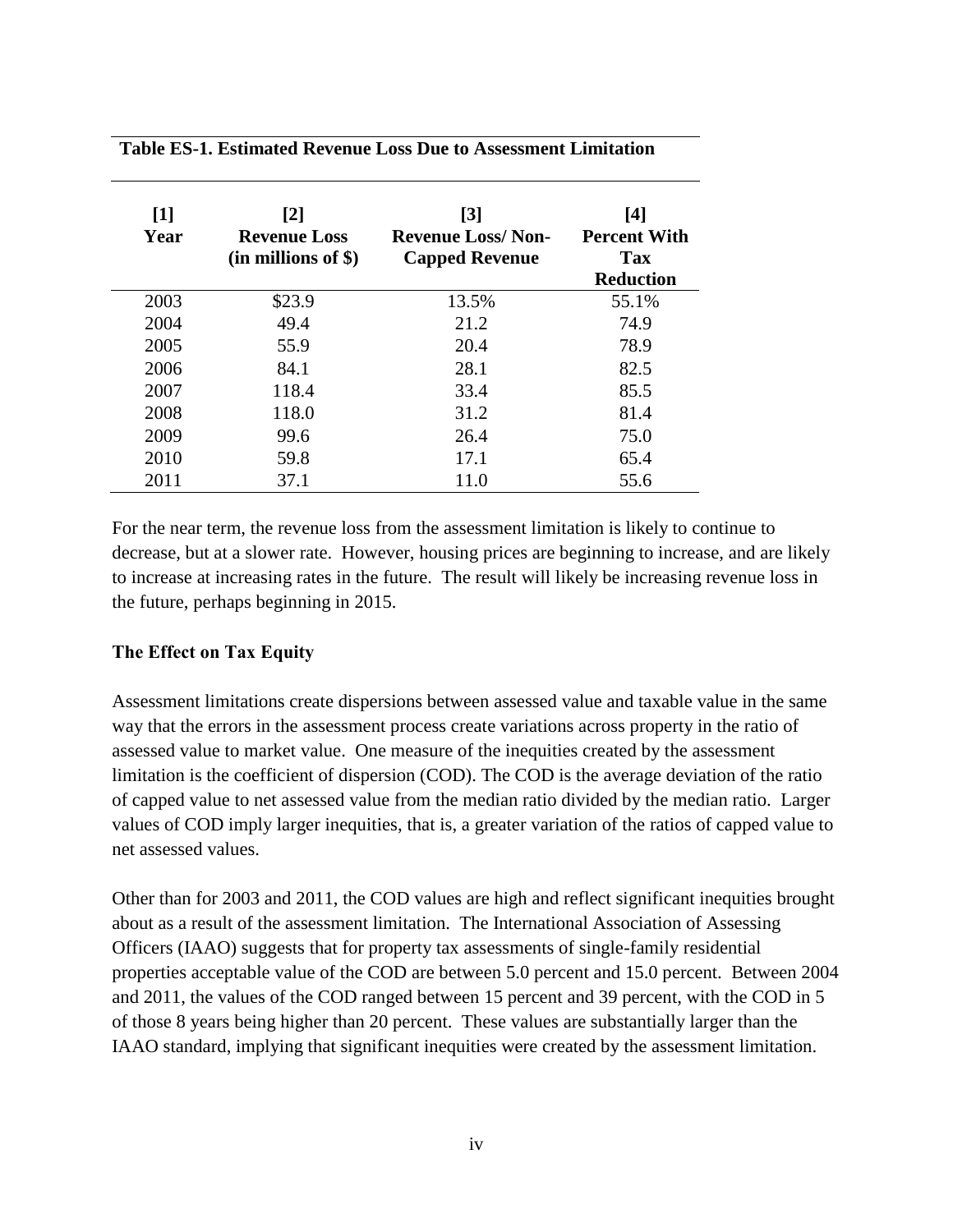Another view of the equity of the assessment limitation is how the ratio of capped values to net assessed values varies by net assessed value. We ranked homesteads by net assessed value and then created 20 groups, each representing five percent of homesteads. For each group we calculated for 2007 and for 2011 the mean value of the ratio of capped value to net assessed value. These two years reflects extremes in the level of inequity created by the assessment limitation.

For 2007, the mean of the ratio of capped value to net assessed value varies across the first 5 net assessed value groups, but then increases over the rest of the property value groups. The pattern for 2011is similar to that for 2007, but the mean ratio values are larger in 2011, implying smaller reductions in property taxes. For 2007 the mean value for the group with the largest net assessed value is 28 percent larger than the mean value for group with the smallest net assessed value. The results suggest significant vertical inequities, particularly for 2007.

Another way to measure inequity is to compare the average effective tax rates for properties that have not sold since the assessment limitation started with the average effective tax rate for properties that sold in the previous year. We estimate that homes that sold in 2006 paid, on average, an effective tax rate that is 1.70 times the effective tax rate on homes that were not sold since 2002. For properties sold in 2010 the equivalent number is 1.19.



**Figure ES-1. Distribution of Capped Value to Net Assessed Value, 2007**

Figure ES-1 is a box and whisker graph that illustrates the horizontal inequities for 2007, that is, how the benefits of the assessment limitation vary across homes of approximately equivalent value. The graph shows the variation in the ratio of capped value to net assessed value for each of the 20 net assessed value groups. As can be seen, there is substantial variation in the ratios within any property value group.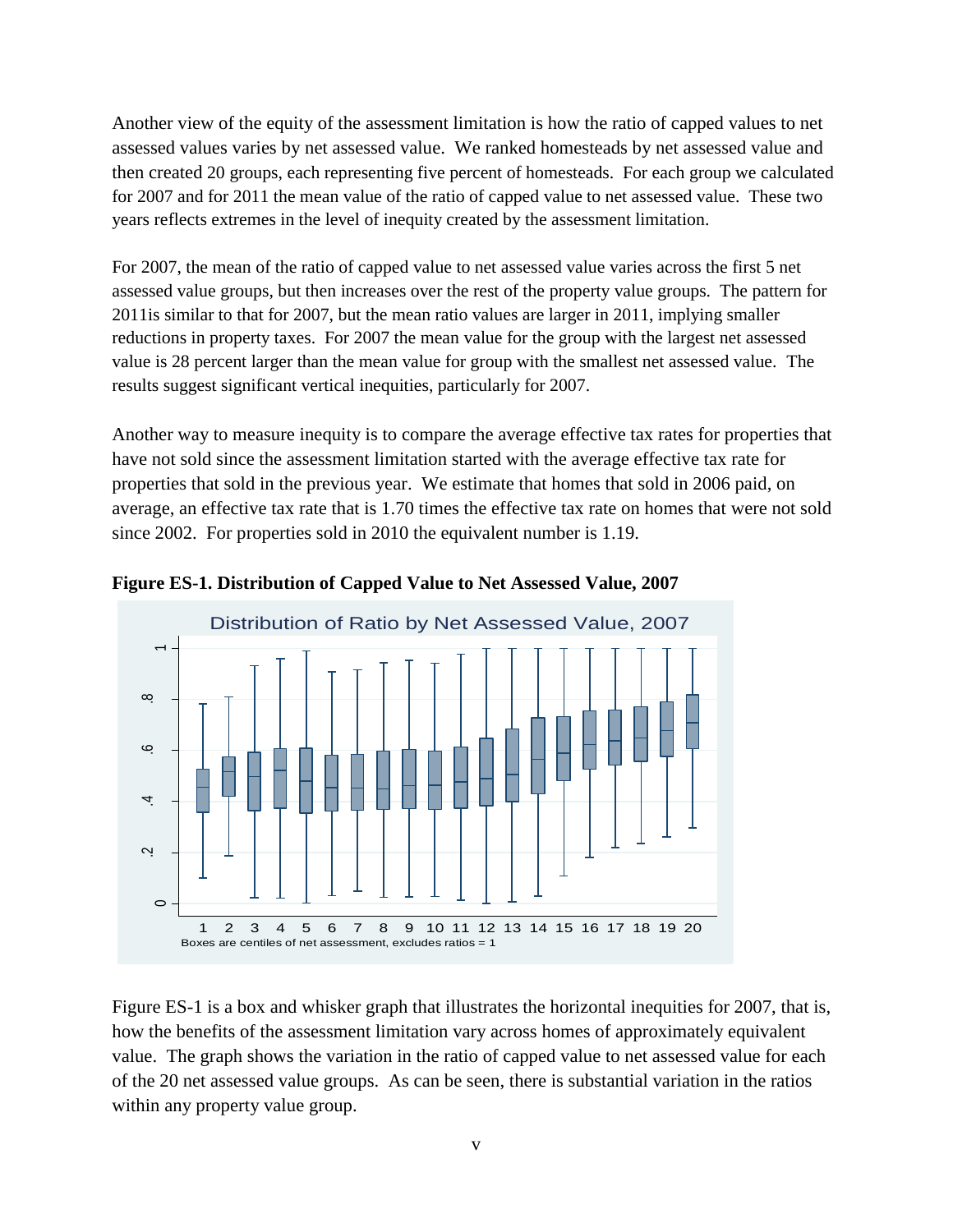We also consider how the benefits of the assessment limitation differ by age. The average ratio of capped value to net assessed value was 0.777 for seniors and 0.874 for non-seniors for 2011 and 0.516 and 0.642 for 2007. Thus, seniors benefit more from the assessment limitation than non-seniors.

To this point we have assumed that the property tax rate would be the same whether the homestead was taxed on the capped value or net assessed value. However, it is also reasonable to assume that if the assessment limitation did not exist, the property tax rate for residential property would be lower so that the government would collect the same revenue with and without the assessment limitation program. For 2007, under this alternative assumption, we estimate that 25.1 percent of homeowners would pay lower taxes if they were taxed at the lower tax rate on their net assessed value rather than being taxed at the existing 2007 tax rate of 0.88 percent on their capped value. In 2011, 48.7 percent of homeowner would pay lower taxes if they were taxed at the lower tax rate on their net assessed value than being taxed at the existing tax rate of 0.85 percent on their capped value. Thus, under the assumption of constant property tax revenue, a substantial percentage of homeowners are worse off under the assessment limitation.

## **Lock-In Effect**

A third possible effect of assessment limitation is whether the assessment limitation causes homeowners to move less frequently. To address this question, we estimated a regression model and find that the assessment limitation reduces the probability that a home is sold. The regression results imply that the elasticity of the probability that the home will be sold with respect to the tax benefit is -0.226. Thus, a 10 percent increase in the tax saving from the assessment limitation would reduce the probability of selling the homestead by 2.26 percent. However, the information we have available for the regression is limited and thus the results should be used with caution.

## **Policy Options**

There are several potential changes that the Commission could consider regarding the District's assessment limitation program. There are various, potentially conflicting, reasons for making changes in the RPT Credit program. These reasons include:

- reduce the revenue loss to the District government;
- reduce the effect of property value appreciation on homeowner property taxes;
- reduce property tax inequities;
- reduce property taxes for various groups, such as the elderly or low-income households.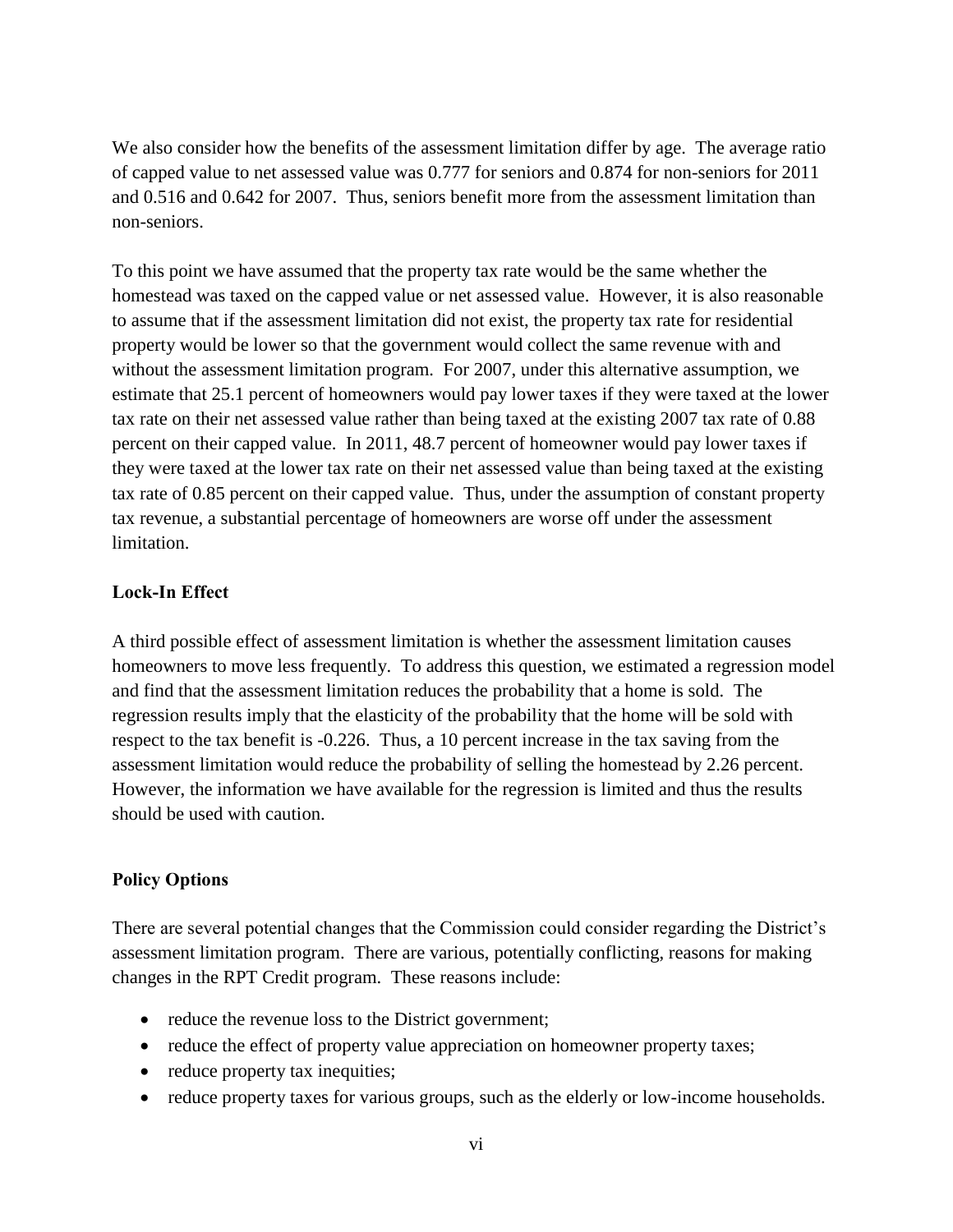Among the possible alternative policies the Commission might consider are:

- 1. *Make no change.* This would be simplest thing to do.
- 2. *Eliminate the assessment limitation.* This option would eliminate the loss of revenue and the inequities that arise from the assessment limitation. It would also eliminate the tax benefit that many homeowners enjoy as a result of the assessment limitation.
- 3. *Phase out the assessment limitation*. Rather than immediately shifting the basis of property taxes to net assessed value for all home owners, the elimination of the assessment could be phased in.
- 4. *Make the capped value portable*. To reduce the effect of the assessment limitation on the probability of selling a homestead, the assessment limitation could be made portable. One way this could work is to allow a seller to take the difference between the net assessed value and the capped value and subtract that amount from the net assessed value of a newly purchased home. This option would, however, increase the loss of property tax revenue for the District.
- 5. *Change the provision that restricts the capped value to no less than 40 percent of assessed value.* This provision puts a limit on the size of the tax benefit to the taxpayer and on the revenue loss to the District.
- 6. *Change the cap rate*. Reducing the cap rate, which is currently 10 percent, would increase the revenue loss to the District but would also further reduce the property taxes homeowners pay.
- 7. *Convert the limitation to one that applies to the aggregate tax base.* A couple of states cap the increase in the aggregate property tax base and not the increase for individual parcels. The increase in taxable assessment for an individual homestead would be a given fraction times the increase in the value of the homestead. Thus, the taxable assessment of each homestead would increase in proportional to the increase in its value.
- 8. *Change how improvements affect capped value.* Currently, if an improvement is made to the homestead, such as an addition to the home, and it increases the property value by more than \$100,000, the taxable value of the property reverts to net assessed value. Most states add the increase in the market value due to an improvement to the capped value rather than eliminating the capped value.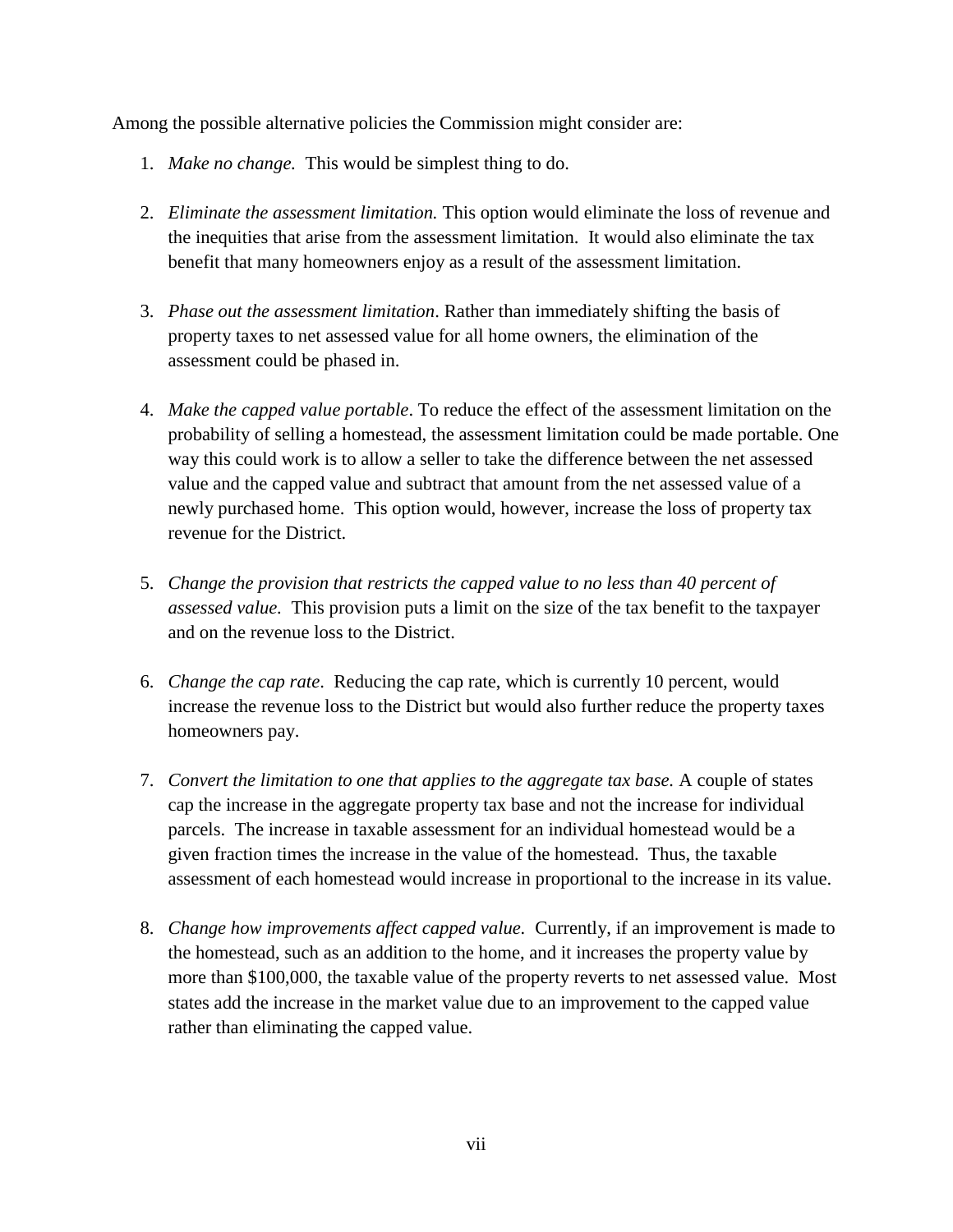## <span id="page-8-0"></span>**I. INTRODUCTION**

 $\overline{a}$ 

District of Columbia code section §47-864 provides for an owner-occupant residential tax credit. This credit, which we refer to as the Residential Property Tax Credit, is essentially a way of limiting (or capping) the increase in the taxable value of owner-occupied housing due to housing appreciation. While this program technically is a property tax credit, it is in effect an assessment limitation that restricts the increase in net assessed value to at most 10 percent. The Residential Property Tax Credit is also referred to in various places as the Property Assessment Credit and the Assessment Increase Cap. In this report we will also refer to the program as the assessment cap program or the assessment limitation program.

Abstracting from all of the details, property tax liability on a homesteaded property equals the net assessed value of a property (that is the market value less the homestead exemption) times the property tax rate. Elected officials set the property tax rate, while the assessor is responsible for estimating market value. However, an assessment limitation requires that the assessor limit the percentage increase in net assessed value to the cap rate, where the cap rate is the statutorily set maximum allowable percentage increase in net assessed value.

The effect of the District's assessment limitation is to cap the increase in assessed value for a homeowner at 10 percent, and thereby capping the increase in the owner's property taxes at 10 percent, assuming no change in the property tax rate. The principal rationale for an assessment limitation is to prevent homeowners from confronting large increases in their property tax liability. Such large increases in property taxes are of particular concern for homeowners whose increases in incomes do not match the increase in property taxes.

On the other hand, and as discussed in detail in this report, the assessment limitation results in less property tax revenue, given the property tax rate, and to inequities across homeowners in the effective property tax rate, that is, the property tax liability divided by net assessed value. The assessment limitation program does not necessarily cap the property tax levy that a homeowner might face, since the assessment limitation program does not restrict increases in the property tax rate. $^1$ 

The assessment limitation program is the subject of this report. We begin with a brief history of the program and then turn to an explanation of how the program works. We then consider three

<sup>&</sup>lt;sup>1</sup> Some states, for example Virginia, have a requirement that the property tax rate has to be reduced in response to increases in the property tax due to appreciation in the value of property so that the property tax levy does not increase. However, the local government can raise the property tax rate from the lower rate but has to advertise the increase in the property tax rate. Other states and the District of Columbia, have a law that limits the increase in the aggregate property tax levy, where in the case of the District the allowable increase varies by property class.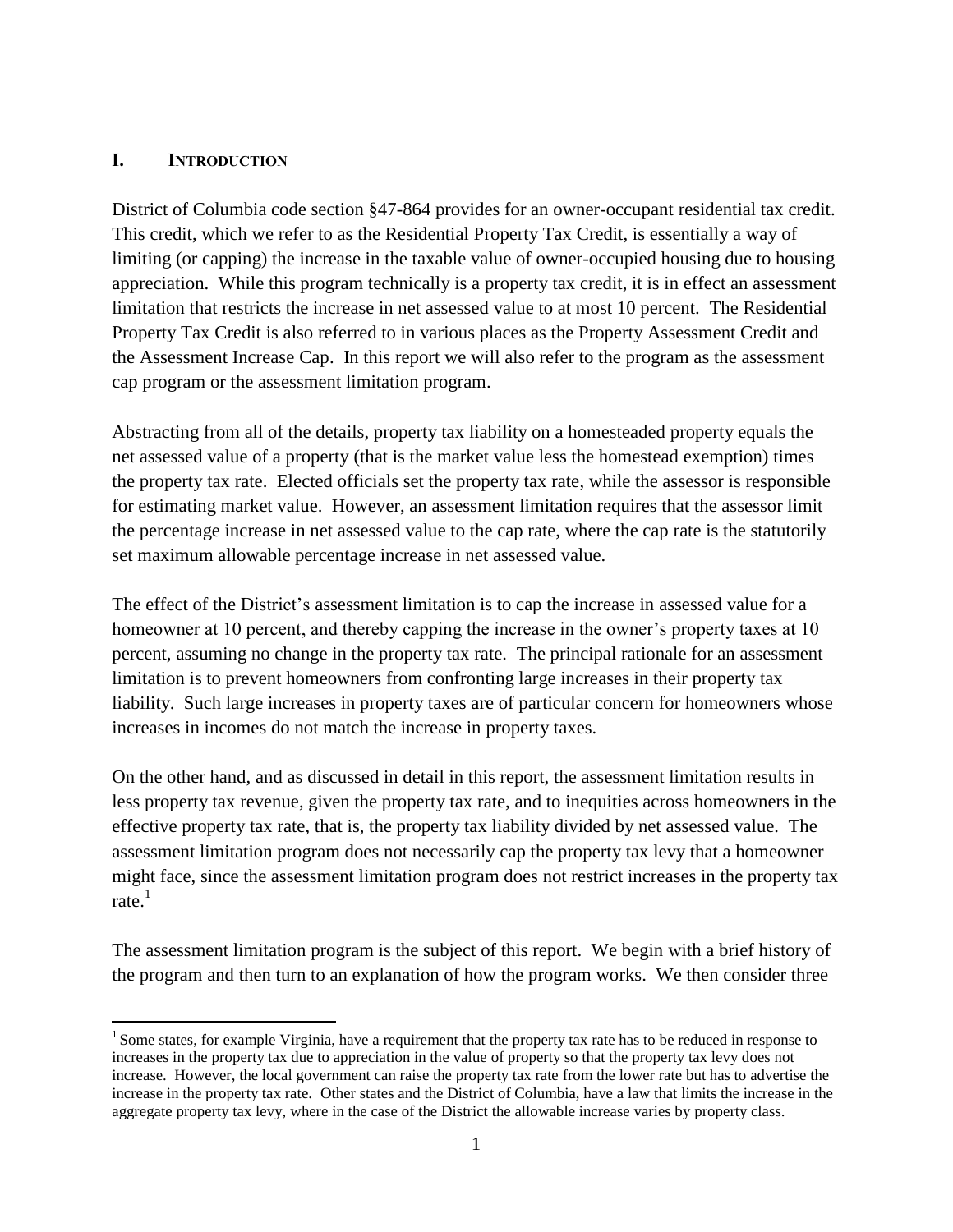effects of the program, namely, its effect on the magnitude of the property tax revenue, its effect on tax equity, and its effect on the probability of selling a home. The final section contains a discussion of policy alternatives. A glossary of terms can be found in Appendix A.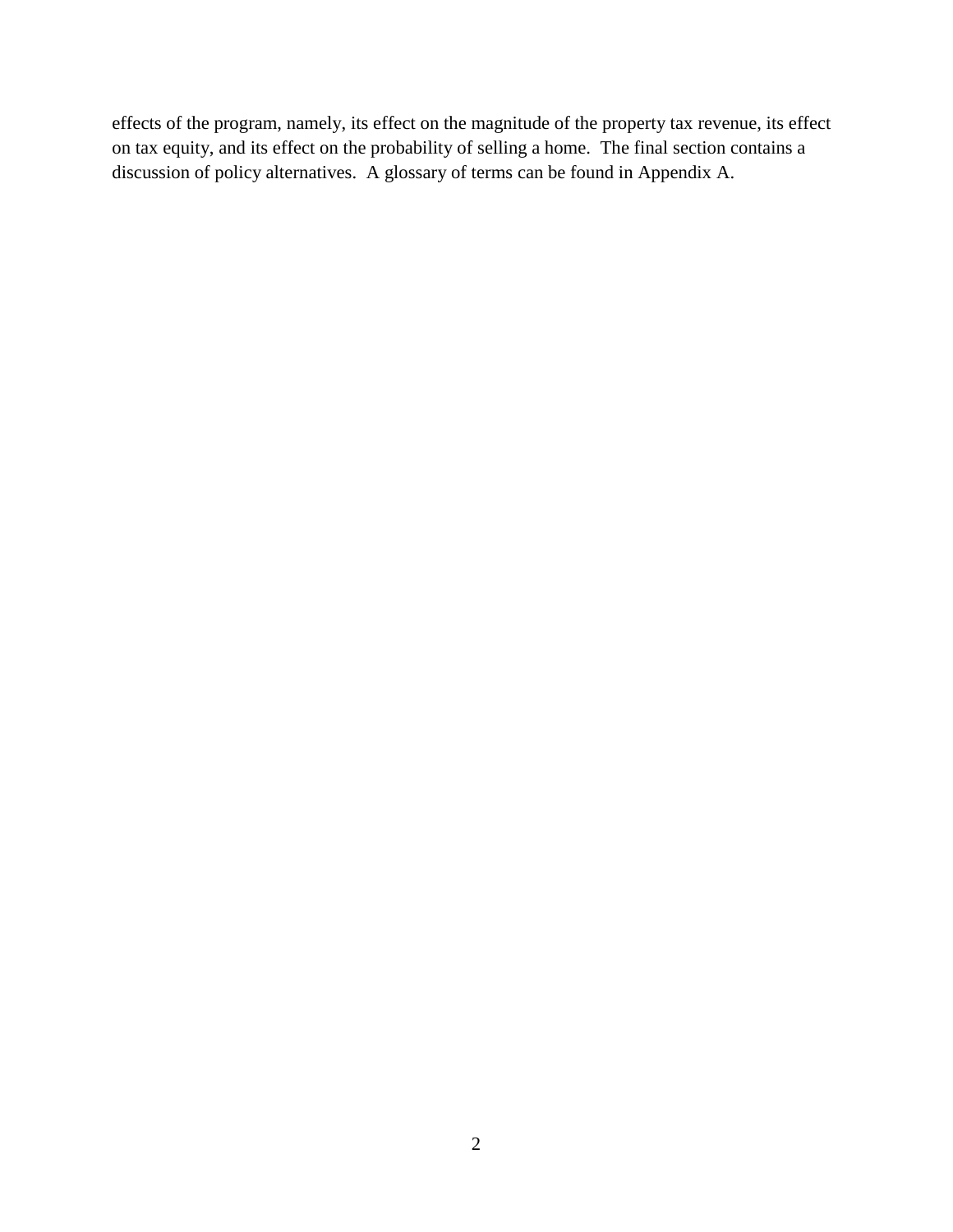## <span id="page-10-0"></span>**II. HISTORY OF THE RESIDENTIAL PROPERTY TAX CREDIT**

The Residential Property Tax Credit (RPT Credit) program was put in place at time when the District was experiencing large increases in the market value of property and was changing the process for assessing property from a triennial to an annual re-assessment (Muhammad 2008). In 1998, the District went to a triennial assessment of each property under which each property was re-assessed once every three years. In addition, the increase in the assessed value was phased-in over three years, which was a way of reducing the impact on the property tax liability from a large increase in the property's value. This process was phased out over three years. Thus, in 2002 and 2003,  $1/3^{rd}$  and  $2/3^{rds}$  of properties, respectively, were reassessed. It was not until 2004 that all properties were annually assessed at full market value. When the assessment limitation was adopted in 2002, the assessment limitation program took the existing assessed value of the property as the starting point for the limitation, even if the property had not been reassessed for 2 years.

The RPT Credit was first applied to property taxes for tax year 2002. The initial cap rate was set at 25 percent. The cap rate was reduced to 12 percent for tax year 2004 and to 10 percent for tax year 2006. The cap rate has not been changed since 2006. When the cap rate was lowered to 12 percent in 2004, the District retroactively imposed a 12 percent cap rate, that is, the taxable assessment for 2004 was calculated as if the cap rate had been 12 percent rather than 25 percent between for 2002 and 2003.

Since 2002, there have been two significant changes to the program besides the changes in the cap rate. The original RPT Credit did not apply to cooperative housing associations, but these were subsequently included in the RPT Credit program. The other major change set a minimum capped value equal to 40 percent of the assessed value, a provision which became effective for tax year 2011.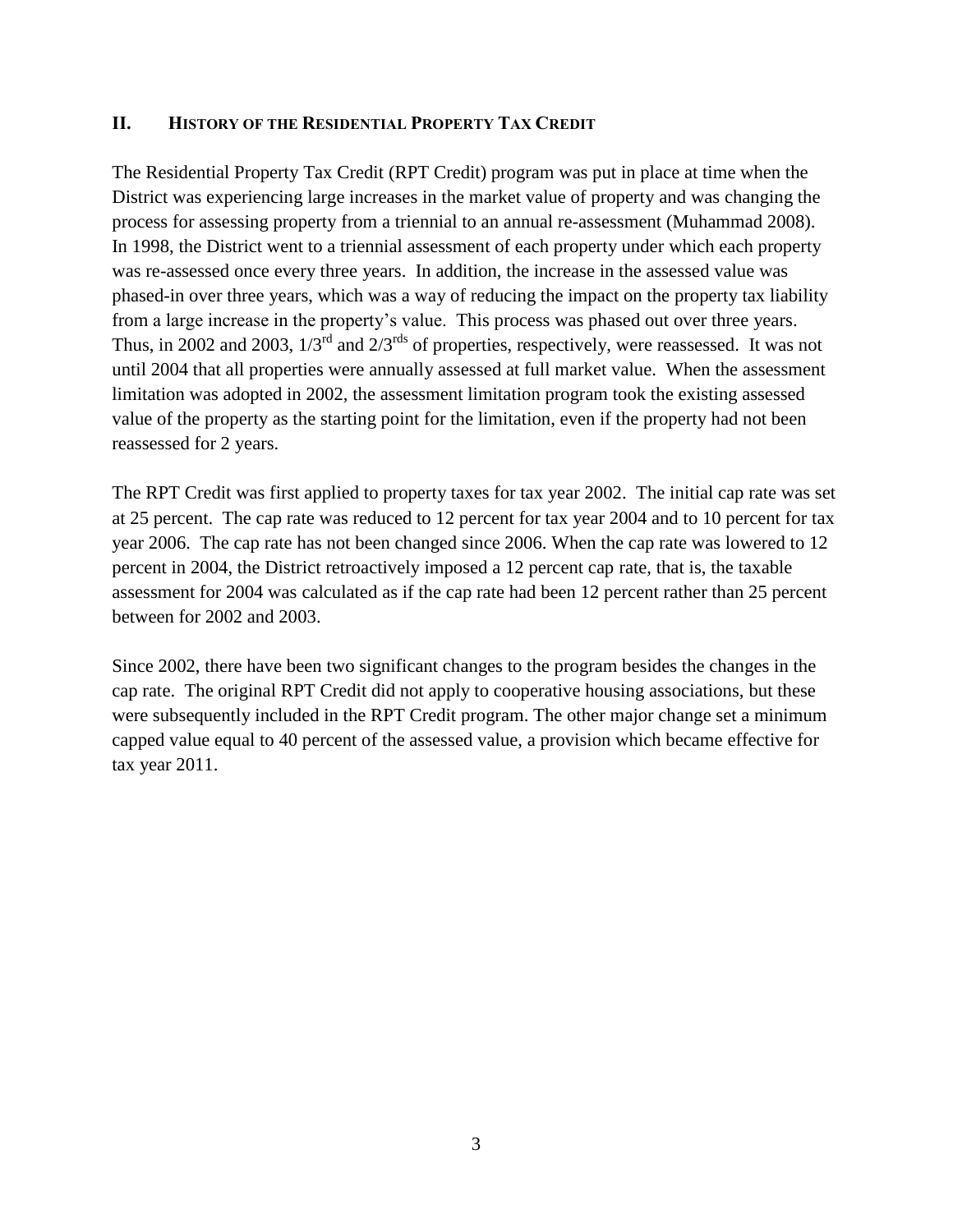## <span id="page-11-0"></span>**III. HOW THE RPT CREDIT WORKS**

 $\overline{a}$ 

Property owners who have applied for and been approved for a homestead exemption automatically receive the residential property tax credit, so that the owner of a homesteaded property does not have to apply separately in order to receive the credit.<sup>2</sup> Cooperative housing associations are also eligible for the credit.

The credit applies to only one lot or one dwelling unit in the case of a cooperate housing association. A cooperative housing association is not eligible if less than 50 percent of the dwelling units have qualified for the homestead exemption.

Other property, including rental and commercial properties, are not eligible for the Residential Property Tax Credit. A new owner is not eligible for the credit in the tax year following the year the property was purchased. Thus, a home purchased in 2011 would pay taxes in 2012 based on the 2012 assessed value less the homestead exemption. The District's code states that the credit "does not apply" if the increase in property value was due to a change in zoning that was requested by the owner of the property or due to the correction of value for prior errors in assessing the property.

Several steps are required to calculate the value of the credit. Consider a new home owner who did not receive a credit in 2012.

Step 1. The first step in determining the value of the credit for 2013 is to calculate the value of the property's taxable assessment. Taxable assessment for 2013 equals the assessed value in 2012 less the value of the homestead exemption for 2012 times 110 percent, less the increase in the value of the homestead exemption between 2012 and 2013.

Step 2. In the second step the homestead exemption for 2013 and the taxable assessment for 2013 are subtracted from the 2013 assessed value. The resulting value is then multiplied by the tax rate for 2013 to determine the value of the credit. If that value is less than zero, then the credit is zero.

Step 3. To calculate the 2013 tax liability, the 2013 homestead exemption is subtracted from the 2013 assessed value and then multiplied by the tax rate. The credit is then subtracted to arrive at the tax liability.

<sup>&</sup>lt;sup>2</sup>While Maryland has an assessment limitation program similar to the District of Columbia, Maryland does not have a homestead exemption. Thus, to prevent improper use of the program, Maryland requires all homeowners to submit a one-time application in order to establish eligibility for the program.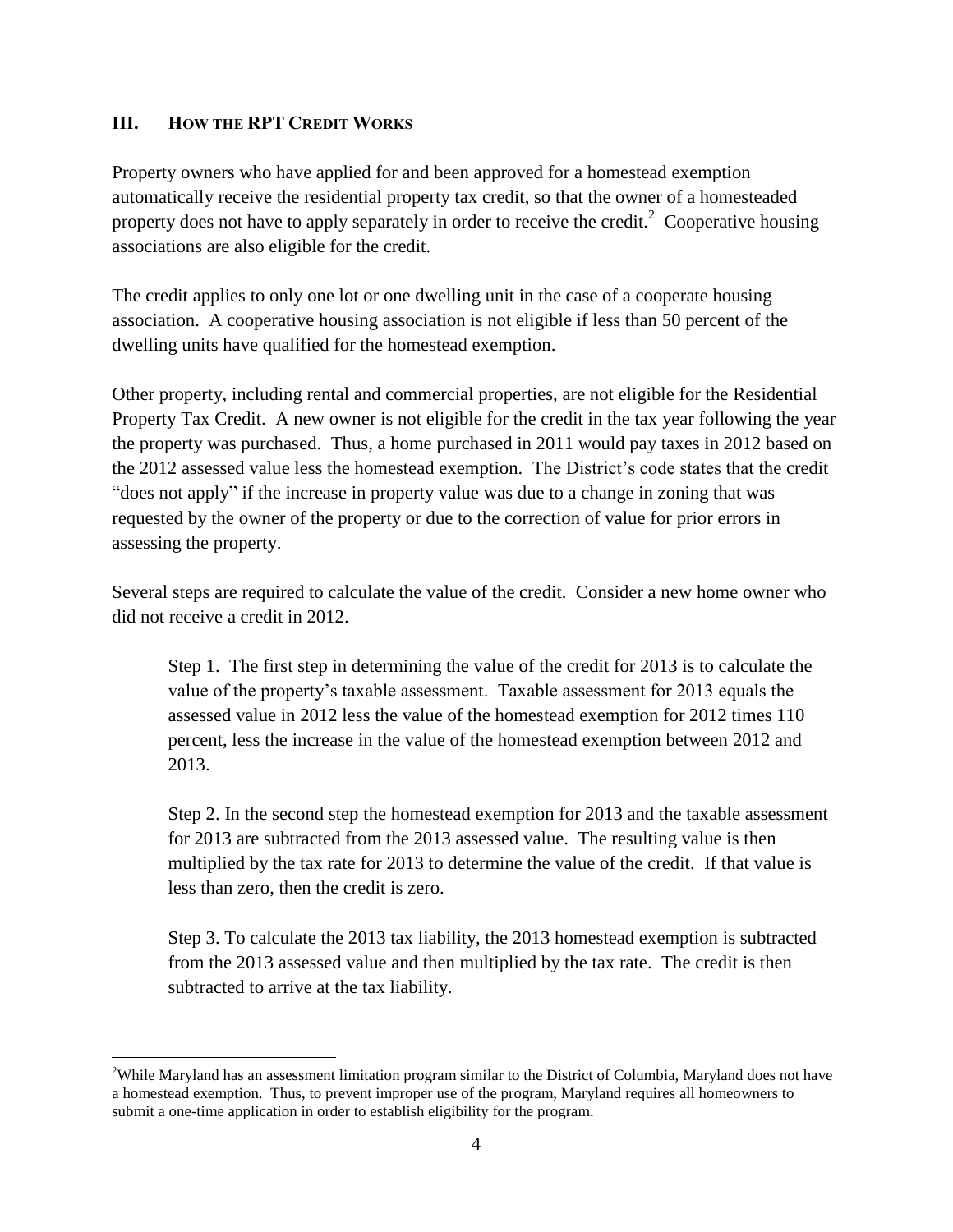If the home owner received a credit in 2012, the process would have started with the 2012 taxable assessment, skipping Step 1.

There are other credits that the owner may be eligible for that would also be subtracted. In addition, if the owner is eligible for the senior citizen or disabled property owner tax relief, the tax liability would be reduced by 50 percent.

For 2014, the owner would start with the 2013 taxable assessment and repeat the calculation as described above. When a homestead property is sold the taxable assessment reverts back to the assessed value less the homestead exemption.

To be more specific consider the following example. We start with assumptions regarding the values of the assessed value, the homestead exemption, and the tax rate.

- ► 2012 assessed value: \$300,000. Since the District assesses property at 100 percent of market value, the assessed value is the assessor's estimate of market value.
- ► 2012 homestead exemption: \$67,500. Beginning in October 2012 the homestead exemption was to increase annually by the cost-of-living adjustment, but with the increases rounded to multiples of \$50.
- ► 2012 tax rate: 0.85 percent. This is the actual property tax rate for residential property.
- ► 2013 assessed value: \$360,000. We have assumed that the market value of the property increased by 20 percent.
- ► 2013 homestead exemption: \$67,550. We have assumed that the homestead exemption increases by \$50.
- ► 2013 tax rate: 0.85 percent. We have assumed no change in the tax rate.

The following are the calculations (as spelled out in the code) necessary to arrive at tax liability.

- 1. Subtract the 2012 homestead exemption from the 2012 assessed value:  $$300,000 - $67,500 = $232,500$
- 2. Multiply \$232,500 by 110 percent:  $$232,500 \times 110\% = $255,750$
- 3. Subtract the increase in the homestead exemption between 2012 and 2013: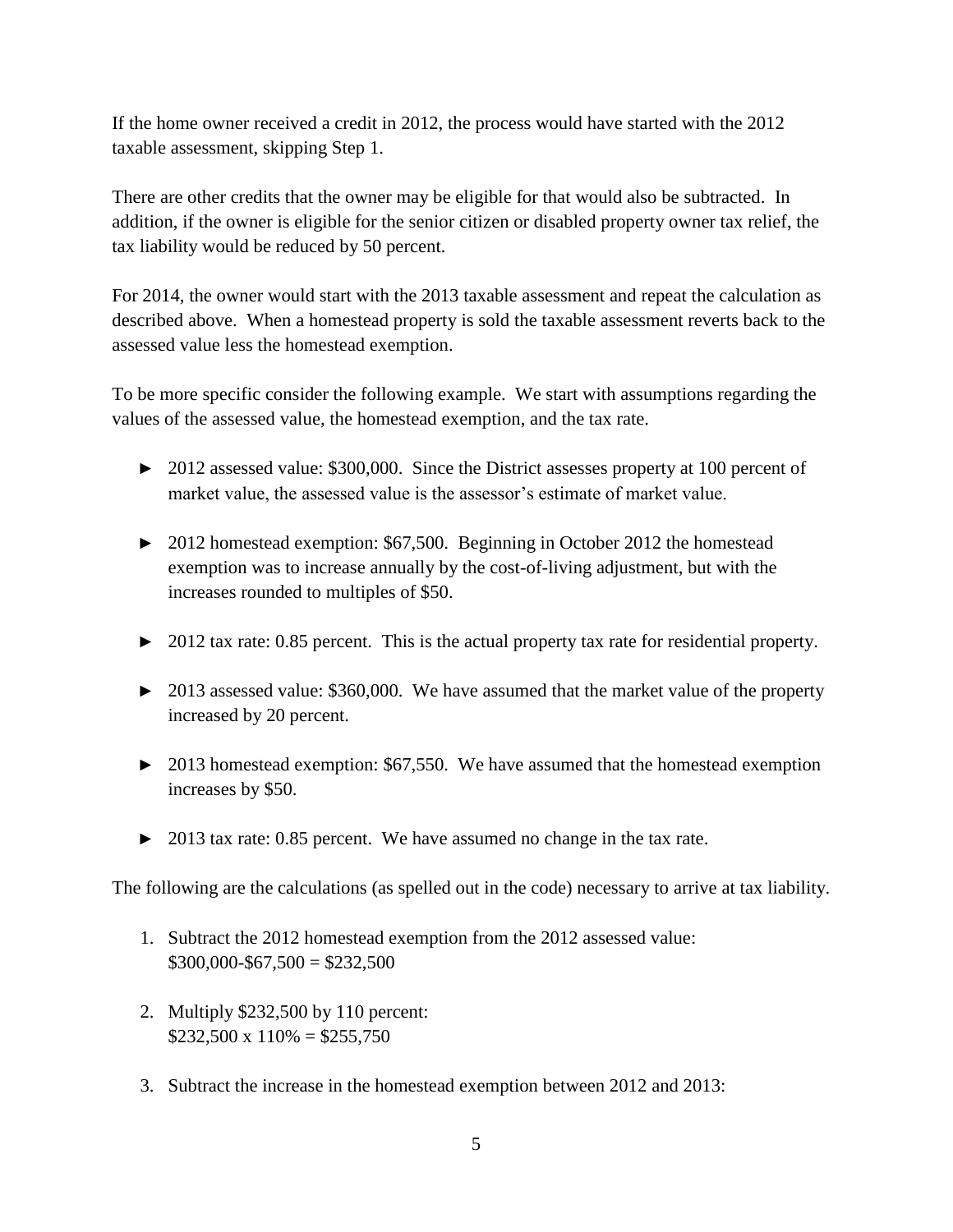$$255,750 - ($67,550 - $67,500) = $255,700$ This is the 2013 taxable assessment.

- 4. Subtract the 2013 homestead exemption and the 2013 taxable assessment from the 2013 assessed value:  $$360,000 - $67,550 - $255,700 = $36,750$
- 5. Multiply the result from step 4 by the tax rate:  $$36,750 \times 0.85\% = $312.375$ This is the value of the residential property tax credit.
- 6. Subtract the 2013 homestead exemption from the 2013 assessed value and multiply by the tax rate:  $($360,000 - $67,550) \times 0.85\% = $2,485.825$ This would be the property tax in the absence of the credit.
- 7. Subtract the credit:  $$2,485.825 - $312.375 = $2,173.45$ This is the tax liability before the senior citizen or disabled property owner tax relief or any other credits are applied.

These 7 steps can be reduced to the following: increase the 2012 net assessed value by 110 percent, subtract the increase in the homestead exemption, and multiply by the tax rate. That is,

 $[(\$232,500 \times 110\%) - \$50] \times 0.85\% = \$2,173.45$ 

For 2014, the process would start with the 2013 taxable assessment in the second step rather than with the net assessed value.

In the absence of any change in the homestead exemption, and independent of any other credits, the RPT Credit limits the annual increase in property taxes to 10 percent. However, there are situations in for which the annual increase in property taxes will be more than 10 percent. These include the following.

- 1. The property is sold. When a homesteaded property is sold the new owner would pay property taxes based on the market value (that is, the assessed value) less the homestead exemption. Thus, the value of the credit in the first year would be zero.
- 2. An increase in the property tax rate.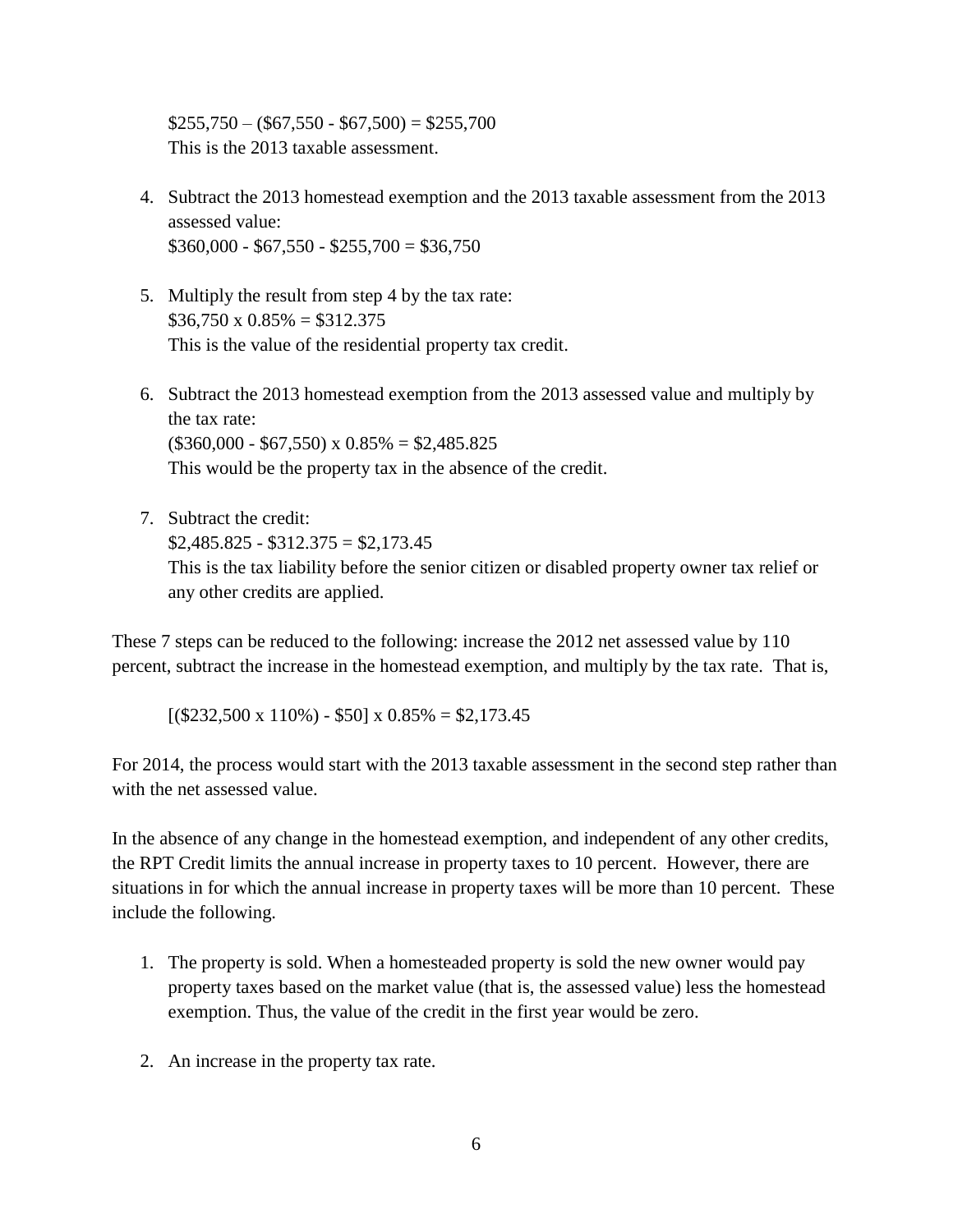- 3. Increases in value due to a change in zoning or an improvement that increased the market value by at least \$100,000.
- 4. If the property's market value increases by more than 10 percent following a period in which the market value had increased by less than 10 percent (this is explored below).
- 5. If the taxable assessment is less than 40 percent of the assessed value. We discuss this in more detail below.

Code section §47-829 provides that if the property value increases by more than \$100,000 due to major renovation or improvements to the property, then that taxable assessment is reset at the new higher assessed value less the homestead exemption.

Property taxes can increase by less than 10 percent if the property tax rate is decreased or if value of the homestead exemption increases. This can also happen if the net assessed value falls below the taxable assessment.

In the numerical example presented above, if there had been no change in the value of the homestead exemption, the property tax would have been \$2173.875, which is \$0.425 larger than the value of \$2173.45 calculated above. This \$0.425 is the reduction in property taxes due to the \$50 increase in the homestead exemption, that is, \$50 times 0.85%. In 2012, taxes were \$1976.25 (=\$232,500 x 0.85%). The 2013 tax liability of \$2173.45 represents a 9.98 percent increase over the 2012 tax liability of \$1976.25. The \$50 increase in the homestead exemption will reduce the property taxes in all subsequent years, but the percentage increase in the property tax in subsequent years will be 10 percent.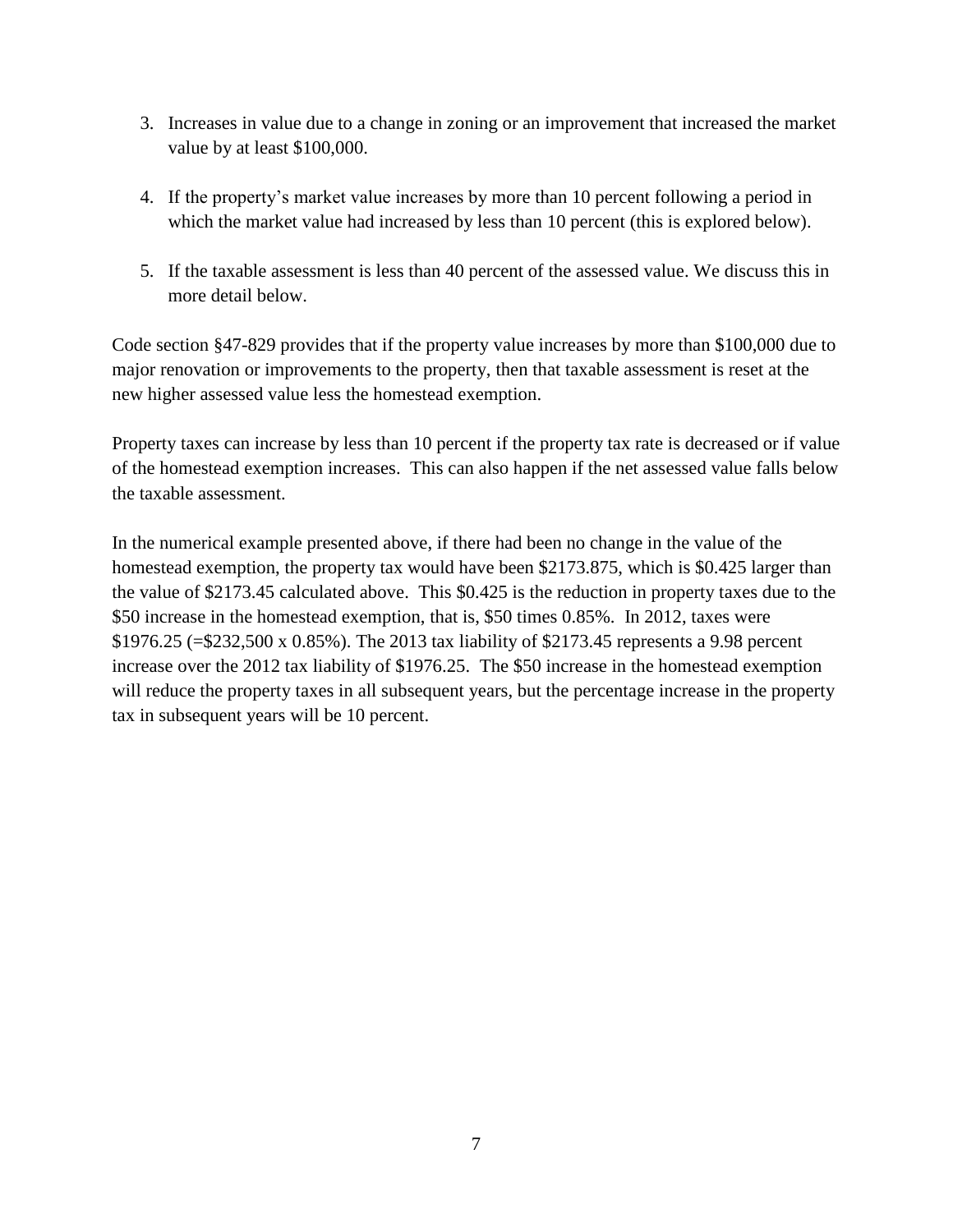## <span id="page-15-0"></span>**IV. ILLUSTRATIONS OF THE ASSESSMENT CAP**

The previous section explained how the RPT Credit is calculated; in this section we present some examples to illustrate how the assessment cap affects property taxes over time. The first example is shown in Table 1. We assume that the person purchased a property with an assessed value of \$300,000 and that Year 1 is the first year in which the new owner pays property taxes. We assume that the assessed value increases by 20 percent per year, that the homestead exemption is \$67,500 and will not increase over the period considered, and that the tax rate is 0.85 percent.

Column 2 is the assessed value while column 3 is the tax in the absence of the assessment cap, that is, column 3 equals column 2 less the homestead exemption times the tax rate. Column 4 is the annual percentage increase in the tax shown in column 3. Note that the percentage increase in the tax is greater than the 20 percent increase in assessed value. This is because the tax is based on assessed value less the homestead exemption.

Column 5 is the value of the RPT credit, which is zero in the first year. Column 6 is the tax liability net of the credit, while column 7 presents the annual percentage increase in the tax note that it is 10 percent in each year. Column 8 shows the percentage reduction in taxes shown in column 3, that is, the reduction due to the assessment cap; over time the percent reduction increases but at a decreasing rate.

| $[1]$<br>Year  | [2]<br><b>Assessed</b><br>Value | $[3]$<br><b>Tax with</b><br>no Credit | [4]<br>% Change<br>in Pre-<br><b>Credit Tax</b> | [5]<br><b>Credit</b> | [6]<br>Tax with<br><b>Credit</b> | [7]<br>% Change<br>in Post-<br>credit Tax | [8]<br>$\%$<br><b>Reduction</b><br>in Tax<br>$([3] - [6]) / [3]$ |
|----------------|---------------------------------|---------------------------------------|-------------------------------------------------|----------------------|----------------------------------|-------------------------------------------|------------------------------------------------------------------|
|                | \$300,000                       | \$1,976                               |                                                 | \$0                  | \$1,976                          |                                           | $0.0\%$                                                          |
| $\overline{2}$ | \$360,000                       | \$2,486                               | 25.8%                                           | \$312                | \$2,174                          | 10.0%                                     | 12.6%                                                            |
| 3              | \$432,000                       | \$3,098                               | 24.6%                                           | \$707                | \$2,391                          | 10.0%                                     | 22.8%                                                            |
| $\overline{4}$ | \$518,400                       | \$3,833                               | 23.7%                                           | \$1,202              | \$2,630                          | 10.0%                                     | 31.4%                                                            |
| 5              | \$622,080                       | \$4,714                               | 23.0%                                           | \$1,821              | \$2,893                          | 10.0%                                     | 38.6%                                                            |
| 6              | \$746,496                       | \$5,771                               | 22.4%                                           | \$2,589              | \$3,183                          | 10.0%                                     | 44.9%                                                            |

#### **Table 1. Example 1: Annual 20% Increase in Assessed Value**

Assessment limitation policies in other states limit the increase in the assessed value, and any homestead exemption is deducted from the capped assessed value. The District's RPT Credit, in effect, limits the increase in the net assessed value. To see how the effects of the RPT Credit program and the typical assessment limitation program differ, consider Table 2, which contrasts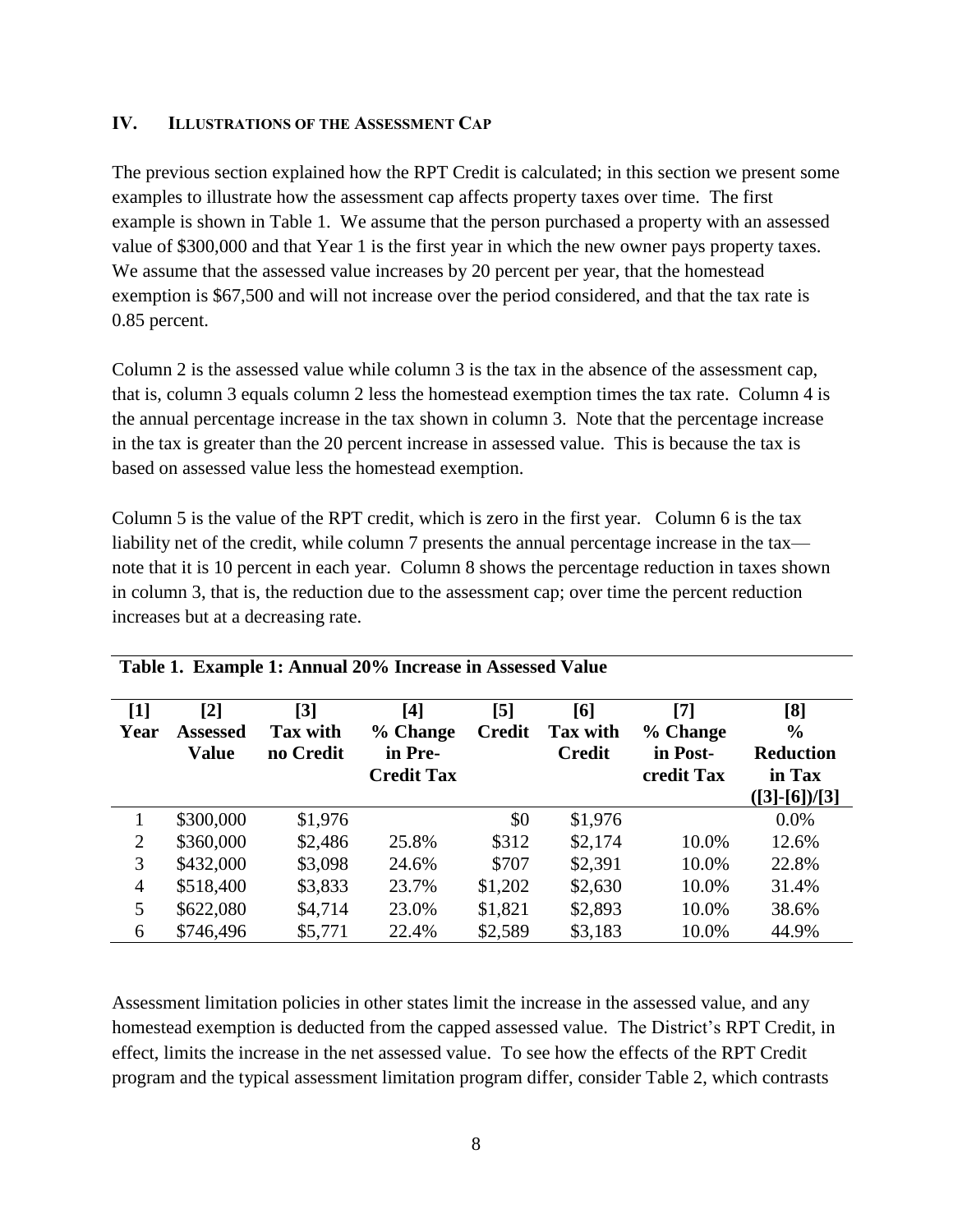the effect of a 10 percent cap on the increase in the assessed value to the effect of the RPT Credit program.

The assumptions regarding assessed value, the homestead exemption, and tax rate for Table 2 are the same as for Table 1. Column 3 is the capped assessed value, which is allowed to increase 10 percent per year. Column 4 equals column 3 less the \$67,500 homestead exemption, while column 5 is the tax liability, that is, column 4 times the tax rate of 0.85 percent. Column 6 is the tax with the RPT Credit (this is column 6 from Table 1). As can be seen, the taxes in column 5 are larger than the taxes in column 6. Column 7 is the percentage difference.

|                           | Table 2. Example 2: 10 Percent Assessment Cap |                                                                |                                                             |                                                 |                                                       |                                                                         |  |  |  |  |
|---------------------------|-----------------------------------------------|----------------------------------------------------------------|-------------------------------------------------------------|-------------------------------------------------|-------------------------------------------------------|-------------------------------------------------------------------------|--|--|--|--|
| $\lceil 1 \rceil$<br>Year | [2]<br><b>Assessed</b><br><b>Value</b>        | $\lceil 3 \rceil$<br>Capped<br><b>Assessed</b><br><b>Value</b> | [4]<br><b>Net Capped</b><br><b>Assessed</b><br><b>Value</b> | [5]<br>Tax with 10%<br>cap on assessed<br>value | [6]<br><b>Tax with</b><br><b>RPT</b><br><b>Credit</b> | [7]<br>$\frac{0}{0}$<br><b>Difference</b><br>in Tax<br>$([5]$ -[4])/[5] |  |  |  |  |
|                           | \$300,000                                     | \$300,000                                                      | \$232,500                                                   | \$1,976                                         | \$1,976                                               | 0.0%                                                                    |  |  |  |  |
| $\overline{2}$            | \$360,000                                     | \$330,000                                                      | \$262,500                                                   | \$2,231                                         | \$2,174                                               | 2.6%                                                                    |  |  |  |  |
| 3                         | \$432,000                                     | \$363,000                                                      | \$295,500                                                   | \$2,512                                         | \$2,391                                               | 4.8%                                                                    |  |  |  |  |
| $\overline{4}$            | \$518,400                                     | \$399,300                                                      | \$331,800                                                   | \$2,820                                         | \$2,630                                               | 6.7%                                                                    |  |  |  |  |
| 5                         | \$622,080                                     | \$439,230                                                      | \$371,730                                                   | \$3,160                                         | \$2,893                                               | 8.4%                                                                    |  |  |  |  |
| 6                         | \$746,496                                     | \$483,153                                                      | \$415,653                                                   | \$3,533                                         | \$3,183                                               | 9.9%                                                                    |  |  |  |  |

In Table 2 the tax difference in year 2 is \$57. The tax in year 2 under a program that limits the increase in assessed value to 10 percent is given by

A1: [(\$300,000 x 110% - \$67500) x 0.085%],

which upon rearranging terms yields

A2:  $[(\$300,000 \times 110\% \times 0.085\%) - (\$67500 \times 0.085\%)].$ 

In the absence of an increase in the homestead exemption, the tax under the RPT Credit program equals:

B1: [(\$300,000 - \$67500) x 110% x 0.85%],

which upon rearranging terms yields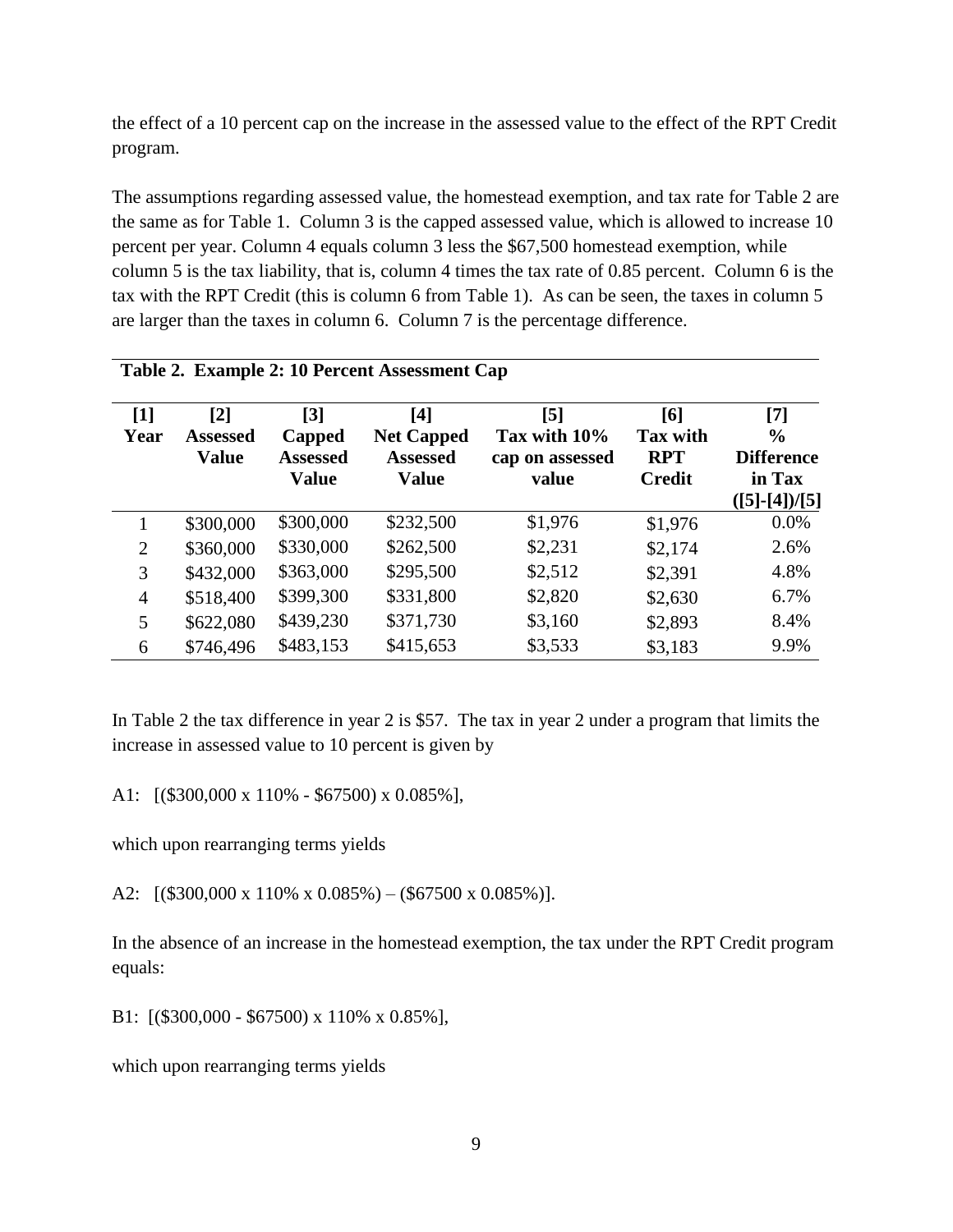B2: [(\$300,000 x 110% x 0.85%) – (\$67500 x 110% x 0.85%)].

Breaking out the term in the  $2<sup>nd</sup>$  parentheses yields

B3: [(\$300,000 x 110% x 0.85%) – (\$67500 x 0.85%) - (\$67500 x 10% x 0.85%)].

The only difference between A2 and B3 is the third term in B3, which equals \$57. In effect, the RPT Credit program allows for an annual 10 percent increase in the value of the homestead exemption. Over time this value of the homestead exemption increases exponentially, so that by year 6 the difference in taxes (column 5 less column 6) equals \$350.

Table 3 is an example in which the increase in assessed value in some years is assumed to be less than 10 percent and in some years is even negative. In particular, note that the property value fell in the 3<sup>rd</sup> and 4<sup>th</sup> year. Taxable assessment increases by 10 percent each year, regardless of what happens to the market value of the property. With the decrease in property value in years 3 and 4 and the small increase in year 5, the net assessed value is less than the taxable assessed value in years 4 and 5. (Thus, the credit is zero in those years.) Note that although the assessed value fell in year 3, property taxes actually increased. As a result of the decrease in assessed value, when the property increases in value in years 5 and 6 the net assessed value is still less than the taxable assessment, and thus the property tax increases by more than 10 percent in those years. (Note that when net assessed value is less than taxable assessment (i.e., the capped value), the tax is based on net assessed value.) However, it is still the case that the property tax under the RPT Credit program is less than without the program. In fact, the total property taxes over the 6 years shown in the table are less under the RPT Credit program (\$13,500) than without the program (\$13,813).

| $\lceil 1 \rceil$<br>Year | л.<br>[2]<br><b>Assessed</b><br><b>Value</b> | $\lceil 3 \rceil$<br><b>Tax without</b><br><b>RPT</b> Credit | [4]<br><b>Taxable</b><br>Assessment | $\lceil 5 \rceil$<br><b>Credit</b> | [6]<br><b>Tax with</b><br><b>RTP Credit</b> | $\lceil 7 \rceil$<br>% Change in<br><b>Post-Credit</b><br>tax |
|---------------------------|----------------------------------------------|--------------------------------------------------------------|-------------------------------------|------------------------------------|---------------------------------------------|---------------------------------------------------------------|
|                           | \$300,000                                    | \$1,976                                                      | \$232,500                           | \$0                                | \$1,976                                     | $0.0\%$                                                       |
| $\overline{2}$            | \$360,000                                    | \$2,486                                                      | \$255,750                           | \$312                              | \$2,174                                     | 10.0%                                                         |
| 3                         | \$340,000                                    | \$2,316                                                      | \$281,325                           | \$0                                | \$2,316                                     | 6.5%                                                          |
| $\overline{4}$            | \$310,000                                    | \$2,061                                                      | \$309,458                           | \$0                                | \$2,061                                     | $-11.0%$                                                      |
| 5                         | \$340,000                                    | \$2,316                                                      | \$340,403                           | \$0                                | \$2,316                                     | 12.4%                                                         |
| 6                         | \$380,000                                    | \$2,656                                                      | \$374,444                           | \$0                                | \$2,656                                     | 14.7%                                                         |

**Table 3. Example 3: Decrease in Assessed Value in Some Years**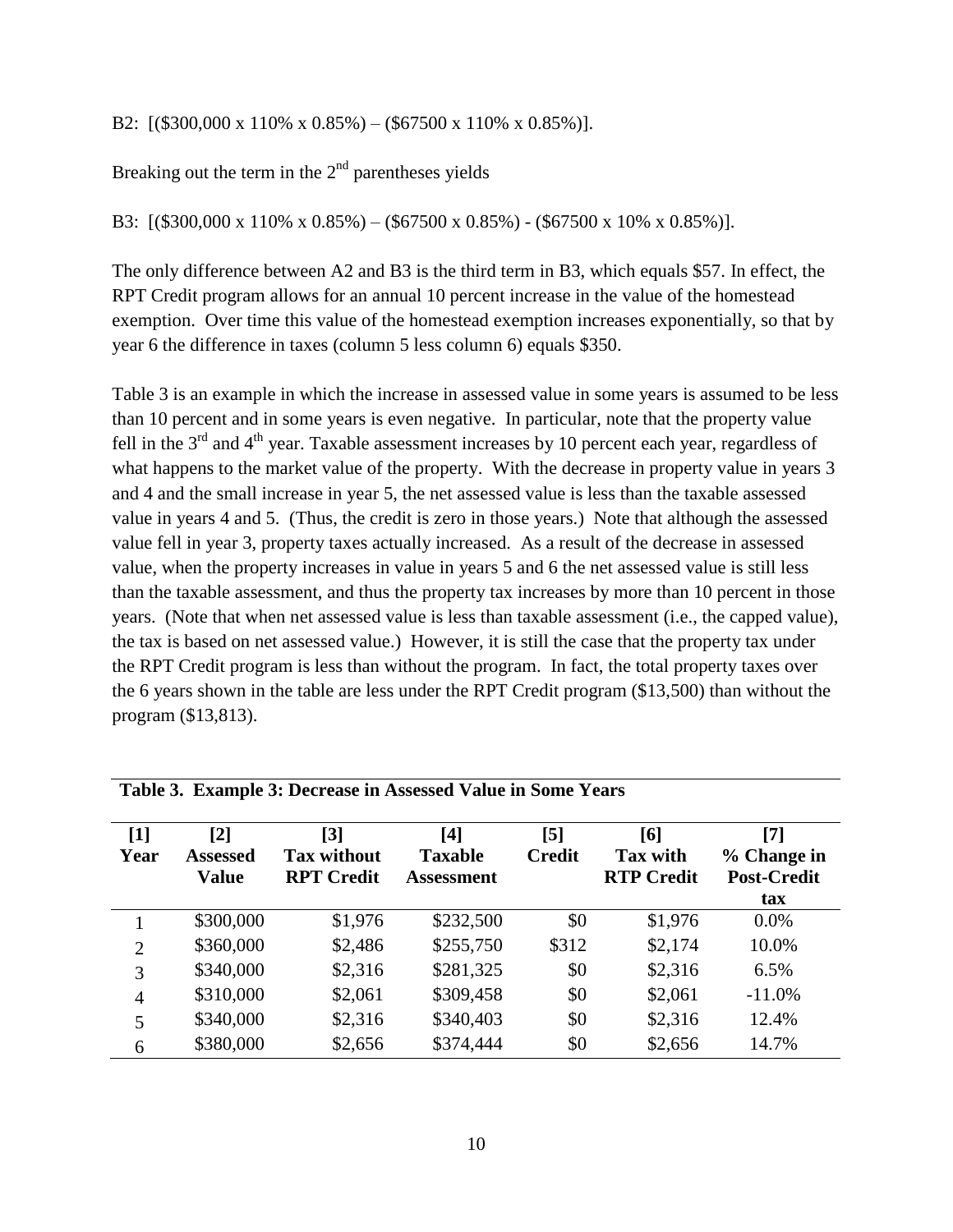The provision that the taxable assessment cannot be less than 40 percent of the assessed value adds a complication. We refer to this as the 40 percent provision. Consider Table 4. We assume a 20 percent increase in assessed value (shown in column 2), a \$67,500 homestead exemption, and a tax rate of 0.85 percent. Column 3 is 40 percent of column 2. Column 4 is the taxable assessment ignoring the 40 percent provision. Column 5 would be the property tax in the absence of the RPT Credit (that is, net assessed value time the tax rate), while column 6 is what the property tax would be if the tax was based on the taxable assessment shown in column 4. Column 7 is the tax liability given that the tax is based on the greater of taxable assessment (column 4) or 40 percent of the assessed value (column 3). Note that in year 7, 40 percent of assessed value (column 3) begins to exceed the taxable assessment (column 4). Thus, in years 7 on the tax is based on 40 percent of assessed value. Therefore, the percentage increase in the property tax exceeds 10 percent beginning in year 7, and in year 8 and forward the increase is 20 percent, which is the percentage increase in the assessed value. It is important to note that the property tax with the RPT Credit, even with the 40 percent provision, is less than what the property tax would be without the assessment limitation (column 5).

| $[1]$          | $[2]$           | $\lceil 3 \rceil$ | [4]               | $\mathsf{[}5\mathsf{]}$ | [6]               | $[7]$      | [8]           | [9]               |
|----------------|-----------------|-------------------|-------------------|-------------------------|-------------------|------------|---------------|-------------------|
| Year           | <b>Assessed</b> | $40\%$ of         | <b>Taxable</b>    | <b>Tax</b>              | Tax on            | Tax on max | Percent       | Percent           |
|                | <b>Value</b>    | <b>Assessed</b>   | <b>Assessment</b> | with No                 | <b>Taxable</b>    | of TV or   | <b>Change</b> | <b>Difference</b> |
|                |                 | <b>Value</b>      |                   | <b>Credit</b>           | <b>Assessment</b> | 40% of AV  | in Tax        | $[5]$ less $[7]$  |
|                | \$200,000       | \$80,000          | \$132,500         | \$1,126                 | \$1,126           | \$1,126    |               | 0.0               |
| 2              | \$240,000       | \$96,000          | \$145,750         | \$1,466                 | \$1,239           | \$1,239    | 10.0          | 18.4              |
| 3              | \$288,000       | \$115,200         | \$160,325         | \$1,874                 | \$1,363           | \$1,363    | 10.0          | 37.5              |
| $\overline{4}$ | \$345,600       | \$138,240         | \$176,358         | \$2,364                 | \$1,499           | \$1,499    | 10.0          | 57.7              |
| 5              | \$414,720       | \$165,888         | \$193,993         | \$2,951                 | \$1,649           | \$1,649    | 10.0          | 79.0              |
| 6              | \$497,664       | \$199,066         | \$213,393         | \$3,656                 | \$1,814           | \$1,814    | 10.0          | 101.6             |
| 7              | \$597,197       | \$238,879         | \$234,732         | \$4,502                 | \$1,995           | \$2,030    | 11.9          | 121.7             |
| 8              | \$716,636       | \$286,654         | \$258,205         | \$5,518                 | \$2,195           | \$2,437    | 20.0          | 126.5             |
| 9              | \$859,963       | \$343,985         | \$284,026         | \$6,736                 | \$2,414           | \$2,924    | 20.0          | 130.4             |
| 10             | \$1,031,956     | \$412,782         | \$312,428         | \$8,198                 | \$2,656           | \$3,509    | 20.0          | 133.6             |

|  |  | Table 4. Example 4: Restriction on Minimum Taxable Assessment |  |  |  |
|--|--|---------------------------------------------------------------|--|--|--|
|--|--|---------------------------------------------------------------|--|--|--|

How quickly the 40 percent provision comes into play depends on the initial assessed value and the rate of increase in property value. In particular, 40 percent of assessed value will exceed taxable assessment more quickly the lower the initial assessed value and the greater the rate of increase in assessed value. Table 5 illustrates this. Table 5 shows the year in which 40 percent of assessed value will exceed the taxable assessment, assuming a homestead exemption of \$67,500, for various combinations of initial assessed value and growth rates of assessed value.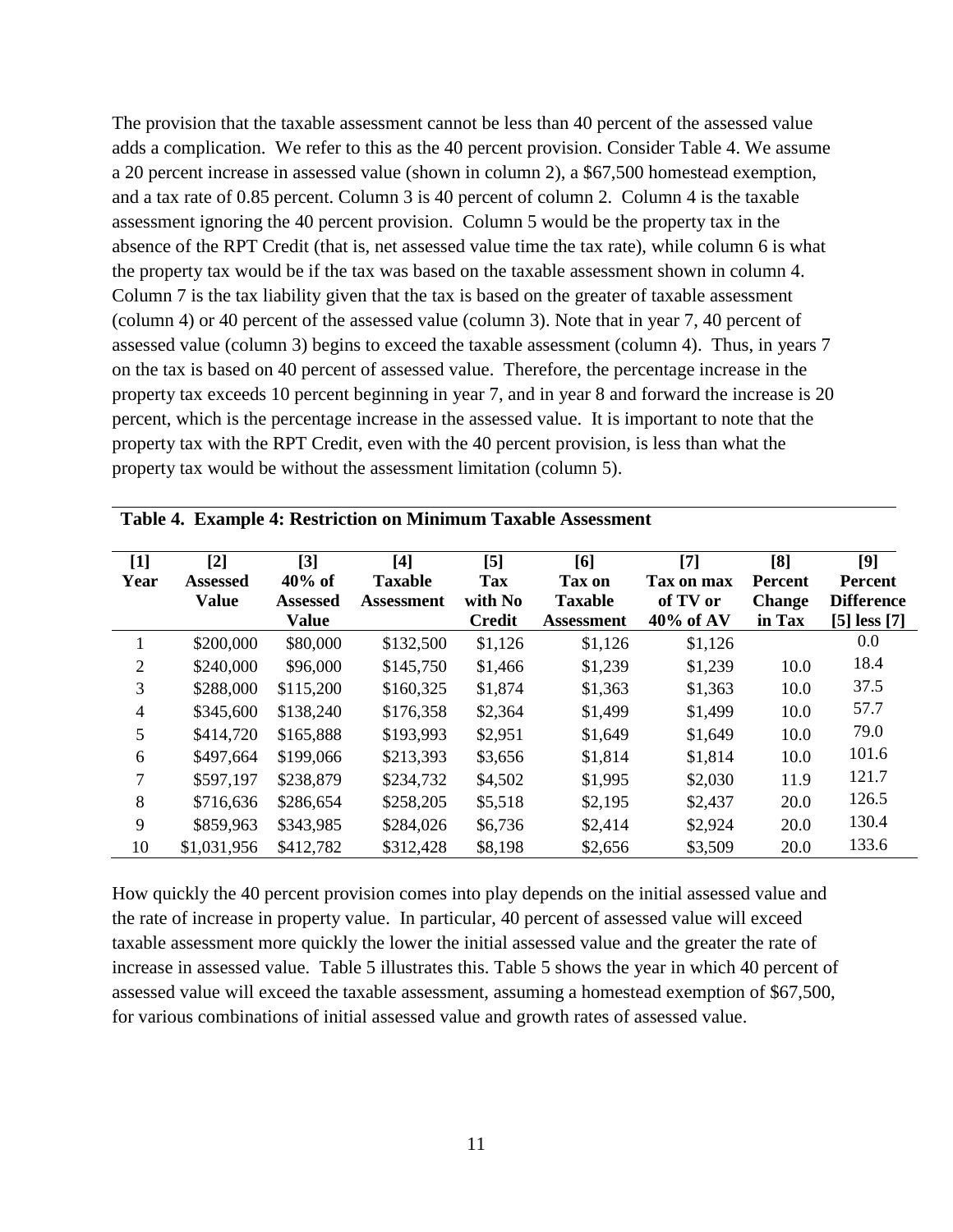| <b>Growth Rate</b>                      |     |     |     |  |  |  |
|-----------------------------------------|-----|-----|-----|--|--|--|
| <b>Initial Assessed</b><br><b>Value</b> | 15% | 20% | 25% |  |  |  |
| \$150,000                               |     |     | 4   |  |  |  |
| \$250,000                               | 15  |     | 6   |  |  |  |
| \$500,000                               | 19  | 10  | 8   |  |  |  |
| \$750,000                               | 20  | 11  | 8   |  |  |  |
| \$1,000,000                             | 21  |     |     |  |  |  |

# **Table 5. Years Required for 40% of Assessed Value to Exceed Taxable Value**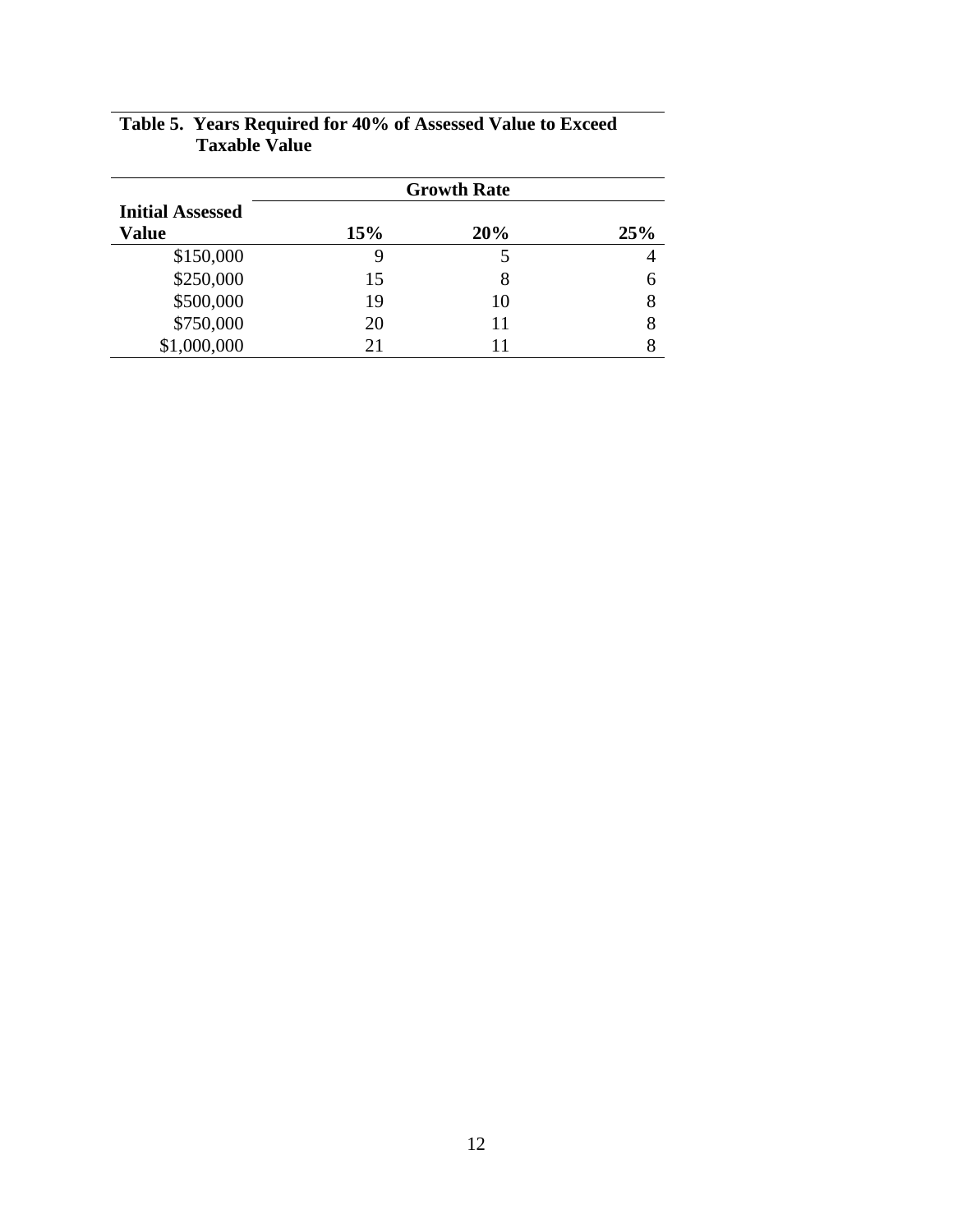# <span id="page-20-0"></span>**V. ASSESSMENT LIMITATIONS IN OTHER STATES**

In 2008, 19 states plus the District of Columbia had assessment limitations. We could find no additional states that adopted an assessment limitation in the past five year. Table 6 provides a summary of the existing assessment limitations.

| <b>State</b>            | Coverage                                  | Eligible<br><b>Property</b>        | Caps<br>removed<br>upon sale? | <b>Individual</b><br>parcel values<br>or aggregate<br>assessments? | Limit                                                                                                      |
|-------------------------|-------------------------------------------|------------------------------------|-------------------------------|--------------------------------------------------------------------|------------------------------------------------------------------------------------------------------------|
| Arizona*                | statewide                                 | all                                | no                            | individual                                                         | greater of 10% or 25%<br>of difference between<br>last year's limited<br>value and current<br>market value |
| Arkansas                | statewide<br>(constitutional)             | all                                | yes                           | individual                                                         | homestead 5%, other<br>10%                                                                                 |
| California              | statewide<br>(constitutional)             | all                                | yes                           | individual                                                         | lesser of 2% or<br>inflation                                                                               |
| Colorado                | statewide<br>(constitutional)             | residential                        | N/A                           | statewide<br>aggregate                                             | implicit limit to hold<br>residential burden at<br>45%                                                     |
| Connecticut             | local option                              | all                                | N/A                           | individual                                                         | phase-in, at least 25%<br>per year                                                                         |
| District of<br>Columbia | district wide                             | homestead                          | yes                           | individual                                                         | 10%, 5% for qualifying<br>low income                                                                       |
| Florida                 | statewide<br>(constitutional)             | homestead                          | yes                           | individual                                                         | lesser of 3% or<br>inflation                                                                               |
| Georgia                 | local option<br>(local<br>constitutional) | homestead                          | yes                           | individual                                                         | freeze $(0\%)$                                                                                             |
| Illinois                | local option                              | homestead                          | yes                           | individual                                                         | 7% with maximum<br>exemption value of<br>\$33,000                                                          |
| Iowa                    | statewide                                 | residential<br>and<br>agricultural | no                            | statewide<br>aggregate                                             | 4%                                                                                                         |

# **Table 6. Property Tax Assessment Limits in the United States, 2008**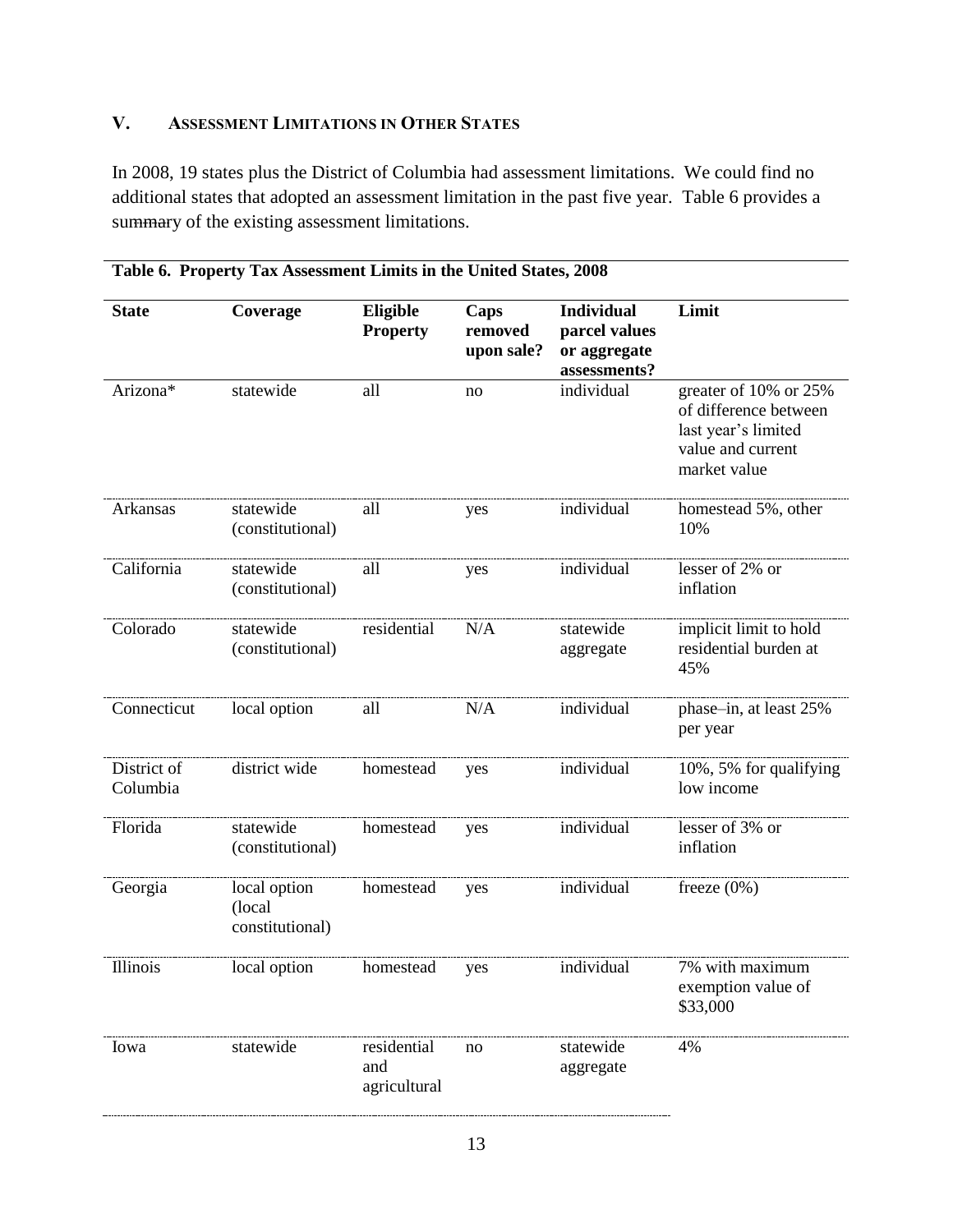| Maryland          | statewide                           | homestead                                        | yes | individual | 10% statewide for state<br>taxes; local option for<br>local taxes, ranging<br>from 0% to 10%                            |
|-------------------|-------------------------------------|--------------------------------------------------|-----|------------|-------------------------------------------------------------------------------------------------------------------------|
| Michigan          | statewide<br>(constitutional)       | all                                              | yes | individual | lesser of 5% or<br>inflation                                                                                            |
| Minnesota         | statewide                           | farm,<br>residential,<br>seasonal<br>residential | no  | individual | greater of 15% or 33%<br>of difference between<br>last year's limited<br>value and current<br>market value              |
| Montana           | statewide                           | all                                              | yes | individual | 16.66%/yr phase-in of<br>reassessment over 6<br>yrs.                                                                    |
| New Mexico        | statewide                           | residential                                      | yes | individual | 3%                                                                                                                      |
| New York          | New York<br>City & Nassau<br>County | residential<br>with 10 or<br>fewer units         | yes | individual | 6% (residential up to<br>three units) or 8%<br>(other residential) per<br>year; 20% or 30% over<br>5 years respectively |
| Oklahoma          | statewide<br>(constitutional)       | all                                              | yes | individual | 5%                                                                                                                      |
| Oregon            | statewide<br>(constitutional)       | all                                              | no  | individual | 3%                                                                                                                      |
| South<br>Carolina | statewide<br>(constitutional)       | homestead                                        | yes | individual | 15% over 5 years                                                                                                        |
| Texas             | statewide<br>(constitutional)       | homestead                                        | yes | individual | 10%                                                                                                                     |

\*Arizona assessments limits apply for taxes owed to counties, cities, towns, and community college districts only. Source: Sexton (2009). Reprinted by permission of the Lincoln Institute of Land Policy.

In most states with an assessment limitation the program is statewide, although in a few states the limitation is a local option. There are differences in what property is included in the limitation; all states with an assessment limitation include homesteaded properties, but several include all classes of real property. In most states, the cap is removed when the property is sold, although in some states the cap is portable, that is, the current owner can apply the existing cap to the home that the individual purchases, so long as it is in the same state. Most assessment limitation programs apply to the individual parcel, although two states impose the limitation on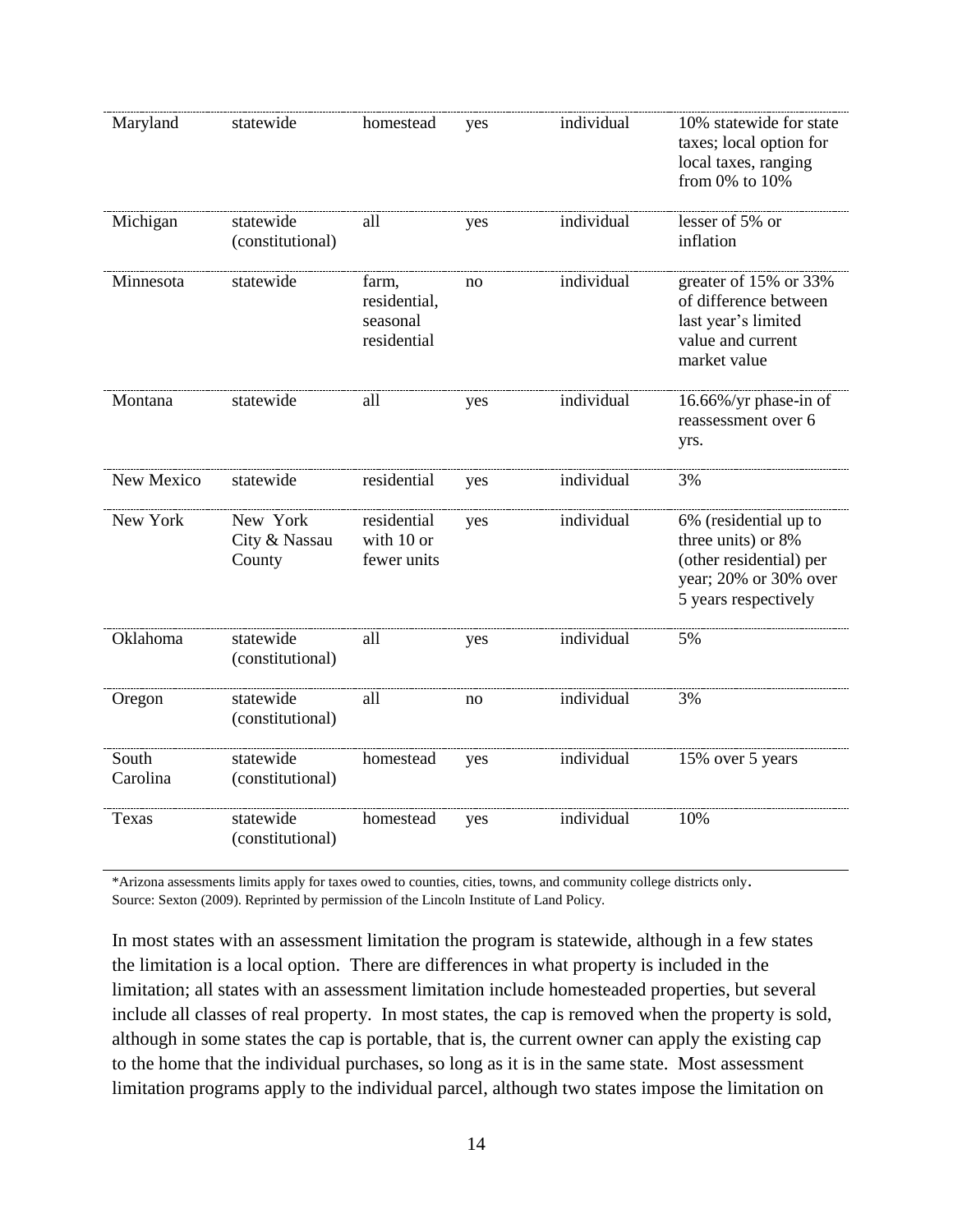the aggregate property tax base. The last column in Table 6 illustrates the wide variation across states in the cap rate.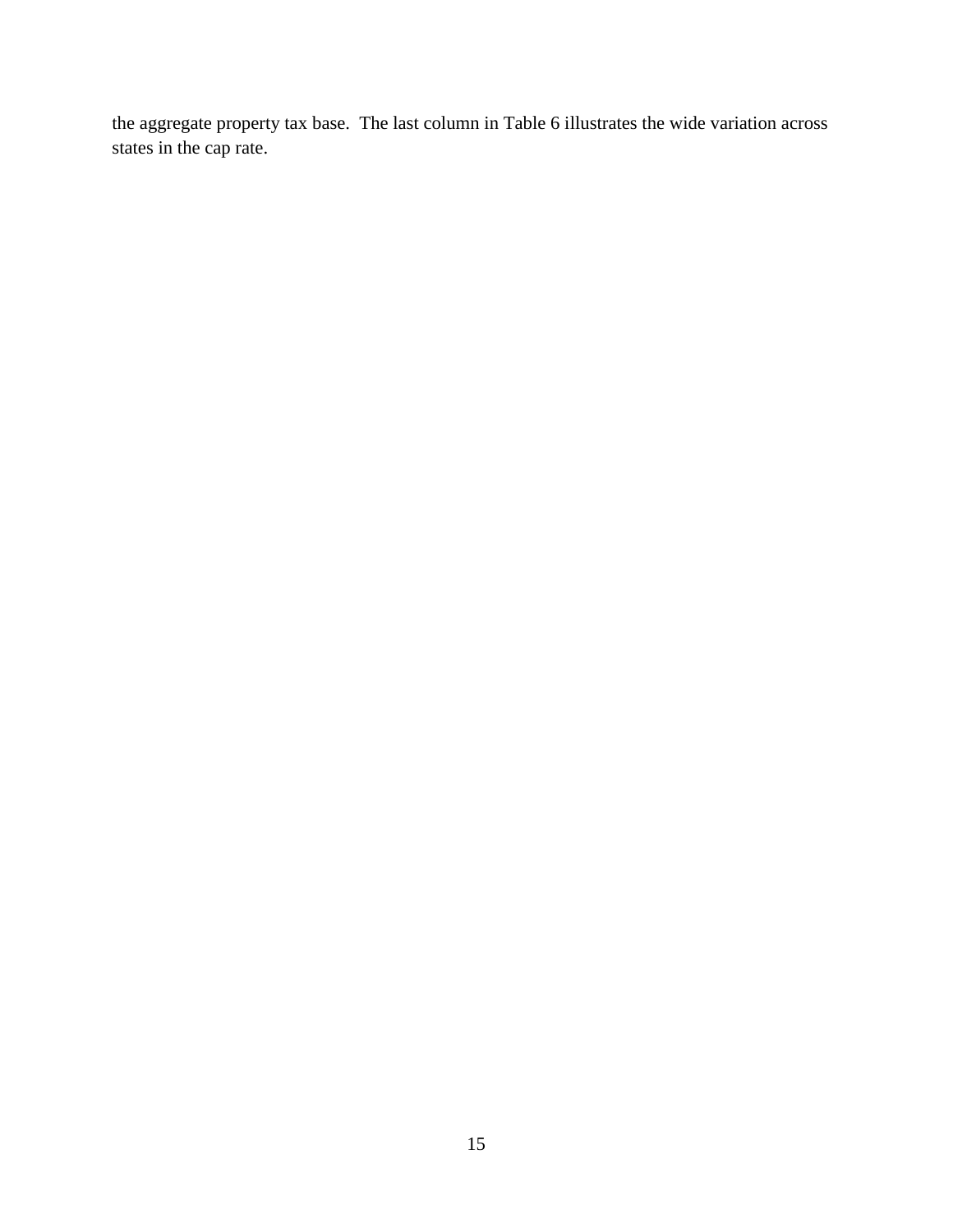#### <span id="page-23-0"></span>**VI. ECONOMIC EFFECTS OF ASSESSMENT LIMITATIONS**

There are three major economic effects of assessment limitations. First, it reduces the size of the property tax base, and in the absence of an increase in the property tax rate it reduces property tax revenue. Second, it affects the distribution of the tax burden. Third, it provides a disincentive to sell and move to another home. In this section, we discuss these effects and review existing studies of these effects based on assessment limitations in other states. In Section VII, we present an analysis of these three effects for the District of Columbia's assessment limitation program.

## <span id="page-23-1"></span>**A. Effect on the Tax Base**

Assessment limitations reduce the size of the property tax base. The size of this effect depends on what categories of property are subject of the assessment limitation, the allowable increase in assessed value, i.e., the cap rate, and, assuming the cap is removed upon sale, the rate of turnover of property subject to the limitation.

Assessment limitations differ in what properties are subject to the limitation. As noted in Table 6 most assessment limitations apply only to owner-occupied property, although some, for example California's Proposition 13, apply to all property, not just residential. If only certain categories of property are subject to the assessment limitation, then obviously the effect of the limitation on the size of the property tax base will be smaller than if all property is subject to the limitation. The District's assessment limitation applies only to owner-occupied housing.

The smaller the maximum allowable percentage increase in assessed value (i.e., the cap rate) relative to the appreciation rate of property values, the larger the effect of the limitation on the property tax base. For example, if a property increases in value from \$250,000 to \$300,000, or 20 percent, then the property tax base would increase \$50,000. But if the assessment limitation is set at 10 percent, then the growth in the property tax base will be only \$25,000. On the other hand, if the cap rate is 25 percent, then in this example, the property tax base will increase by the full \$50,000. Similarly, if the allowable increase in assessed value is 10 percent, then if property values increase by only 5 percent, the assessment limitation will have no effect on the property tax base.

When a property is sold, the assessed value is normally reset to market value. Thus, if a property has a capped value of \$100,000 but sells for \$300,000, the new assessed value is set based on a value of \$300,000. If the assessed value is supposed to equal 100 percent of market value, then in this case the tax base would increase by \$200,000.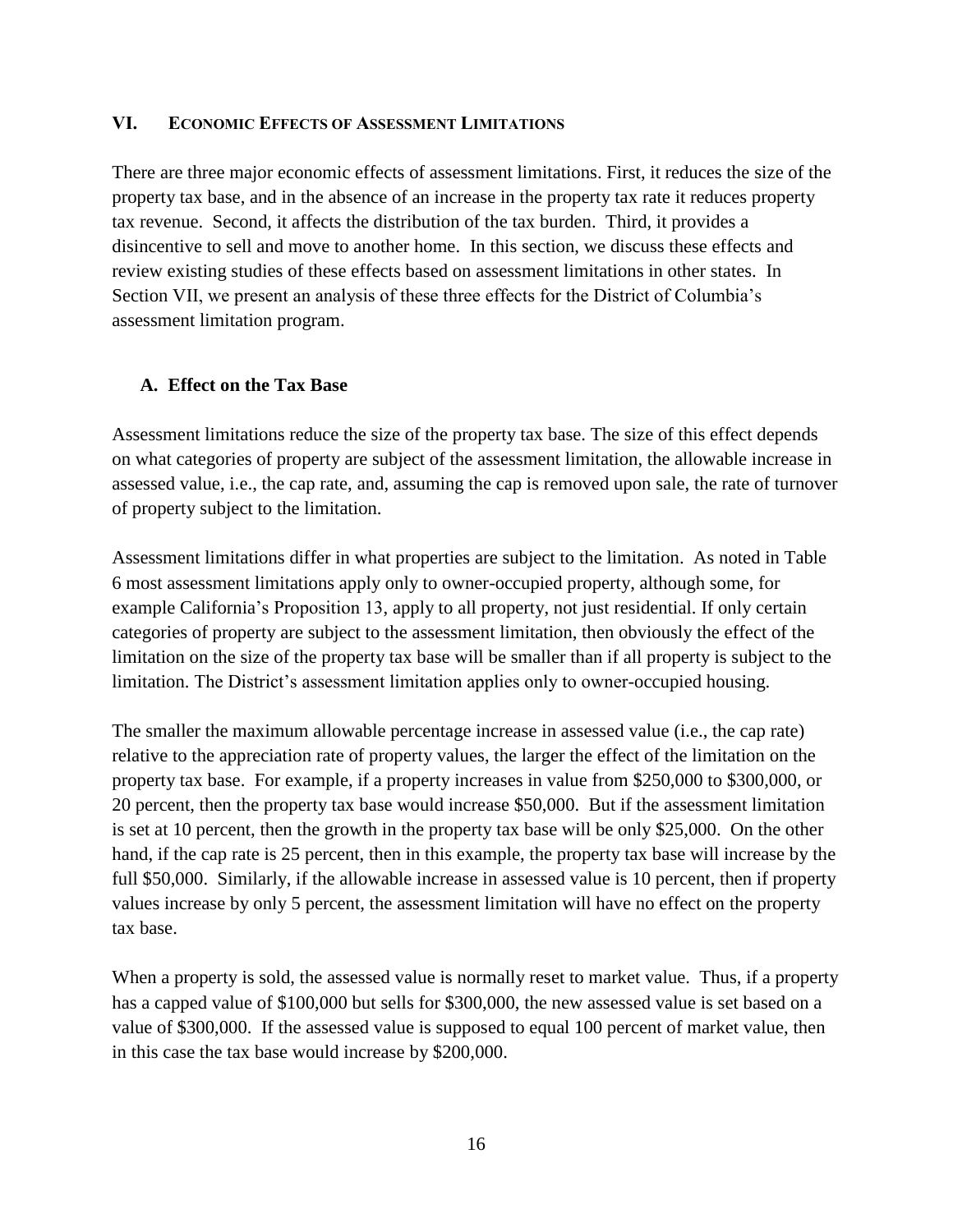To see the effect of property turnover on taxes paid consider Table 7, this considers three scenarios: no assessment limitation; a 10 percent assessment limitation with no housing turnover; a 10 percent assessment limitation with housing turnover. Assume that a property was purchased in year 1 for \$200,000, an increase in property value of 15 percent per year, a tax rate of 0.85 percent, and a homestead exemption of \$67,500. Table 7 shows:

- 1. the net assessed value each year for 10 years (column 2) and the tax on full net assessed value (column 3);
- 2. the taxable assessment if the house does not turnover during the 10 year (column 4) but with a 10 percent cap rate, and the tax on the taxable assessment (i.e., the capped value) (column 5);
- 3. the taxable assessment if the property sells in years 3, 7, and 10 (column 6), and the tax on that taxable assessment (column 7).

With no assessment limitation the total tax paid over the 10 years is \$28,779, which is \$10,829 more than the \$17,950 in taxes that would be collected under the assessment limit and with no housing turnover. However, in the case where the property sells, taxes collected would be \$26,910, so that the loss of revenue in this case due to the assessment limitation is only \$1,869.

|                |                                                        |                     | o                                                  |                     |                                                                   |                     |
|----------------|--------------------------------------------------------|---------------------|----------------------------------------------------|---------------------|-------------------------------------------------------------------|---------------------|
|                | <b>No Assessment</b><br><b>Limitation</b>              |                     | <b>Assessment Limit,</b><br>(No Turnover of House) |                     | <b>Assessment Limit</b><br>(Turnover in Years 3, 7,<br>and $10$ ) |                     |
| $[1]$<br>Year  | $[2]$<br><b>Net</b><br><b>Assessed</b><br><b>Value</b> | $[3]$<br><b>Tax</b> | [4]<br><b>Taxable</b><br><b>Assessment</b>         | $[5]$<br><b>Tax</b> | [6]<br><b>Taxable</b><br><b>Assessment</b>                        | $[7]$<br><b>Tax</b> |
|                | 132,500                                                | \$1,126             | 132,500                                            | \$1,126             | 132,500                                                           | \$1,126             |
| $\overline{2}$ | 162,500                                                | \$1,381             | 145,750                                            | \$1,239             | 145,750                                                           | \$1,239             |
| 3              | 197,000                                                | \$1,674             | 160,325                                            | \$1,363             | 160,325                                                           | \$1,363             |
| 4              | 236,675                                                | \$2,012             | 176,358                                            | \$1,499             | 236,675                                                           | \$2,012             |
| 5              | 282,301                                                | \$2,400             | 193,993                                            | \$1,649             | 260,343                                                           | \$2,213             |
| 6              | 334,771                                                | \$2,846             | 213,393                                            | \$1,814             | 286,377                                                           | \$2,434             |
| 7              | 395,112                                                | \$3,358             | 234,732                                            | \$1,995             | 395,112                                                           | \$3,358             |
| 8              | 464,504                                                | \$3,948             | 258,205                                            | \$2,195             | 434,623                                                           | \$3,694             |
| 9              | 544,305                                                | \$4,627             | 284,026                                            | \$2,414             | 478,086                                                           | \$4,064             |
| 10             | 636,075                                                | \$5,407             | 312,428                                            | \$2,656             | 636,075                                                           | \$5,407             |
| Total          |                                                        | \$28,779            |                                                    | \$17,950            |                                                                   | \$26,910            |

# **Table 7. Effect of Turnover of Housing**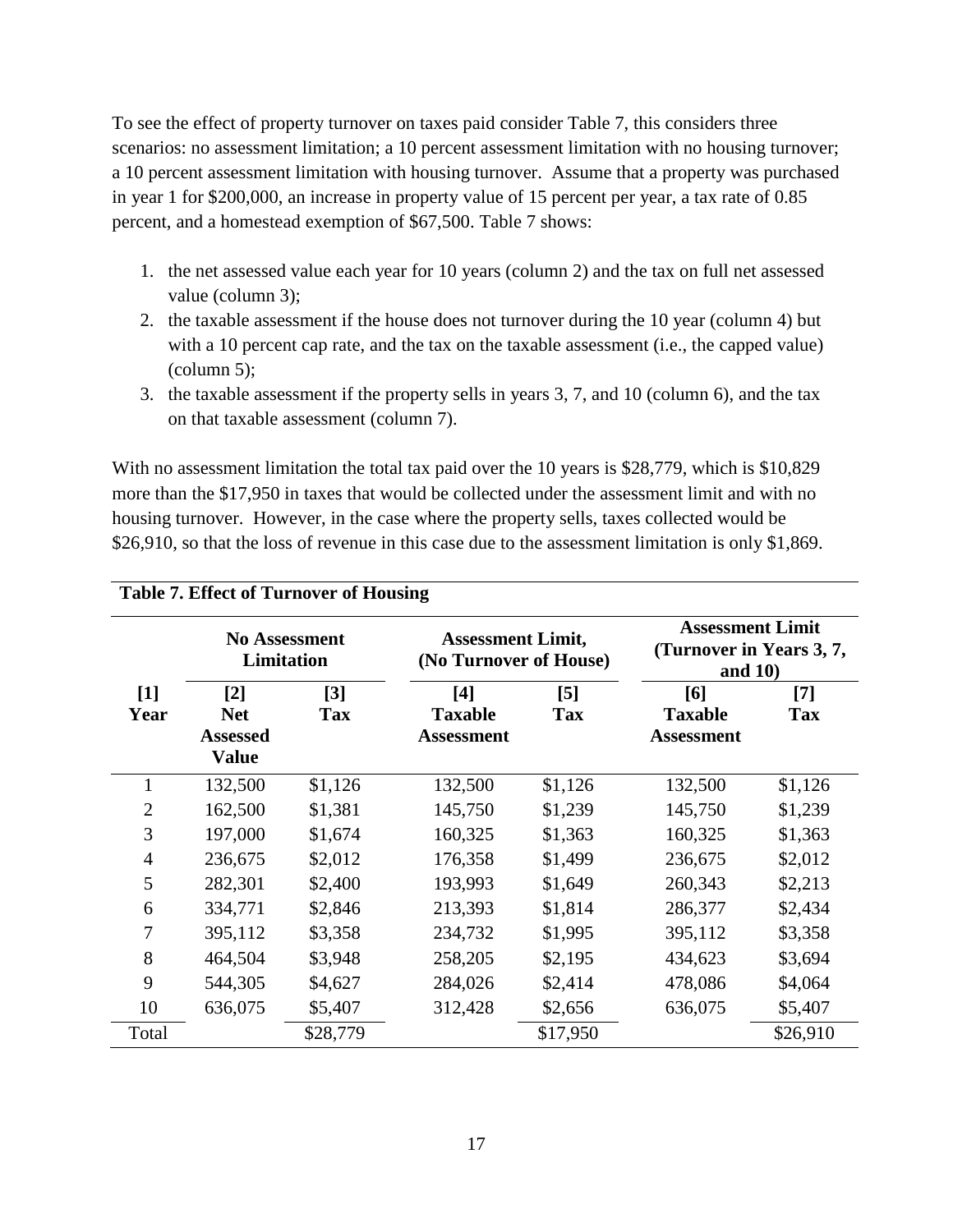## <span id="page-25-0"></span>**B. Equity Effects**

One of the basic principles underlying the property tax is that identical properties, i.e., properties with the same market value, should be assessed at the same value. Much of the criticism surrounding the property tax, and the focus of much property tax reform, centers on the valuation process since incorrect assessments lead to disparities in property tax liabilities. An assessment limitation program creates further disparities since it results in different tax liabilities on homes of equal value, with the differences being associated with how long the owners have lived in the homes. Because property taxes with assessment limitations are closely associated with the value of the home when it was purchased rather than with the current value, such systems are referred to as acquisition-value assessment as opposed to market-value assessment.

To illustrate, consider two identical houses each worth \$300,000 in year 1. Assume that the value of each property increases by 15 percent per year (so that market value is \$524,702 in year 5) and that one of the houses sold in year 4. The taxable assessment in year 5 of the house that didn't sell is \$340,403 (assuming a cap rate of the 10 percent and a homestead exemption of \$67,500), while the net assessed value of the house that sold is \$457,202 (which is the market value in year 5 less the homestead exemption). Thus, the owners of identical houses pay substantially different property taxes; for this example, the owner of the newly purchased house pays 1.34 times more than the other individual. This ratio is referred to as the "disparity ratio."

Daniel Muhammad (2008) studied the equity of the District of Columbia's assessment limitation using individual parcel data for 2007. To measure horizontal equity, Muhammad identified 7 property value levels and identified homesteaded properties that had values that were within \$5,000 of those values. He then calculated the effective property tax rates for each parcel. He found large variations in the effective tax rates within each value class. For example, for properties that in 2007 had assessed values between \$395,000 and \$405,000, he found that the effective tax rates ranged from 0.03 percent to 0.75 percent. The ranges for other value classes were equivalent. As expected, he also found that the median tax rate for taxpayers who had owned the home since 2002, which accounted for 64.2 percent of homesteads in 2007, had much lower effective property tax rates than new owners, 0.36 percent compared to 0.75 percent. He does not report the average tax reduction in effective property tax rate by property value class due to the assessment limitation.

There is some research that addresses the issue of who benefits and who loses from a property tax assessment limitation in other states. Several of these studies focus on California's Proposition 13, which was adopted in 1978 and limits annual increases in assessed value to 2 percent per year. O'Sullivan, Sexton, and Sheffrin (1995a) and Sheffrin and Sexton (1998) provide the most significant analysis of the economic implications of the adoption of acquisitionvalue assessment in California. O'Sullivan, Sexton, and Sheffrin (1995a) calculated the actual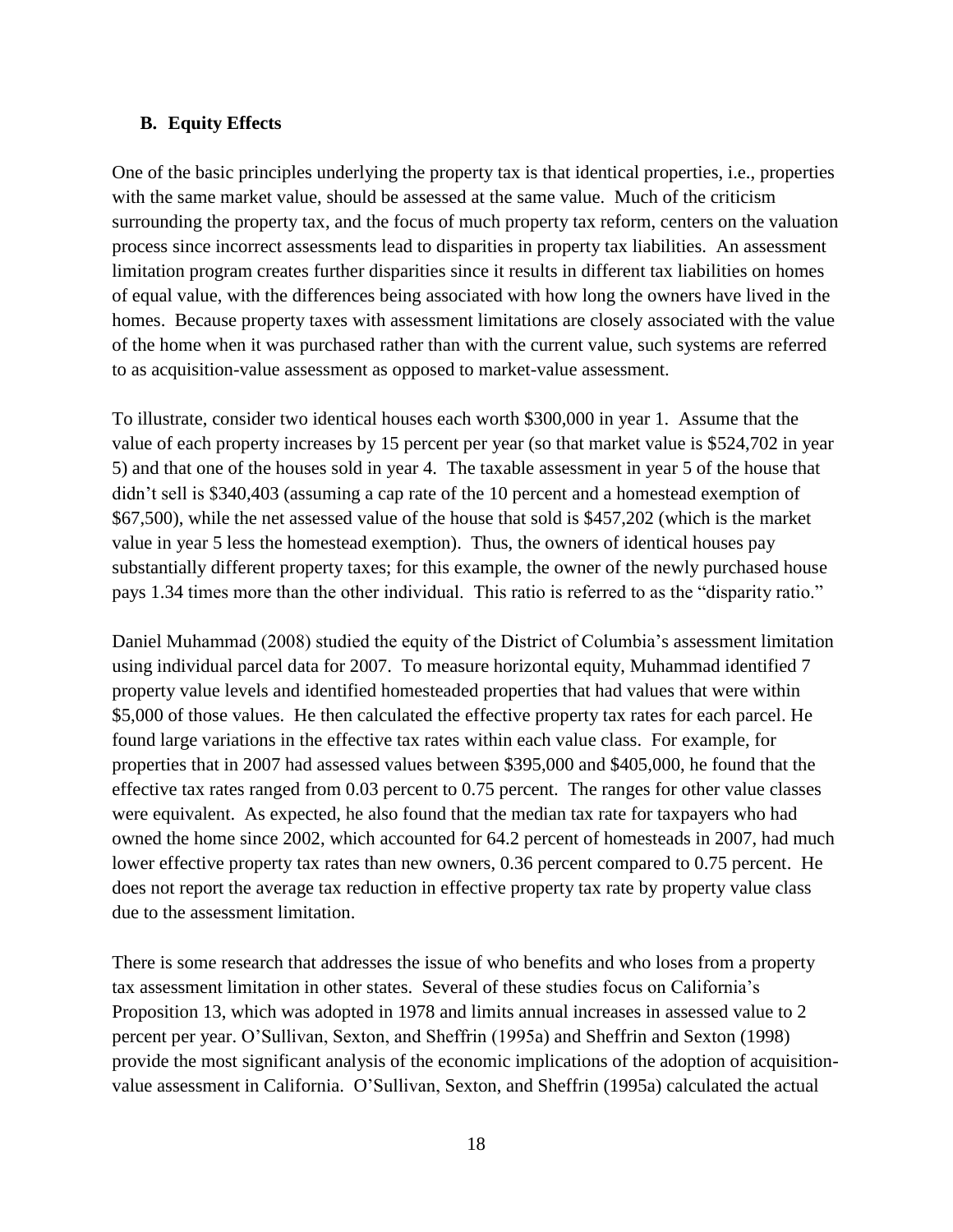level of disparity in 1991 for homeowners for nine counties in California: three urban counties, three fast-growing suburban counties, and three rural and ex-urban counties, while Sheffrin and Sexton (1998) provide updated calculation for Los Angeles County for 1996. For 1996, they find that for the homeowners who had not moved since 1975, the median ratio of actual property value to capped value is 3.84. For the homeowners who have not moved since 1985, the disparity ratio is 1.22. Thus, the person who purchased his or her home in 1996 would pay 3.84 times the property taxes paid by a person with a home of equivalent value that she or he has occupied since 1975, and would pay 1.22 times the taxes paid by a person who moved into an equivalent house in 1985.

The O'Sullivan, Sexton, and Sheffrin (1995a) study looked at how the disparities created by Proposition 13 are distributed across age and income classes. In general, older and lower-income homeowners have lower effective property tax rates since these individuals are less likely to move. If the acquisition value assessment system in California was eliminated and the property tax rates adjusted to maintain the same total property tax revenue, then property taxes will go up for lower income households and down for higher income households. For example, replacing the acquisition value with market value in 1991 but maintaining the same property tax revenue would increase property taxes for an average Los Angeles County homeowner in the \$10,000 to \$20,000 income bracket by \$206, but decrease property taxes by \$109 for a household in the \$80,000 to \$90,000 income bracket.

Older households also benefit from the acquisition value assessment system. Seniors in Los Angeles County would pay an average of \$503 more in property taxes while non-seniors would pay \$152 less if the acquisition value system was replaced with a revenue-neutral market value assessment system.

These results of O'Sullivan, Sexton, and Sheffrin (1995a) are consistent with earlier work focused on Proposition 13. For example, Chernick and Reschovsky (1982) concluded that lowincome households and older households benefit from Proposition 13, and that substantial horizontal inequities are created. Menchik et al. (1982) also found that low-income homeowners benefit from acquisition value assessment. Beaumont (1991) concludes that renters and younger people lose with the adoption of acquisition value assessment.

Sjoquist and Pandey (2001) measured property tax disparities in Muscogee County, Georgia. Beginning in 1983 the assessed values of homesteaded property, i.e., property eligible for a homestead exemption, for local property tax purposes were frozen in Muscogee County, that is, the cap rate is zero. Sjoquist and Pandey calculate a disparity ratio is 1.67 when they compared the property tax rates for parcels that were purchased in 1997 to the tax rates for those parcels purchased in 1985 or 1984. This is much smaller than the disparity ratios for California counties.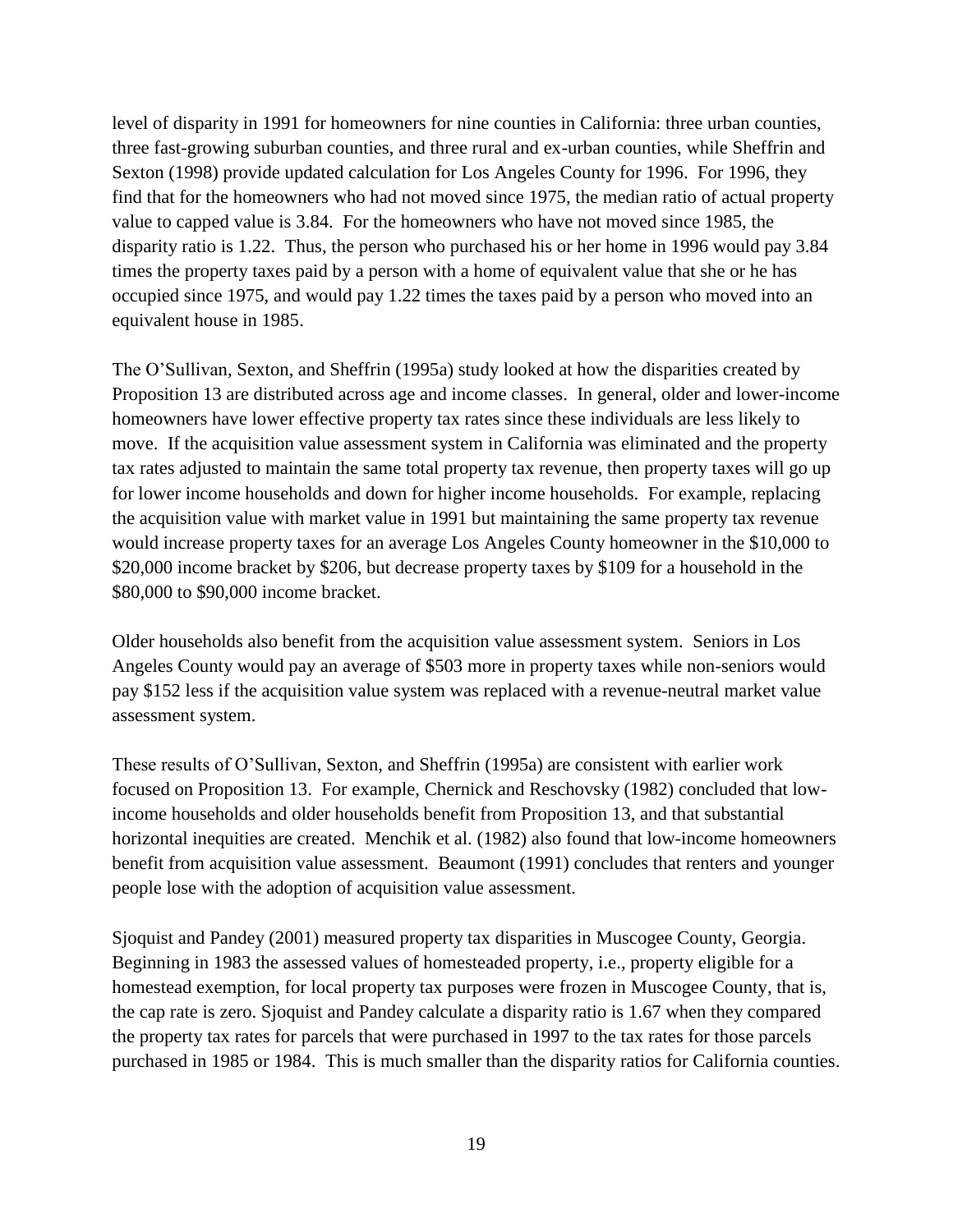This is partly due to the shorter duration of the Muscogee County assessment freeze and the smaller increases in property values in Muscogee County.

No information concerning the characteristics of individual homeowners was available to Sjoquist and Pandey. So instead they regressed the mean value of the difference between fair market value and the frozen value against each socio-economic characteristic of the census tracts. They found that the average dollar reduction in assessed value due to the freeze within a census tract in Muscogee County increased with median income, mean age, and percent white in the census tract. Thus, the elimination of the freeze would increase assessed values by larger dollars amounts for higher income homeowners, for the elderly, and for whites.

Skidmore, Ballard and Hodge (2010) measured the effect of the Michigan assessment limitation on equity using survey data collected in 2008. That program was adopted in 1994 and limits assessment increases to the lesser of inflation or 5 percent. They find that a family that lived in their home since 1994 had an effective property tax rate that was 19 percent lower than the effective tax rate on a home that was purchased in 2007. This corresponds to a disparity ratio of 1.19 percent.

A common assumption is that an assessment limitation prevents large increases in property taxes for owners of properties, and thus reduces property taxes compared to what they would be in the absence of the assessment limitation. The studies of the distribution of tax saving due to assessment limitations generally assume that the property tax rate is not affected by the assessment limitation. Suppose instead that the local jurisdiction increases its property tax rate in order to maintain the same property tax revenue as before the adoption of the assessment limitation. In this case some property owners will pay more in property taxes under an assessment limitation than they would have without the assessment limitation. To see this consider a local government that determines that it needs a 10 percent increase in property tax revenue and that in absence of an assessment limitation the tax base increases by 10 percent. For simplicity, assume that the assessment limitation allows no increase in assessed value, i.e., it is an assessment freeze. Now consider three equal-valued homes whose net assessed value increases in value by 5, 10, and 15 percent, respectively. Without the assessment freeze no increase in the tax rate is necessary (since the base increased by 10 percent), and therefore the owners of the homes would have property tax increases of 5, 10, and 15 percent, respectively. That is, their taxes would increase by the same percentage as the increase in taxable value. On the other hand, with an assessment freeze, the local government must increase the tax rate by 10 percent. In this situation, all three owners experience a 10 percent increase in property taxes. Consider the owner who had the above average increase in property value. Without the assessment freeze his taxes would have increased by 15 percent, but with the assessment freeze they would increase by 10 percent. So, he is better off under the assessment freeze. On the other hand, consider the owner with a below average increase in property value. Without an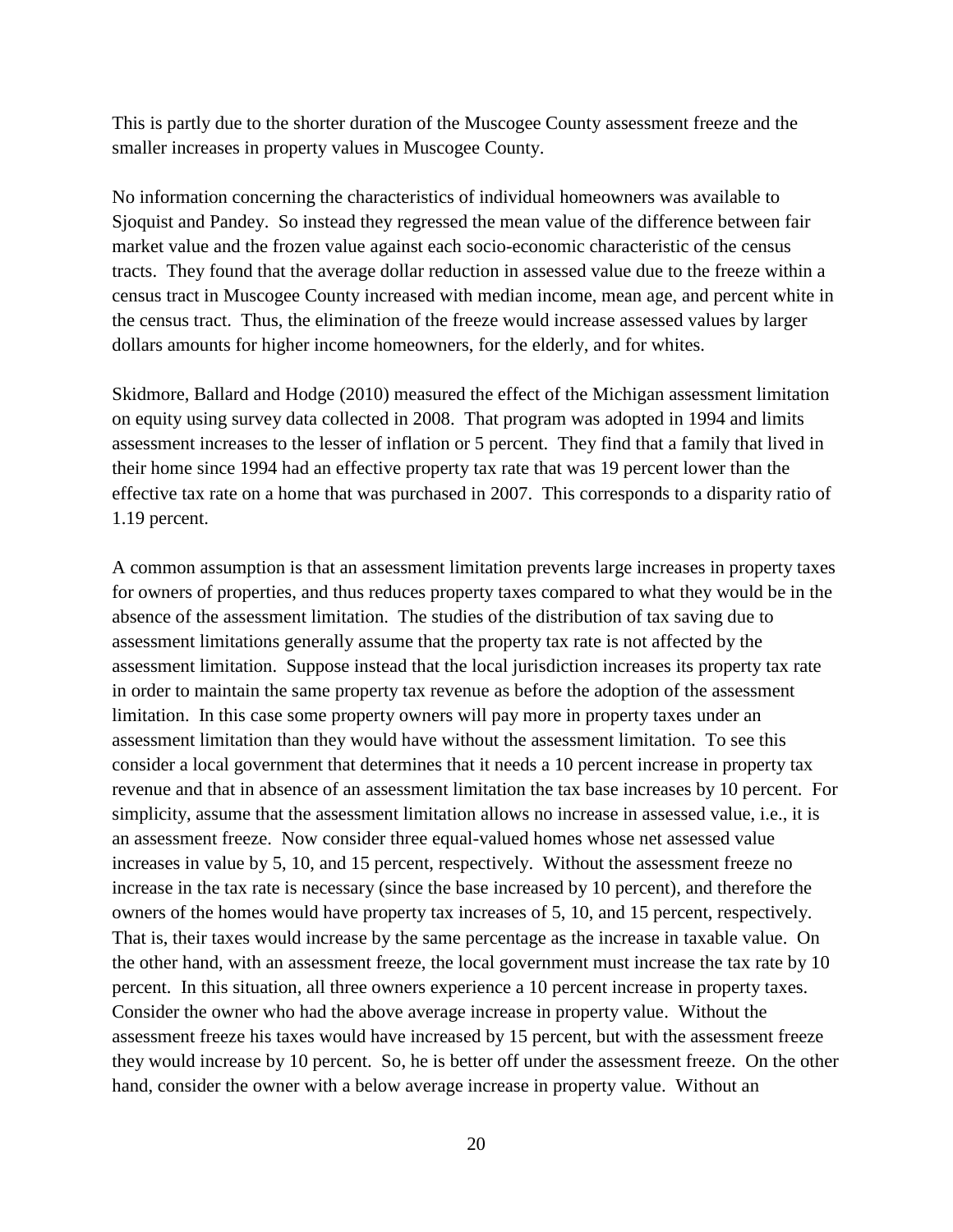assessment freeze his taxes would have increased 5 percent, but under the assessment freeze they would go up by 10 percent. So this owner is worse off under the assessment limitation. Even if the assessment cap was not zero, but say 3 percent, this owner would be still be worse off under the assessment limitation.

A study of this effect by the Minnesota Department of Revenue (2006) found that the state's assessment limitation increased property taxes for 78 percent of homeowners. Dye, McMillen, and Merriman (2006) studied this effect in Cook County (Illinois), where a 7 percent assessment cap was adopted. They measured the benefit to a homeowner of the assessment limitation as the difference in property taxes that the owner would pay without the assessment limitation and the property taxes with the assessment limitation but with an increase in the tax rate so that total revenue would stay the same. They found that in the first year that the limitation was in effect 75 percent of eligible homeowner benefited from the assessment cap, so that 25 percent had higher property taxes under the assessment limitation. Again, the analysis assumes that the government increases its property tax rate to maintain the same level of revenue as without the assessment cap.

#### <span id="page-28-0"></span>**C. Effect on Housing Sales: The Lock-In Effect**

It is thought that assessment limitations cause home owners to delay selling their home. In deciding whether to sell, a homeowner considers the costs and benefits. On the cost side are the moving costs, which include the cost of searching for a new home, the cost of real estate agents, the cost of adapting to a new neighborhood, etc. The benefits include reduced commuting time, more appropriate size home, etc. If the home is subject to an assessment limitation program under which the tax advantage of the limitation disappears upon the sale of the home, then an additional cost of moving is the increased property taxes associated with the loss of the limitation. At the margin, this increase in property taxes should reduce the likelihood that the owner will move.

For example, consider a homeowner in the District of Columbia who is considering a move within the District in order to reduce her commuting time, but would buy a home of equivalent value. Suppose the home is worth \$300,000, but the taxable assessment is \$125,000. The tax on the existing home, at a tax rate of 0.85 percent, is \$1062.50, while the taxes on the new home will be \$1,976.25, assuming a homestead exemption of \$67,500. Thus, moving will increase her annual property taxes by \$913.75. This amount may be sufficient to convince the owner to remain in her existing home. Such an effect is referred to as a lock-in effect.

There have been several studies that have tried to determine whether assessment limitation programs have such a lock-in effect. O'Sullivan, Sexton, and Sheffrin (1995b) were the first to consider the effect of Proposition 13 on the length of tenure. Using simulation models, they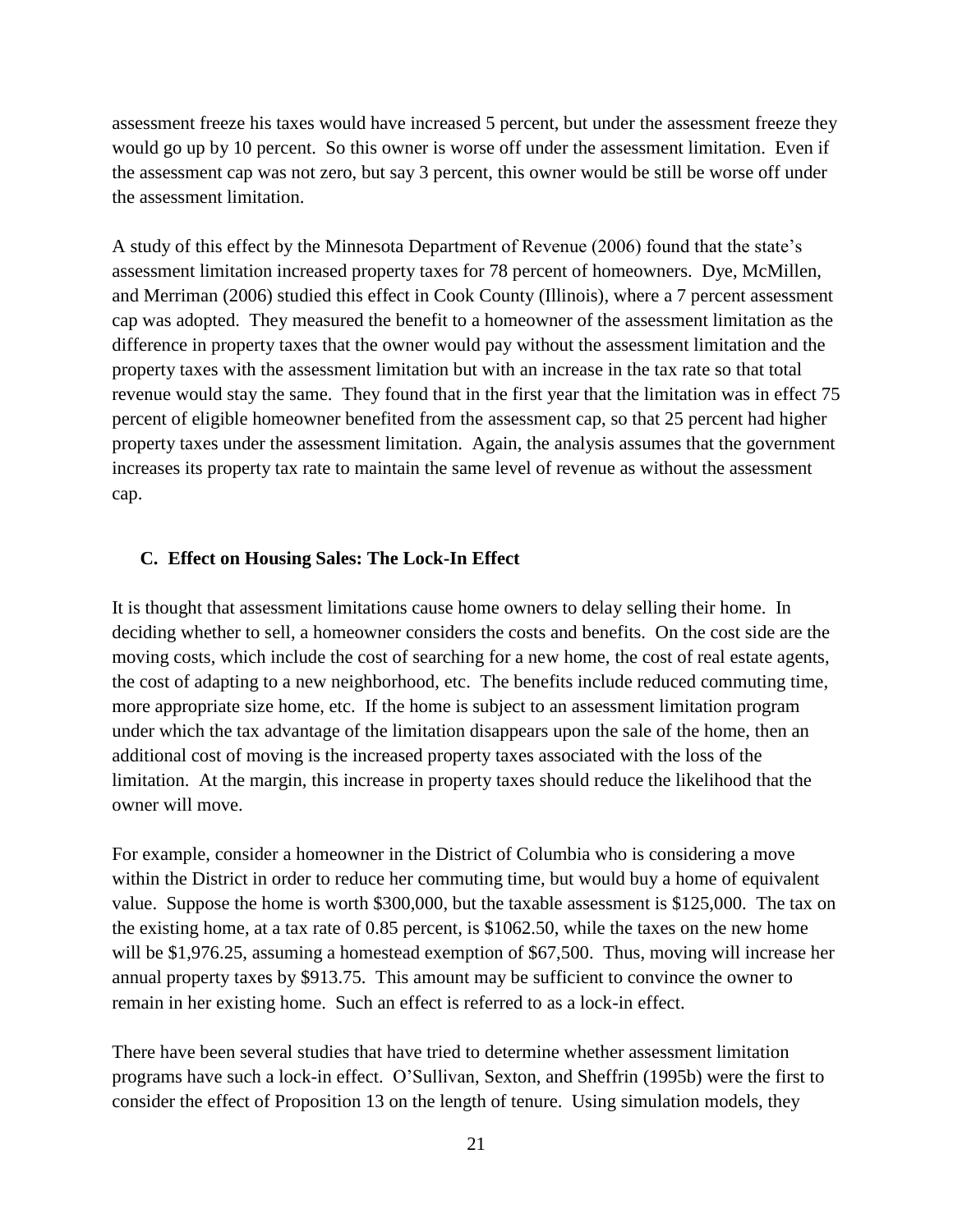estimate that the acquisition value assessment increases the time between moves by 12 percent, or about a year on average for households who are the least mobile. For the most-mobile households, they find that the time between moves increases by only 1.2 percent.

Wasi and White (2005) also estimated the lock-in effect of Proposition 13. They used the Census public use micro sample (PUMS) for the four census years, 1970, 1980, 1990, and 2000 and compared housing turnover between Florida, Texas, and California. Thus, they are able to compare housing turnover post-Proposition 13 with turnover pre-Proposition 13 and with turnover in other states. They find that Proposition 13 reduced turnover, thereby increasing the average tenure by 0.66 years, or by about 6 percent. They also considered how tenure was affected by the size of the tax saving from the limitation and find that larger tax savings increases the length of tenure.

Nagy (1997) compared homeowner mobility rates across three California SMSAs pre- and post-Proposition 13. He finds that mobility declined significantly in the post-Proposition 13 period. However, it appears that mobility decreased in SMSAs in other state, so he cannot attribute the decrease in mobility necessarily to Proposition 13.

In 1986, California adopted Proposition 60, which made the current assessment portable for homeowners who were at least 55 years of age. Ferreira (2010) investigated how this provision affected the probability of moving to a new home and found that homeowners who were 55 years of age were about 25 percent more likely to move than homeowners who were 54 years of age.

Ihlanfeldt (2011) considered Florida's assessment limitation program and its Save Our Home Amendment. Florida's assessment limitation program capped annual increases in assessments to the lesser of 3 percent or inflation. In 2008, Florida passed Amendment One, which allowed homeowners to take the reduced assessed value on an existing home and transfer it to the owner's new home, that is, the reduced assessment became portable. Ihlanfeldt found that prior to Amendment One, the assessment limitation reduced the probability that a homeowner would sell his home; a reduced assessed value equal to  $1/3<sup>rd</sup>$  of the home value reduced the probability of moving by about 7 percent. He also found that after Amendment One was passed the reduced assessed value had no effect on the probability of selling, that is, portability eliminated the lockin effect.

Stansel, Jackson, and Finch (2007) also studied the effect of Florida's assessment limitation on housing tenure in Florida. They compare the mean and median tenure in 20 Florida counties in 2002 to tenure in 2006. Despite large increases in the saving from the assessment limitation over that period, they find essentially no change in tenure, contrary to expectations. As they note, the effects could be due to other changes that occurred over that period such as changes in interest rates and housing prices.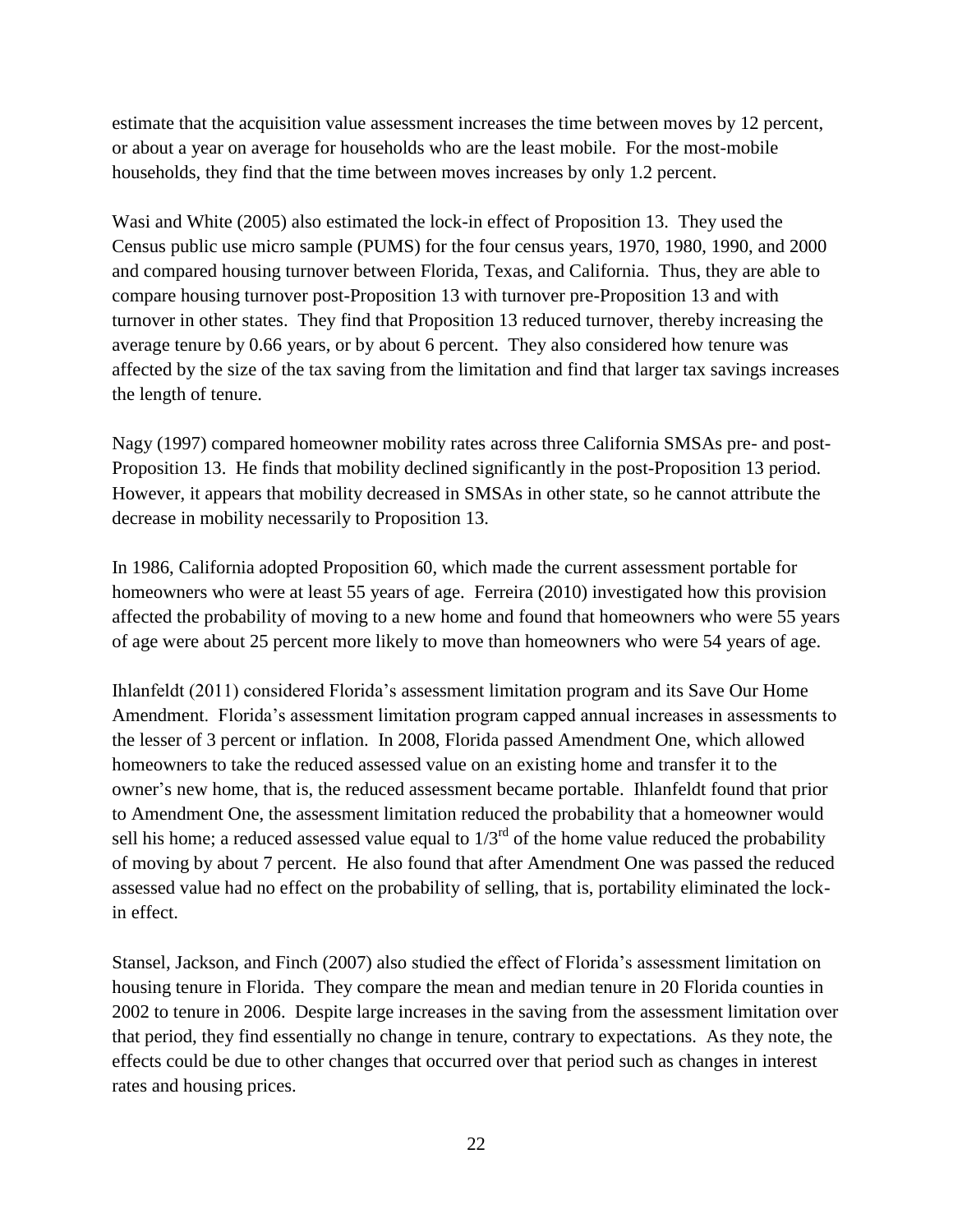Pandey and Sjoquist (2001) explored the effect of the assessment freeze in Muscogee County (Georgia) on the probability that a homeowner would move by estimating a probit regression for moves in 1997. The expectation is that the probability of moving would be negatively related to the difference between the market value and the capped values. They controlled for the number of years that the homeowner has occupied the house, as well as socio-economic characteristics of the census tract in which the home is located. They found no effect of the assessment freeze on the probability of moving.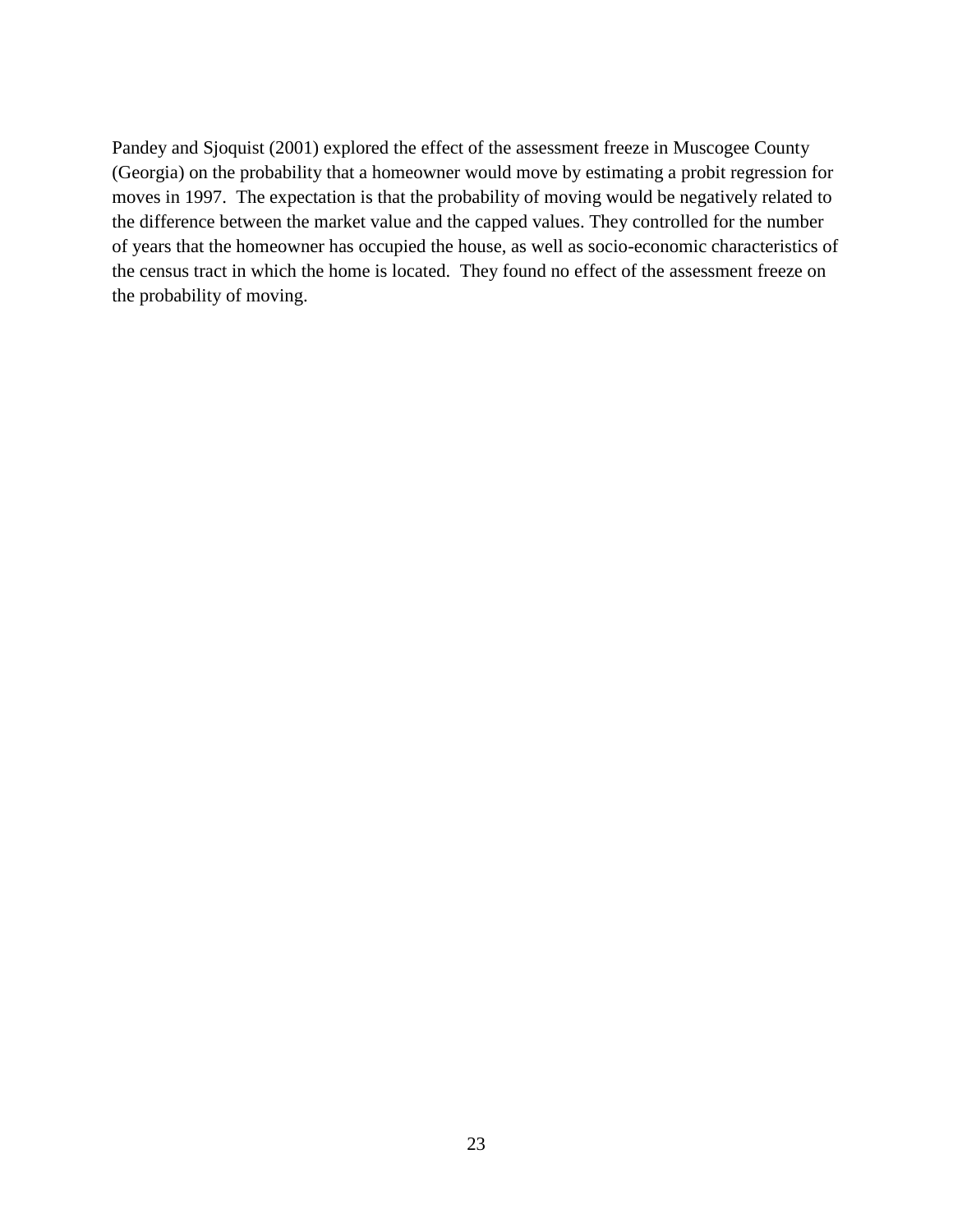## <span id="page-31-0"></span>**VII. THE ECONOMIC EFFECTS OF THE DISTRICT OF COLUMBIA'S RPT CREDIT**

#### <span id="page-31-1"></span>**A. Estimates of the Effect on the District's Property Tax Revenue**

The Office of Revenue Analysis for the District of Columbia provided parcel level data for each year 2002 through 2011 for homesteaded properties. We used these data to calculate for each year 2003 through 2011 the tax liability under the assessment cap, which we refer to as the capped revenue, and what the property tax liability on homestead properties would have been if there had been no cap, which we refer to as non-capped revenue, given the existing property tax rate and homestead exemption for that year. (Tax liability is not the same as tax revenue since tax revenue reflects tax credits and other adjustments, as well as the collection rate. We do reduce the tax liability for the 50 percent reduction for the senior citizen property owner tax relief. Although we calculate tax liability, we refer to this as tax revenue.) The difference between the non-capped and capped revenues reflects the property tax revenue that was lost due to the assessment cap. (Appendix B provides the details for how the calculations were made.) Table 8 summarizes the results.

| $\lceil 1 \rceil$<br>Year | $\lceil 2 \rceil$<br><b>Revenue Loss</b><br>$(in$ millions of \$) | $\lceil 3 \rceil$<br><b>Revenue Loss/Non-</b><br><b>Capped Revenue</b> | [4]<br><b>Percent With</b><br><b>Tax</b><br><b>Reduction</b> |
|---------------------------|-------------------------------------------------------------------|------------------------------------------------------------------------|--------------------------------------------------------------|
| 2003                      | \$23.9                                                            | 13.5%                                                                  | 55.1%                                                        |
| 2004                      | 49.4                                                              | 21.2                                                                   | 74.9                                                         |
| 2005                      | 55.9                                                              | 20.4                                                                   | 78.9                                                         |
| 2006                      | 84.1                                                              | 28.1                                                                   | 82.5                                                         |
| 2007                      | 118.4                                                             | 33.4                                                                   | 85.5                                                         |
| 2008                      | 118.0                                                             | 31.2                                                                   | 81.4                                                         |
| 2009                      | 99.6                                                              | 26.4                                                                   | 75.0                                                         |
| 2010                      | 59.8                                                              | 17.1                                                                   | 65.4                                                         |
| 2011                      | 37.1                                                              | 11.0                                                                   | 55.6                                                         |

## **Table 8. Estimated Revenue Loss Due to Assessment Limitation**

As can be seen in column 2 of Table 8, the revenue loss increased from \$23.9 million in 2003 to \$118.4 million in 2007. The revenue loss has since decreased to \$37.1 million in 2011.<sup>3</sup> The

<sup>&</sup>lt;sup>3</sup> The *District of Columbia Tax Expenditure Report* reports the estimated revenue property tax revenue loss due to the RPT Credit program. The estimated loss was \$51.0 million for 2008, \$151.1 million for 2010, and \$28.4 million for 2012. These estimates differ from those shown in Table 8. We are unable to determine the reason for the differences.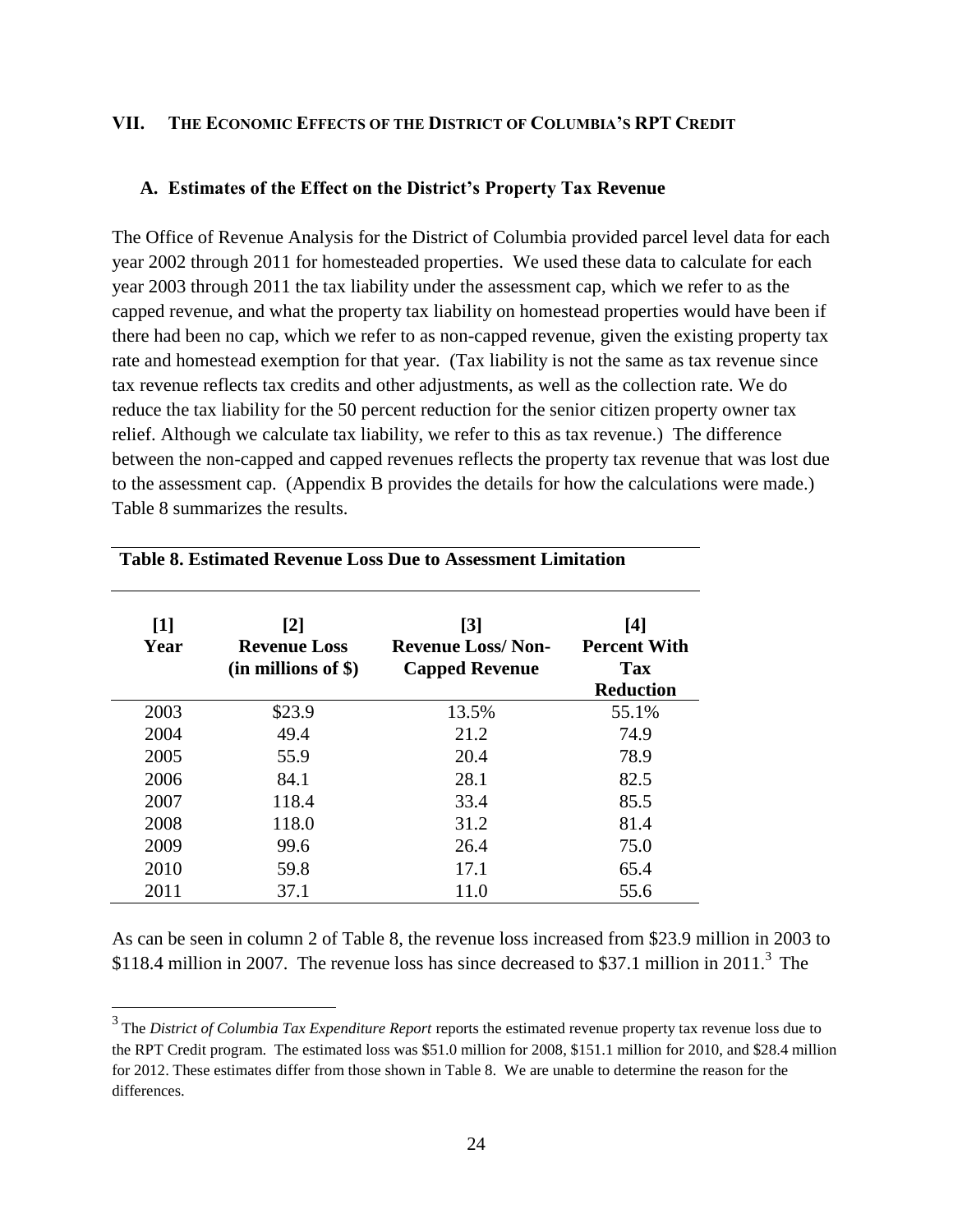explanation for this pattern is pretty obvious. Between 2003 and 2007 the cap rate decreased from 25 percent to 10 percent, meaning that a larger percentage of the increase in property values were eligible for the property tax cap, and thus not taxed. In addition, housing values were increasing at substantial rates. Since 2007, the increase in housing prices slowed and even decreased. Thus, the difference between the capped and non-capped values decreased (Table 3 provides an example showing the effect of small or decreasing assessed values.)

Figure 1 is the housing price index for the District of Columbia produced by the Federal Housing Finance Agency. As can be seen, housing prices were increasing at rates in excess of 15 percent until 2006. Between the end of 2007 and the end of 2009, the percentage change in the housing price index was negative, and since then the percentage increase has been less than 10 percent. The result was that few properties had increases in property values that exceeded the cap rate, resulting in a decrease in the ratio of capped value to net assessed value.

Column 3 of Table 8 is the revenue loss divided by the non-capped property tax revenue. These percentages reflect the percentage reduction in property tax liability for homeowners.<sup>4</sup> The pattern follows that of the revenue loss. For 2007, the property tax liability for homeowners was reduced by 33.4 percent. The percentage reduction has fallen since, and in 2011 the reduction was 11.0 percent.

Column 4 is the percentage of homesteaded properties that have ratios of capped value to net assessed value of less than one, that is, homes that benefit from reduced property taxes; again, this assumes that the property tax rate did not increase as a result of the assessment limitation. (A value of this ratio equal to one implies that the home is taxed on the basis of net assessed value.) The percentage in column 4 increases until 2007, when it reaches 85.5 percent. It has since decreased. In 2011, 55.6 percent of homes were taxed on values that are less than net assessed value.

For the near term, the revenue loss from the assessment limitation is likely to continue to decrease, but at a slower rate. However, as suggested by Figure 1, housing prices are beginning to increase, and are likely to increase at increasing rates in the future. The result will likely be increasing revenue loss in the future, perhaps beginning in 2015.

 $\overline{a}$ 

 $4 \text{ In FY } 2011$ , total gross property tax revenues were \$1.681 billion.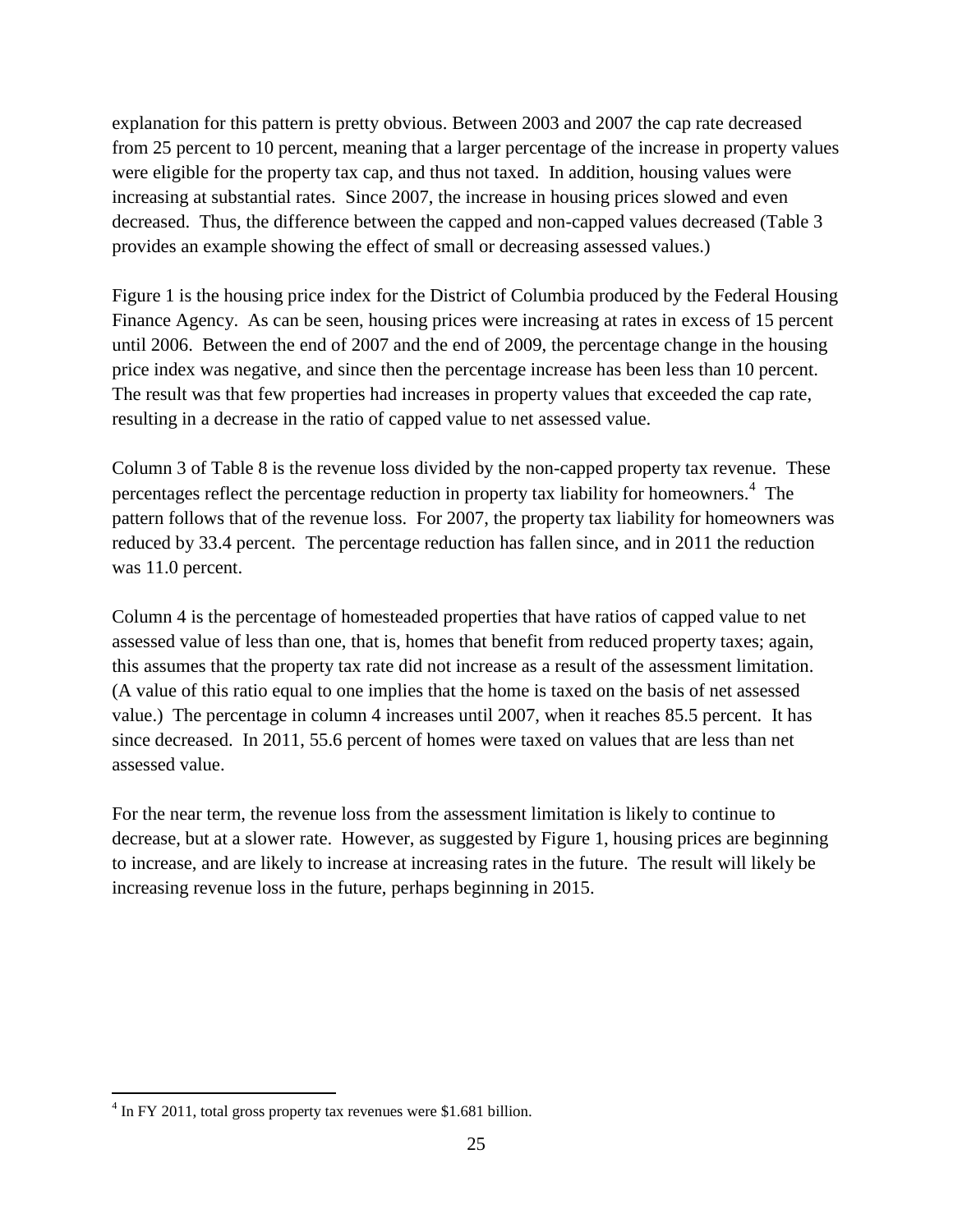

#### <span id="page-33-0"></span>**B. Equity of the RPT Credit Program**

Assessment limitations create dispersions between assessed value and taxable value in the same way that the errors in the assessment process create variations across property in the ratio of assessed value to market value. In considering inequities in the assessment process and those created by assessment limitation it is assumed that property taxes should be based on fair market value, so that taxable values that differ from fair market value reflect inequities in property taxes. We adopt a similar assumption in measuring the inequities created by the assessment limitation. This section considers the extent of the inequities that arise because of the assessment limitation.

First, it should be noted that an assessment limitation perpetuates the effect on property liabilities of any existing inequalities in assessments at the time the assessment limitation was adopted since it is not possible to correct any existing errors the assessment in the future as long as the property is not sold. One source of the assessment inequality is the triennial assessment process that was in place at the time the assessment limitation was adopted, which resulted in assessments for some properties being below market value at the time the RPT Credit was established. To see the effect of the initial inequities in assessments, consider two identical homes each worth \$200,000. Assume that first home is assessed at \$200,000 while the second home has an assessed value of \$190,000. With a homestead exemption of \$67,500 the net assessed value of the second home is 92.5 percent of the value of the first home. Thus, the tax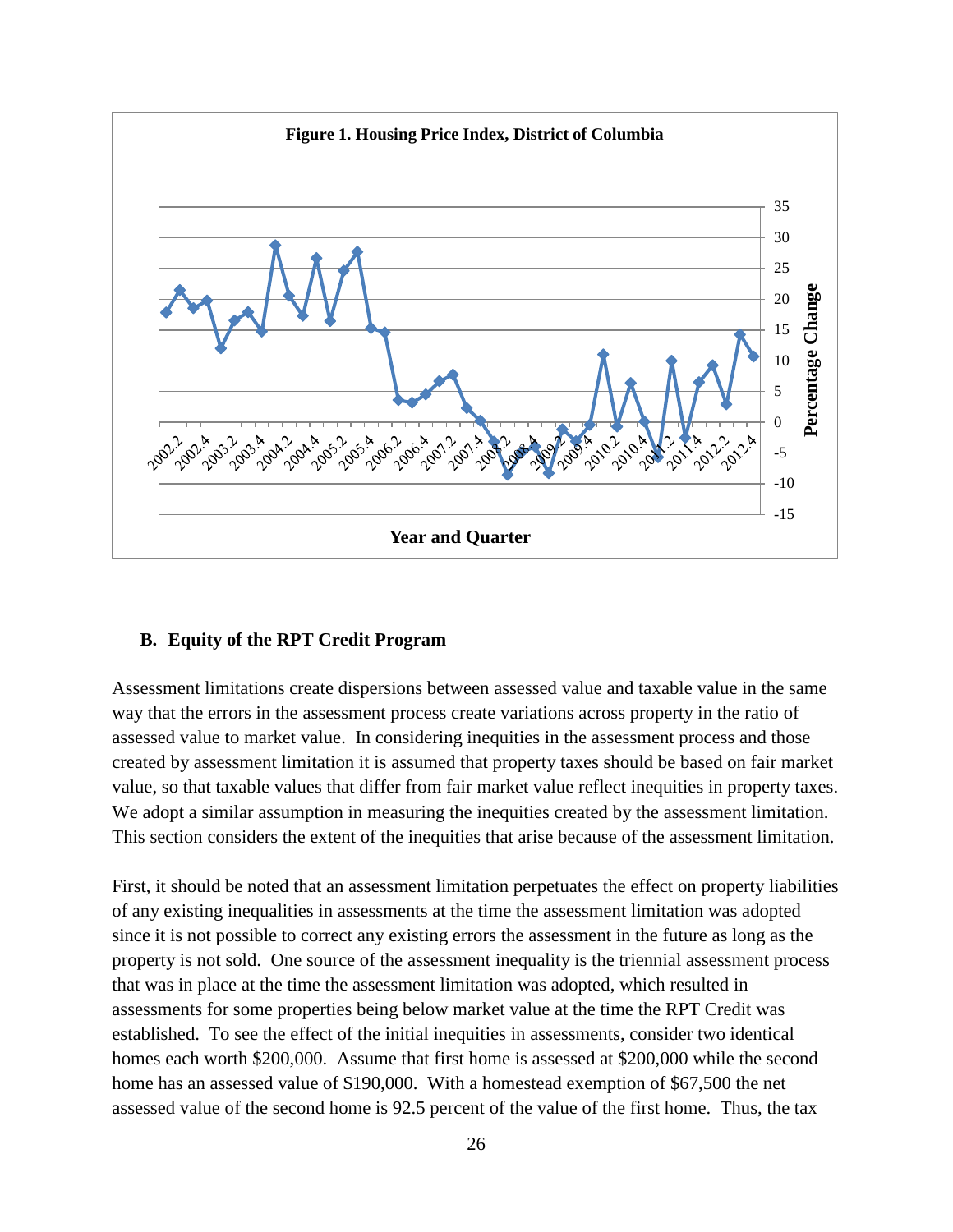on the second home is also 92.5 percent of the tax on the first home. As long as the increase in value of both homes exceeds the 10 percent cap and the properties do not sell, the property taxes on the second home will always be 92.5 percent of the value of the first home, or put another way, the first home will pay 8.1 percent higher property taxes than the second home.

Using the data from the Office of Revenue Analysis we calculated the ratio of the capped value to net assessed value for each homestead. This ratio reflects the reduction in property taxes due to the assessment limitation, assuming that the property tax rate would be the same with and without the assessment limitation. We first consider how the value of this ratio varies across homesteads. We then consider vertical equity, that is, how the ratio varies across property values, neighborhoods, and the age of home owners. We then consider horizontal equity, that is, how the ratio varies across properties of equivalent value.

Figures 2 and 3 show the distribution of the ratio of capped values to net assessed values for 2007 and 2011; we picked these two years since 2007 is the year in which the largest share of homesteads have a ratio of less than one, and 2011 is the most recent year for which data were available. Both figures demonstrate the wide variation in the values of the ratios. The major difference in the two figures is that in 2011 a much larger percentage of homesteads have a ratio of one or almost one (note the spike on the right hand side of the graph) and thus smaller percentages of homesteads with a ratio value of less than one.

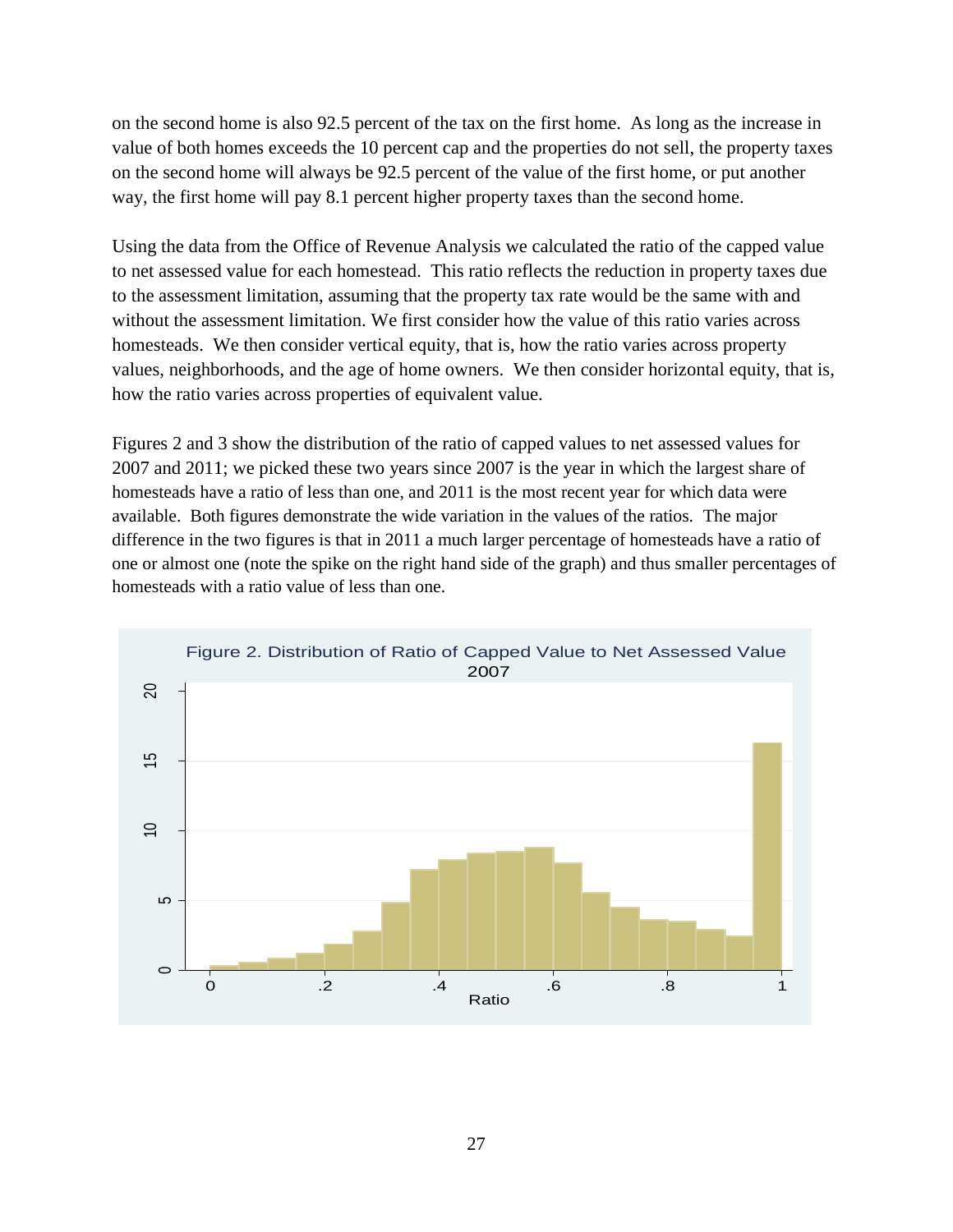

To summarize the variation in the ratio of capped value to net assessed value we can use two common measures of inequities that are used in the assessment process, namely the coefficient of dispersion (COD) and the price related differential (PRD). The COD is calculated as the average deviation of the ratio of capped value to net assessed value from the median ratio divided by the median ratio.<sup>5</sup> We used net assessed value rather than assessed value in order to eliminate the effect of the homestead exemption on measured inequities. Larger values of COD imply larger inequities, that is, a greater range of the ratios of capped value to net assessed values.

Table 9 shows the resulting COD for each year 2003 through 2011. Other than for 2003 and 2011, these COD values are high and reflect significant inequities brought about as a result of the assessment limitation. (These inequities are separate from any inequities due to the assessment process.) The International Association of Assessing Officers (IAAO) suggests that for property tax assessments of single-family residential properties acceptable value of the COD are between 5.0 percent and 15.0 percent. As a point of reference, the COD for the actual residential assessment in the District of Columbia for 2011 is 6 percent (Office of Tax and Revenue 2010). Between 2004 and 2011, the values of the COD reported in Table 9 ranged between 15 percent and 39 percent, with the COD in 5 of those 8 years being higher than 20 percent. These values are substantially larger than the IAAO standard and the actual COD value for residential assessments for the District.

 $\overline{a}$ 

<sup>&</sup>lt;sup>5</sup> The formula for the COD is:  $(\Sigma |R-R_M|/N)/R_M$ , where R is the ratio of capped value to net assessed value, N is the number of parcels, and  $R_M$  is the median of R.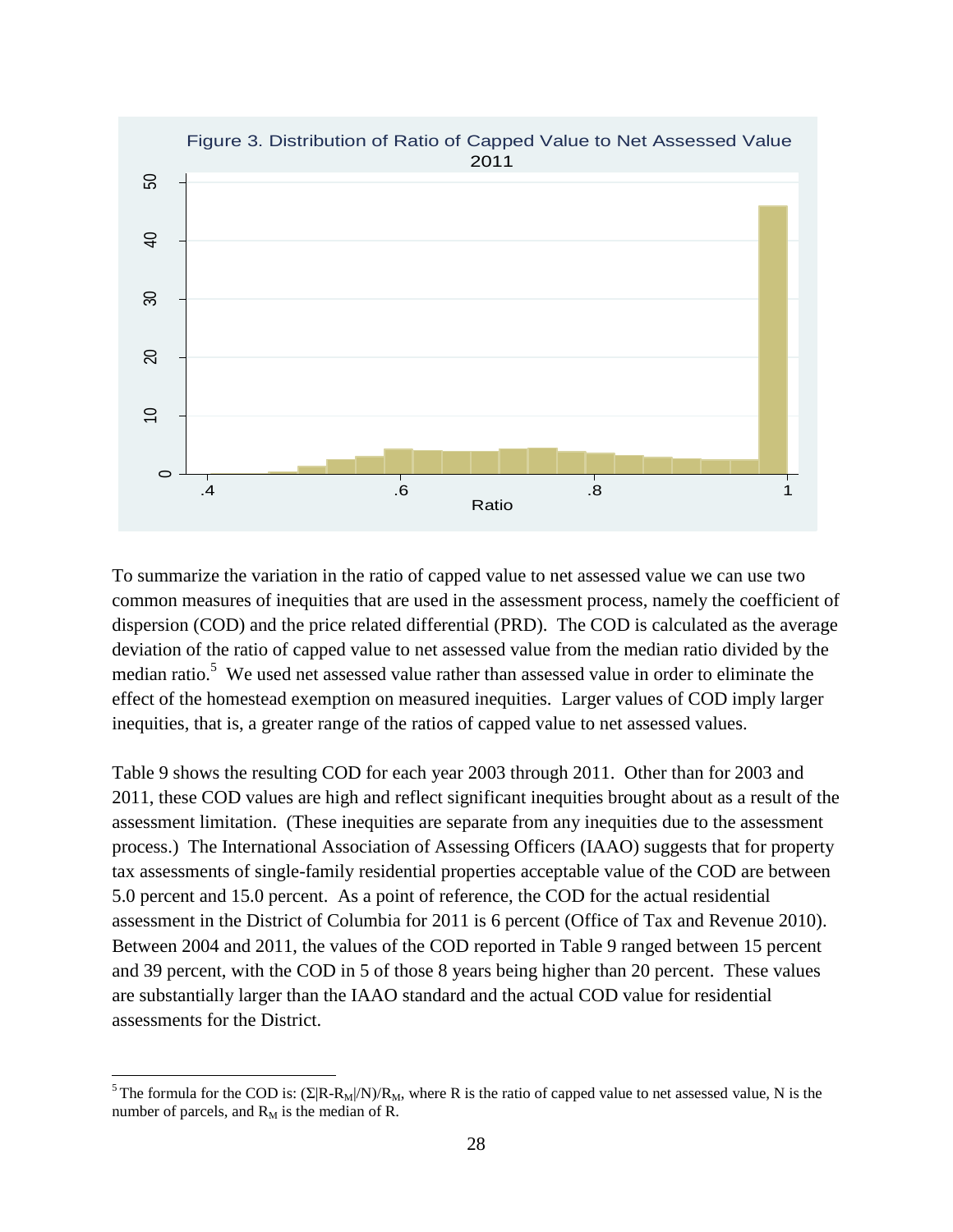A second measure of equity is the price related differential (PRD). The PRD measures the extent to which higher or lower valued properties are over or under assessed on average. For our purposes, the PRD is the ratio of the average of the ratios of capped value to net assessed value divided the ratio of the total capped value to the total net assessed value.<sup>6</sup> A value of 1 for PRD is the IAAO standard, and means that high and low valued property are equally likely to be over or under assessed.

As shown in Table 9, for most years the PRD is less than one. This implies that properties with higher net assessed values have higher ratios of capped values to net assessed value, which means that on average the percentage reduction in taxes due to the assessment limitation is smaller for higher valued property than for lower valued properties. This would occur, for example, if higher valued properties sold more frequently, and thus the capped values were reset to the assessed values more often, or if the percentage increase in assessed values was less, on average, for higher valued properties. The former is consistent with our regression results presented below in subsection C.

| Year | <b>COD</b> | <b>PRD</b> |
|------|------------|------------|
|      |            |            |
| 2003 | 7.5%       | 1.033      |
| 2004 | 18.6%      | 1.015      |
| 2005 | 19.1%      | 0.994      |
| 2006 | 26.9%      | 0.969      |
| 2007 | 34.2%      | 0.936      |
| 2008 | 38.9%      | 0.927      |
| 2009 | 36.8%      | 0.922      |
| 2010 | 23.8%      | 0.948      |
| 2011 | 15.2%      | 0.968      |

 $\overline{a}$ 

## **Table 9. Coefficient of Dispersion and Price Rated Differential**

Tables 10 and 11 and Figures 4 and 5 explore the vertical equity of the assessment limitation, that is, they show how the ratio of capped values to net assessed values vary by net assessed value. We ranked homesteads by net assessed value and then created 20 approximately equal sized groups, each representing five percent of homesteads. For each group we calculated for 2007 and for 2011 the median and mean values of the ratio of capped value to net assessed value. We used 2011 since it is the most recent year for which data were available and reflects a year in which a small percent of homesteads have capped values that are less than net assessed value. We used 2007 since it reflect a year in which the largest share of homesteads have a ratio of capped value to net

<sup>&</sup>lt;sup>6</sup>The formula for the PRD is:  $[\sum (CV_i/AV_i)/N]/[\sum CV_i/\sum AV_i]$ , where  $CV_j$  is the capped value for parcel *j*,  $AV_j$  is the assessed value of parcel *j*, and *N* is the number of parcels.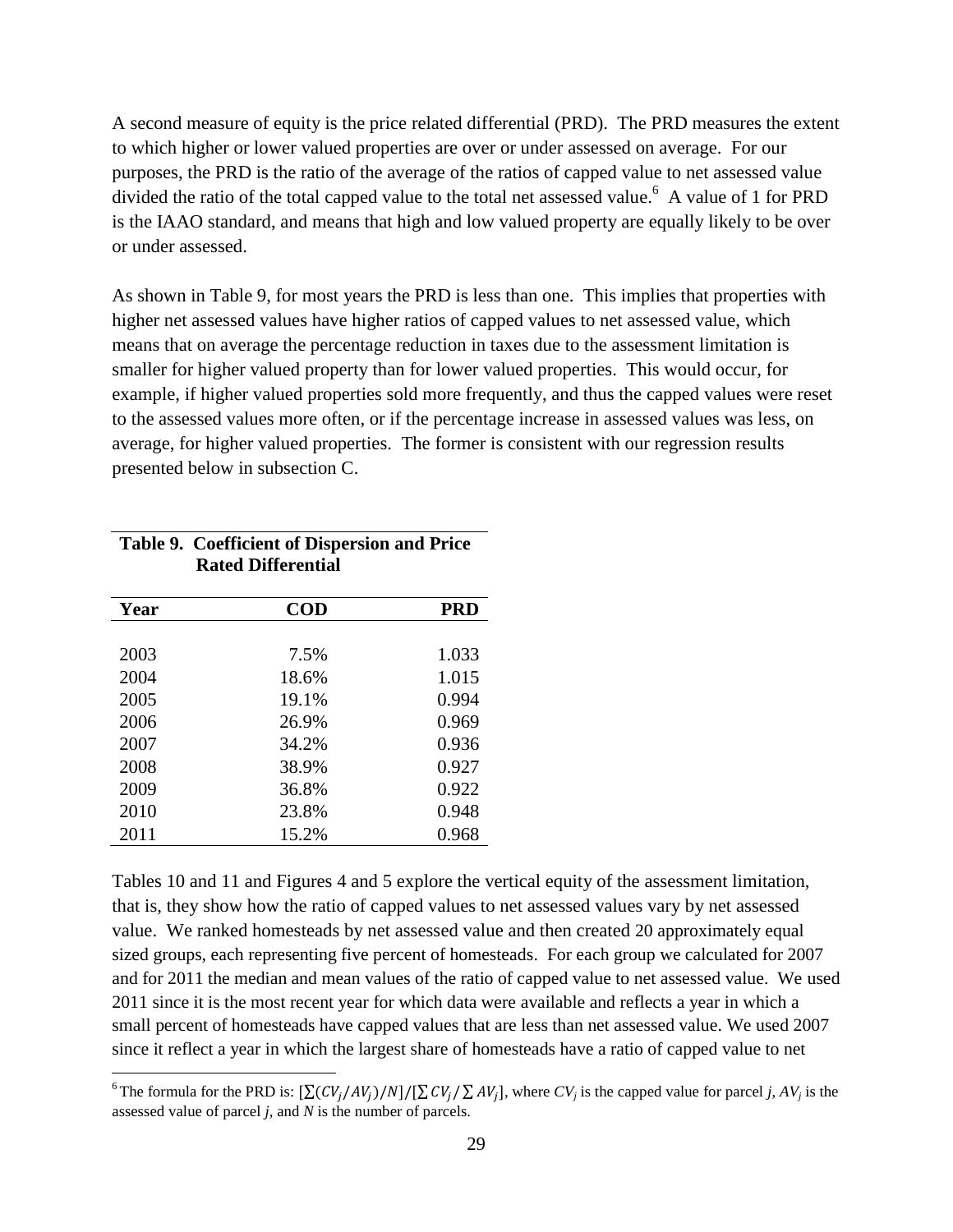assessed value less than one. These two years reflects extremes in the level of inequity created by the assessment limitation.

The median value is the ratio of capped value to assessed value for the homestead that has the median ratio; in other words, half of homes have ratios greater than that value and half have ratios that are less than that value. The mean is the sum of the capped values for that group divided by the sum of net assessed values for that group. The median is a good measure of the ratio for the ―typical‖ homestead in the assessed value group, while the mean is a good summary measure of the ratio for all homes in the group. When the mean is larger than the median, it means that the distribution of ratios is skewed to the right, that is, higher assessed values are associated with larger ratios.

| <b>Assessed</b>       |               |             |                       |                                    |
|-----------------------|---------------|-------------|-----------------------|------------------------------------|
| <b>Value</b><br>Group | <b>Median</b> | <b>Mean</b> | % With<br>$Ratio = 1$ | $\frac{0}{0}$<br><b>Benefiting</b> |
| 1                     | 0.498         | 0.576       | 23.7%                 | 76.3%                              |
| $\overline{2}$        | 0.534         | 0.558       | 13.7%                 | 86.3%                              |
| 3                     | 0.534         | 0.556       | 15.5%                 | 84.5%                              |
| $\overline{4}$        | 0.556         | 0.568       | 14.8%                 | 85.2%                              |
| 5                     | 0.532         | 0.560       | 15.0%                 | 85.0%                              |
| 6                     | 0.491         | 0.556       | 15.0%                 | 85.0%                              |
| 7                     | 0.483         | 0.558       | 14.4%                 | 85.6%                              |
| 8                     | 0.487         | 0.564       | 14.9%                 | 85.1%                              |
| 9                     | 0.505         | 0.570       | 14.8%                 | 85.2%                              |
| 10                    | 0.509         | 0.575       | 15.7%                 | 84.3%                              |
| 11                    | 0.527         | 0.590       | 16.4%                 | 83.6%                              |
| 12                    | 0.541         | 0.605       | 17.1%                 | 82.9%                              |
| 13                    | 0.570         | 0.625       | 17.6%                 | 82.4%                              |
| 14                    | 0.611         | 0.648       | 16.7%                 | 83.3%                              |
| 15                    | 0.628         | 0.663       | 15.2%                 | 84.8%                              |
| 16                    | 0.652         | 0.682       | 12.5%                 | 87.5%                              |
| 17                    | 0.661         | 0.687       | 10.9%                 | 89.1%                              |
| 18                    | 0.670         | 0.694       | 10.4%                 | 89.6%                              |
| 19                    | 0.699         | 0.713       | 9.9%                  | 90.1%                              |
| 20                    | 0.731         | 0.738       | 11.1%                 | 88.9%                              |

**Table 10. Ratio of Capped Value to Net Assessed Value, 2007**

For 2007, the median and mean values of the ratio follow a somewhat similar pattern. The median increases continuously except for groups 5 through 7. The mean increases continuously from group 6 on, but varies more than the median for groups 1 through 5. This pattern is consistent with the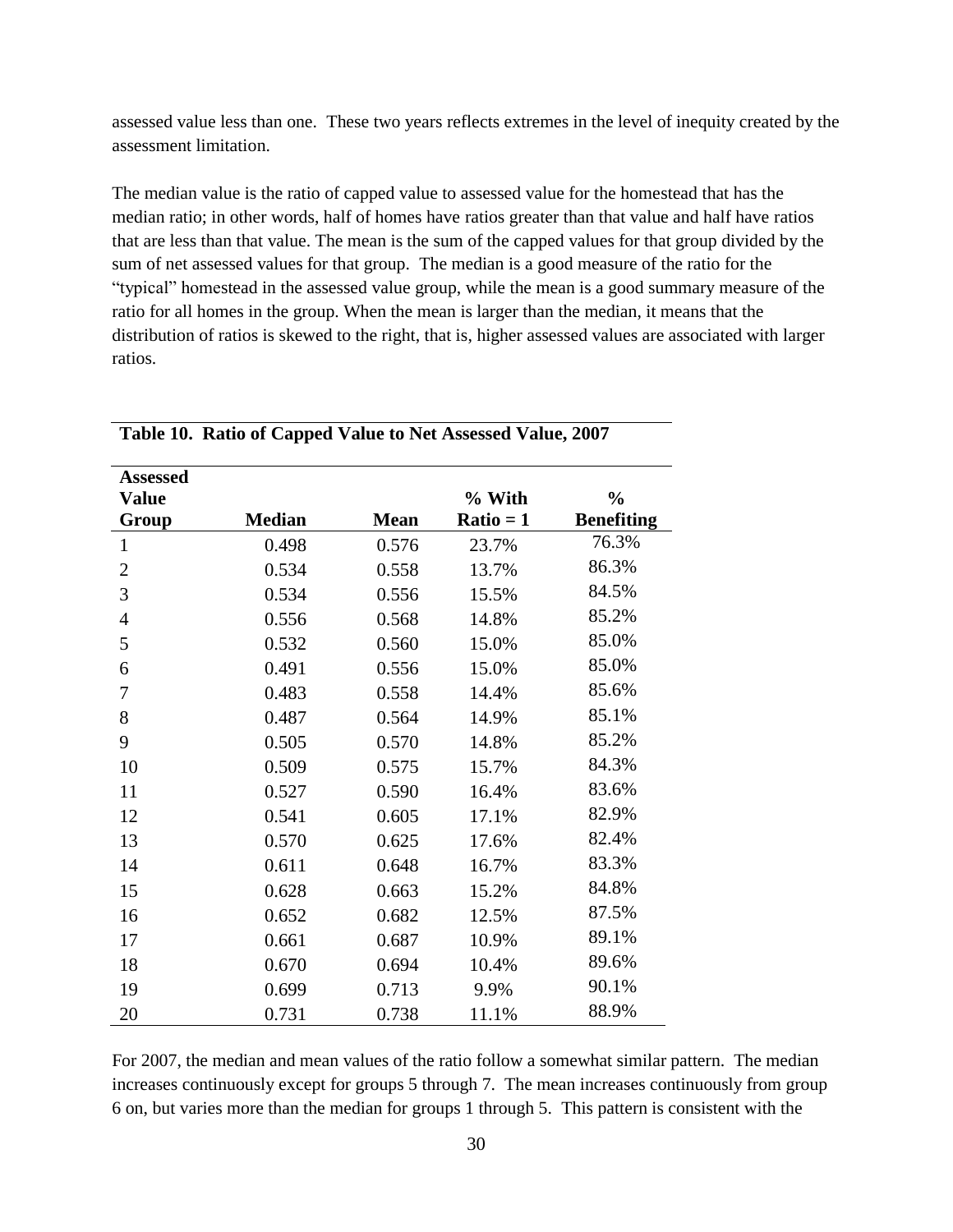PRD value for 2007 (Table 9), that is, that the higher valued properties have a smaller percentage reduction in taxable value. The pattern for 2011is similar to that for 2007, but the median and mean ratio values are larger in 2011, implying smaller reductions in property taxes. For groups 12 through 20 for 2011, the median values of the ratio of capped value to net assessed value equal one, meaning that more than 50 percent of the homes in those categories have ratios equal to one.

Tables 10 and 11 suggest significant vertical inequities, particularly for 2007. For example, for 2007 the mean value for group 20 is 28 percent larger than the mean value for group one, while for 2011 it is 6 percent larger. For 2007, this means that the reduction in taxable value is 28 percent larger for the lowest valued property as compared to the highest value property.

| <b>Assessed</b>       |               |             |                       |                                    |
|-----------------------|---------------|-------------|-----------------------|------------------------------------|
| <b>Value</b><br>Group | <b>Median</b> | <b>Mean</b> | % With<br>$Ratio = 1$ | $\frac{0}{0}$<br><b>Benefiting</b> |
| $\mathbf{1}$          | 0.848         | 0.878       | 32.5%                 | 67.5%                              |
| $\overline{2}$        | 0.759         | 0.813       | 23.9%                 | 76.1%                              |
| 3                     | 0.735         | 0.810       | 29.8%                 | 70.2%                              |
| $\overline{4}$        | 0.783         | 0.810       | 30.6%                 | 69.4%                              |
| 5                     | 0.818         | 0.820       | 33.4%                 | 66.6%                              |
| 6                     | 0.808         | 0.813       | 35.1%                 | 64.9%                              |
| 7                     | 0.816         | 0.813       | 37.9%                 | 62.1%                              |
| 8                     | 0.837         | 0.814       | 39.4%                 | 60.6%                              |
| 9                     | 0.881         | 0.824       | 42.5%                 | 57.5%                              |
| 10                    | 0.948         | 0.837       | 47.2%                 | 52.8%                              |
| 11                    | 0.908         | 0.827       | 45.0%                 | 55.0%                              |
| 12                    | 0.993         | 0.843       | 49.5%                 | 50.5%                              |
| 13                    | 1.00          | 0.859       | 51.0%                 | 49.0%                              |
| 14                    | 1.00          | 0.866       | 53.0%                 | 47.0%                              |
| 15                    | 1.00          | 0.889       | 53.5%                 | 46.5%                              |
| 16                    | 1.00          | 0.901       | 54.6%                 | 45.4%                              |
| 17                    | 1.00          | 0.915       | 56.1%                 | 43.9%                              |
| 18                    | 1.00          | 0.916       | 54.2%                 | 45.8%                              |
| 19                    | 1.00          | 0.922       | 55.1%                 | 44.9%                              |
| 20                    | 1.00          | 0.932       | 59.6%                 | 40.4%                              |

## **Table 11**. **Ratio of Capped Value to Net Assessed Value, 2011**

Tables 10 and 11 also report the percentage of homesteads that have ratios of capped value to net assessed value equal to one, that is, the percent of homes that do not benefit from the assessment limitation. The percentages are larger of 2011, but the pattern differs between the two years. For 2007, other than for the first group there is small variation in the percentage across the assessed value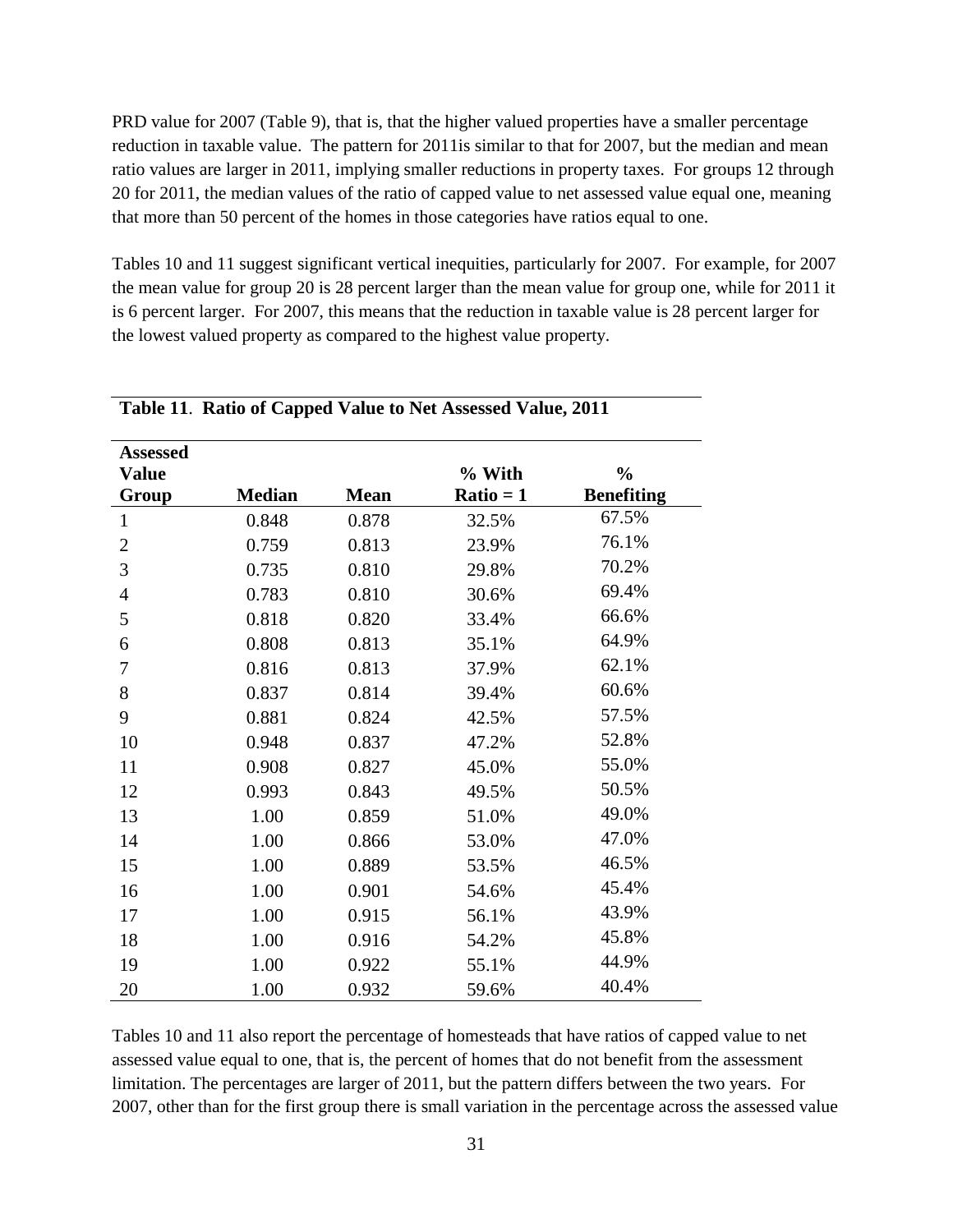groups, while for 2011, the percentage increases as assessed value increases, from 32.5 percent to 59.6 percent. The patterns are easier to see in Figures 4 and 5. The last column is percent of homesteads that benefit from the assessment limitation, and is simply one minus the percent with a ratio equal to one. In summary, Tables 10 and 11 demonstrate that the effect of the assessment limitation, on average, is to reduce the taxable value for lower valued homesteads by a larger percentage than higher valued homesteads.

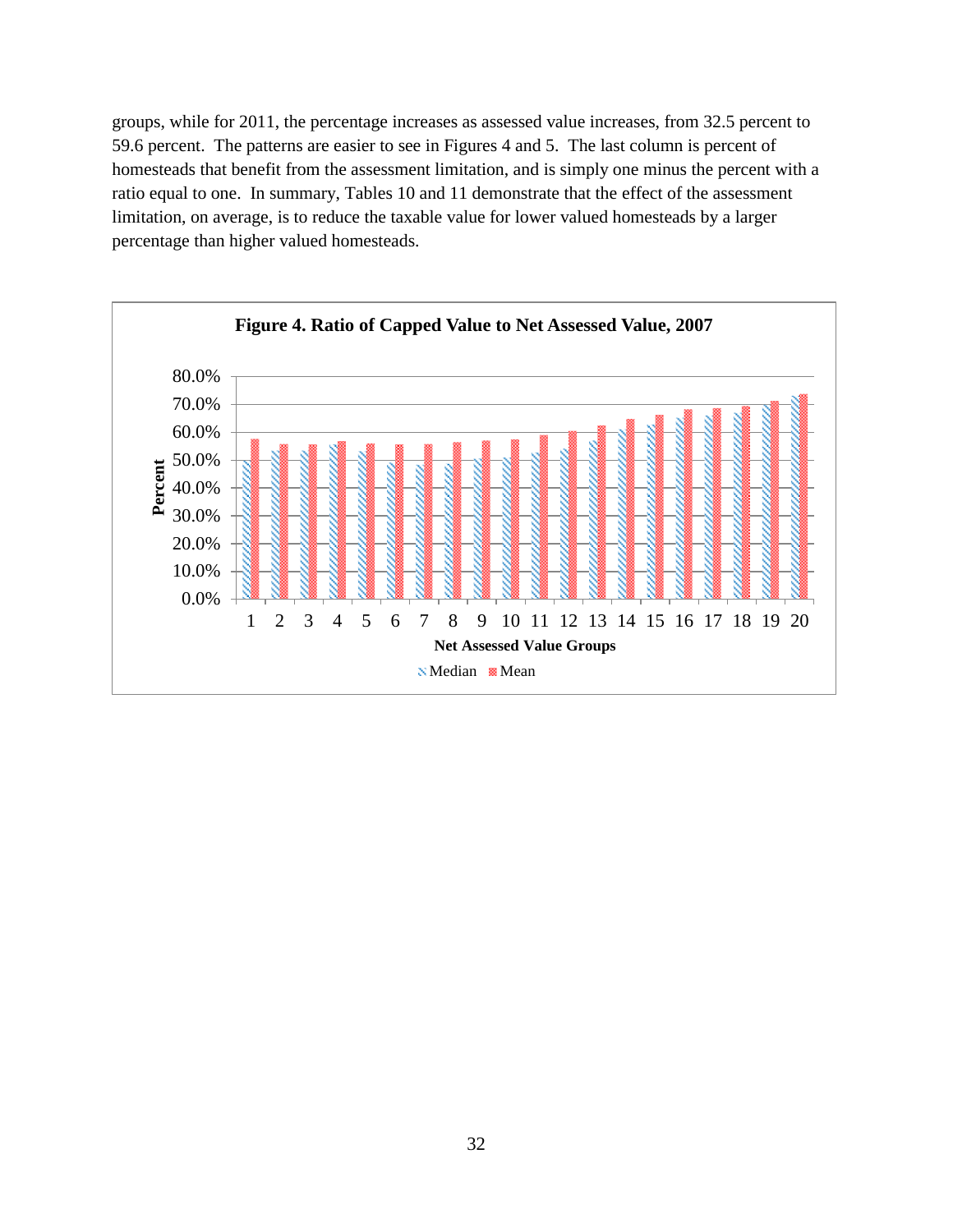

We can also measure inequity in the ratio of capped value to net assessed value by the year the property was last sold. In particular, we compare the ratio of capped value to net assessed value for properties that have not sold since the assessment limitation started with properties that sold in the previous year. The former set of properties benefited from the assessment limitation continuously since it started, while the later set is taxed based on current net assessed value. For these two sets of properties we calculated the ratio of capped value to net assessed value. Dividing the ratio for the two groups yields the disparity ratios. We calculated these ratios as of 2007 and as of 2011. The disparity ratios are 1.70 for 2007 and 1.19 for 2011. The value of 1.70 for 2007 means that homesteads that sold in 2006 paid, on average, an effective tax rate that is 1.70 times the effective tax rate for the properties that had not sold since 2001. To better understand this, consider two homesteads of equal net assessed value, one which sold in 2006 and the other which has not sold since the assessment limitation program was adopted. In 2007, the first property would pay an effective tax rate of 0.88 percent, that is, the actual property tax rate, while the other would pay an effective tax rate of 0.518 percent. (To make it clear, we assume that the ratio of capped value to net assessed value for this property in 2007 equals the mean value of the ratio for all homesteads that did not sell since 2001.) By 2011, the disparity ratio fell because property values did not increase as rapidly and in many cases even decreased in value. The result was that the cumulative effect of the assessment limitation over the entire period since its adoption had a much smaller effect on taxable assessment.

We are also interested in how the effect of the assessment limitation varies across the District. Table 12 presents for 2007 and 2011 for each of the District's neighborhoods the average value of the ratio of capped value to net assessed value and the percentage of homesteads benefiting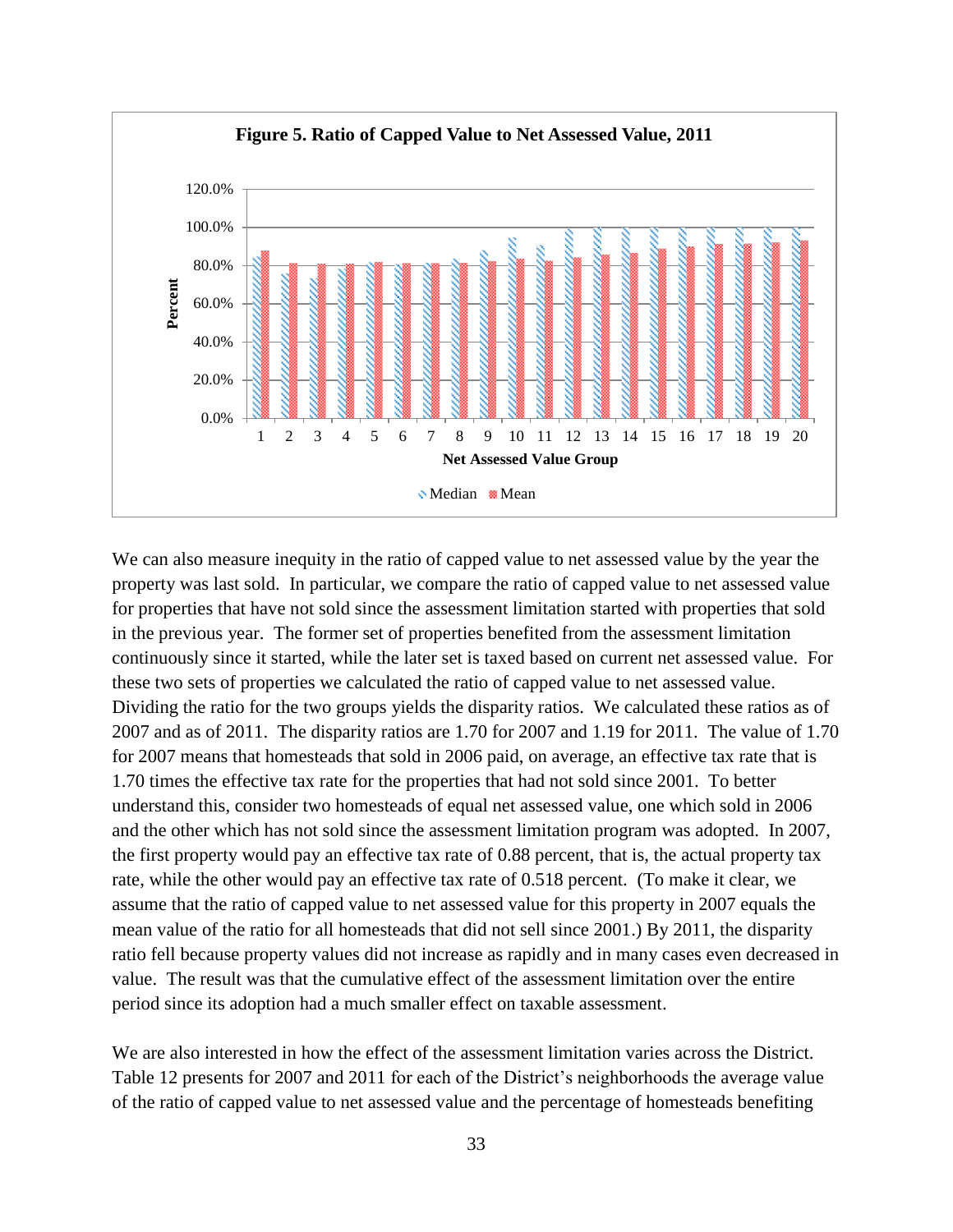from the cap. Maps 1 and 2 show the ratio of capped value to net assessed value by neighborhood for 2007 and 2011, respectively. There are substantial differences in the value of the ratio across neighborhoods; for 2007, the ratios range from 0.434 to 0.832, while for 2011 they range from 0.525 to 0.988. The correlation between the 2007 and 2011 ratios is 0.75, suggesting that there are similarities in the patterns between the two years. There is a positive relationship between the neighborhood's mean net assessed value and its mean ratio of capped value to net assessed values. For example, for 2007 the correlation coefficient is 0.738. This is consistent with the previous findings that higher valued homesteads have higher ratios of capped value to net assessed value.

|                            | <b>Ratio of Capped</b><br><b>Value to Net</b><br><b>Assessed Value</b> |       | % Benefiting |       |
|----------------------------|------------------------------------------------------------------------|-------|--------------|-------|
| Neighborhood               | 2007                                                                   | 2011  | 2007         | 2011  |
| <b>AMERICAN UNIV. PARK</b> | 0.696                                                                  | 0.919 | 87.4%        | 53.8% |
| <b>ANACOSTIA</b>           | 0.546                                                                  | 0.790 | 89.3%        | 81.0% |
| <b>BARRY FARMS</b>         | 0.656                                                                  | 0.881 | 75.7%        | 77.5% |
| <b>BERKLEY</b>             | 0.752                                                                  | 0.930 | 89.1%        | 46.6% |
| <b>BRENTWOOD</b>           | 0.499                                                                  | 0.767 | 88.6%        | 75.1% |
| <b>BRIGHTWOOD</b>          | 0.551                                                                  | 0.823 | 91.2%        | 69.6% |
| <b>BROOKLAND</b>           | 0.517                                                                  | 0.787 | 89.4%        | 70.7% |
| <b>BURLEITH</b>            | 0.697                                                                  | 0.895 | 90.2%        | 53.2% |
| <b>CAPITOL HILL</b>        | 0.621                                                                  | 0.868 | 88.6%        | 55.0% |
| <b>CENTRAL</b>             | 0.730                                                                  | 0.920 | 64.6%        | 31.5% |
| <b>CHEVY CHASE</b>         | 0.713                                                                  | 0.931 | 90.3%        | 45.1% |
| <b>CHILLUM</b>             | 0.595                                                                  | 0.826 | 89.9%        | 71.8% |
| <b>CLEVELAND PARK</b>      | 0.708                                                                  | 0.924 | 81.7%        | 40.8% |
| <b>COLONIAL VILLAGE</b>    | 0.642                                                                  | 0.935 | 94.2%        | 47.1% |
| <b>COLUMBIA HEIGHTS</b>    | 0.594                                                                  | 0.834 | 76.1%        | 51.1% |
| <b>CONGRESS HEIGHTS</b>    | 0.558                                                                  | 0.832 | 85.9%        | 79.7% |
| <b>CRESTWOOD</b>           | 0.668                                                                  | 0.967 | 93.9%        | 28.5% |
| <b>DEANWOOD</b>            | 0.521                                                                  | 0.833 | 88.0%        | 75.6% |
| <b>ECKINGTON</b>           | 0.589                                                                  | 0.877 | 83.7%        | 54.3% |
| <b>FOGGY BOTTOM</b>        | 0.626                                                                  | 0.865 | 79.8%        | 46.2% |
| <b>FOREST HILLS</b>        | 0.704                                                                  | 0.927 | 84.6%        | 32.7% |
| FORT DUPONT PARK           | 0.582                                                                  | 0.813 | 89.8%        | 79.8% |
| <b>FOXHALL</b>             | 0.696                                                                  | 0.913 | 87.3%        | 52.6% |
| <b>GARFIELD</b>            | 0.709                                                                  | 0.937 | 88.9%        | 27.3% |

# **Table 12. Ratio of Capped Value to Net Assessed Value**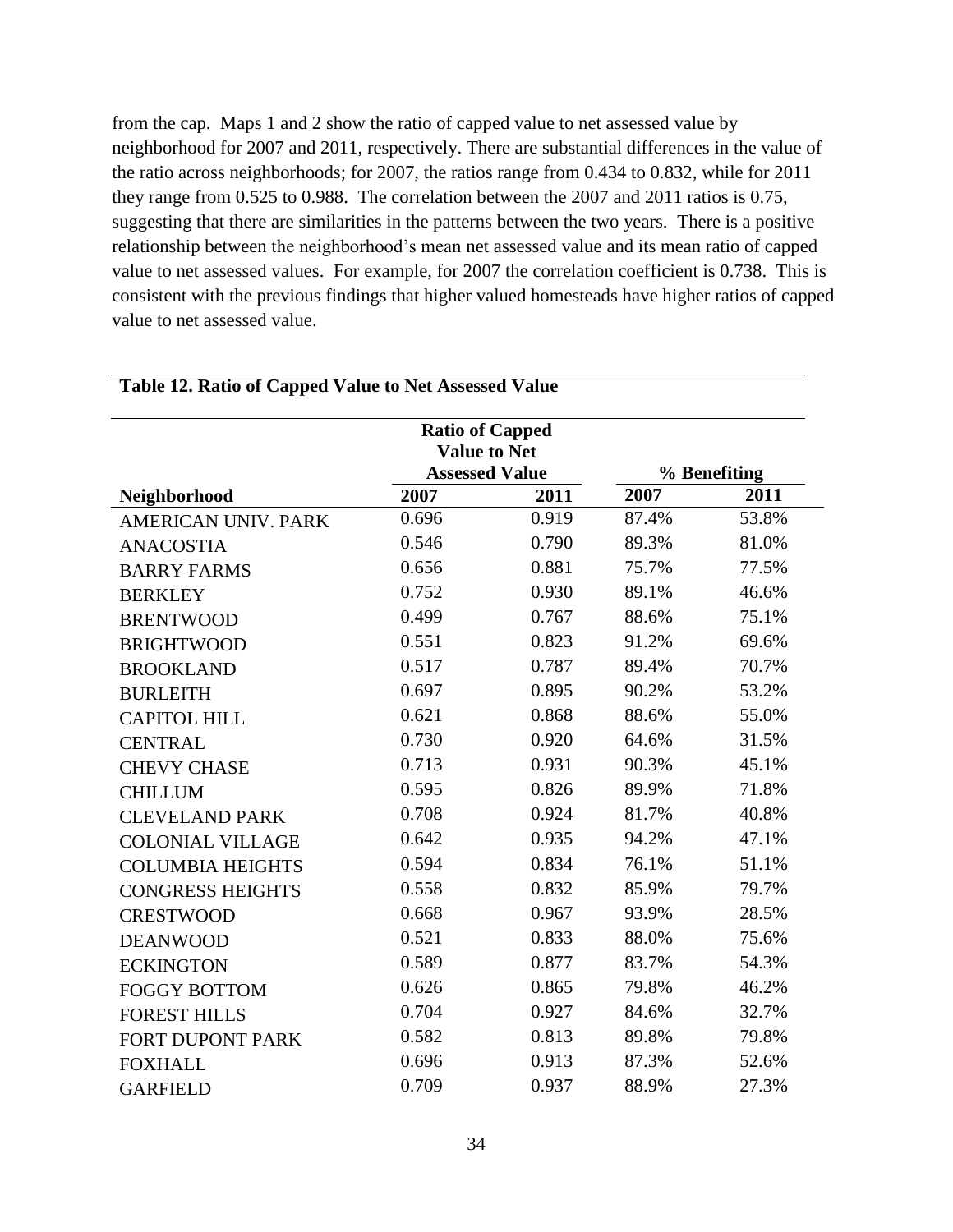| <b>GEORGETOWN</b>                  | 0.726 | 0.916 | 83.9%  | 45.9%  |
|------------------------------------|-------|-------|--------|--------|
| <b>GLOVER PARK</b>                 | 0.633 | 0.853 | 82.8%  | 50.8%  |
| <b>HAWTHORNE</b>                   | 0.635 | 0.931 | 94.0%  | 51.3%  |
| <b>HILLCREST</b>                   | 0.630 | 0.914 | 85.8%  | 52.0%  |
| <b>KALORAMA</b>                    | 0.709 | 0.915 | 83.7%  | 37.0%  |
| <b>KENT</b>                        | 0.766 | 0.935 | 91.6%  | 46.5%  |
| <b>LEDROIT PARK</b>                | 0.532 | 0.829 | 86.9%  | 57.6%  |
| <b>LILY PONDS</b>                  | 0.550 | 0.792 | 93.2%  | 82.3%  |
| <b>MARSHALL HEIGHTS</b>            | 0.522 | 0.810 | 86.0%  | 74.2%  |
| <b>MASS. AVE. HEIGHTS</b>          | 0.781 | 0.964 | 88.6%  | 28.9%  |
| <b>MICHIGAN PARK</b>               | 0.608 | 0.867 | 93.6%  | 74.0%  |
| <b>MOUNT PLEASANT</b>              | 0.666 | 0.900 | 78.9%  | 41.9%  |
| N. CLEVELAND PARK                  | 0.726 | 0.930 | 92.4%  | 40.8%  |
| <b>OBSERVATORY CIRCLE</b>          | 0.677 | 0.909 | 85.7%  | 40.7%  |
| <b>OLD CITY I</b>                  | 0.556 | 0.799 | 85.1%  | 55.9%  |
| <b>OLD CITY II</b>                 | 0.674 | 0.886 | 72.1%  | 35.1%  |
| <b>PALISADES</b>                   | 0.694 | 0.862 | 86.3%  | 55.8%  |
| <b>PETWORTH</b>                    | 0.489 | 0.761 | 90.4%  | 71.5%  |
| <b>RANDLE HEIGHTS</b>              | 0.600 | 0.840 | 84.2%  | 70.0%  |
| R.L.A. NE                          | 0.460 | 0.525 | 86.0%  | 100.0% |
| R.L.A. SW                          | 0.608 | 0.872 | 76.8%  | 45.3%  |
| <b>RIGGS PARK</b>                  | 0.626 | 0.840 | 93.8%  | 81.7%  |
| <b>SHEPHERD PARK</b>               | 0.633 | 0.920 | 94.4%  | 57.7%  |
| 16TH ST. HEIGHTS                   | 0.531 | 0.770 | 88.4%  | 66.6%  |
| <b>SPRING VALLEY</b>               | 0.757 | 0.960 | 88.9%  | 31.7%  |
| <b>TAKOMA</b>                      | 0.561 | 0.808 | 92.6%  | 73.7%  |
| <b>TRINIDAD</b>                    | 0.434 | 0.752 | 87.6%  | 76.4%  |
| <b>WAKEFIELD</b>                   | 0.624 | 0.850 | 91.0%  | 54.6%  |
| <b>WESLEY HEIGHTS</b>              | 0.697 | 0.920 | 87.9%  | 35.2%  |
| <b>WOODLEY</b>                     | 0.832 | 0.988 | 90.2%  | 9.4%   |
| <b>WOODRIDGE</b>                   | 0.490 | 0.777 | 91.4%  | 77.0%  |
| <b>FORT LINCOLN</b>                | 0.653 | 0.868 | 89.6%  | 57.1%  |
| <b>BOLLING AFB &amp; NAVAL RES</b> | 0.510 | 0.769 | 100.0% | 100.0% |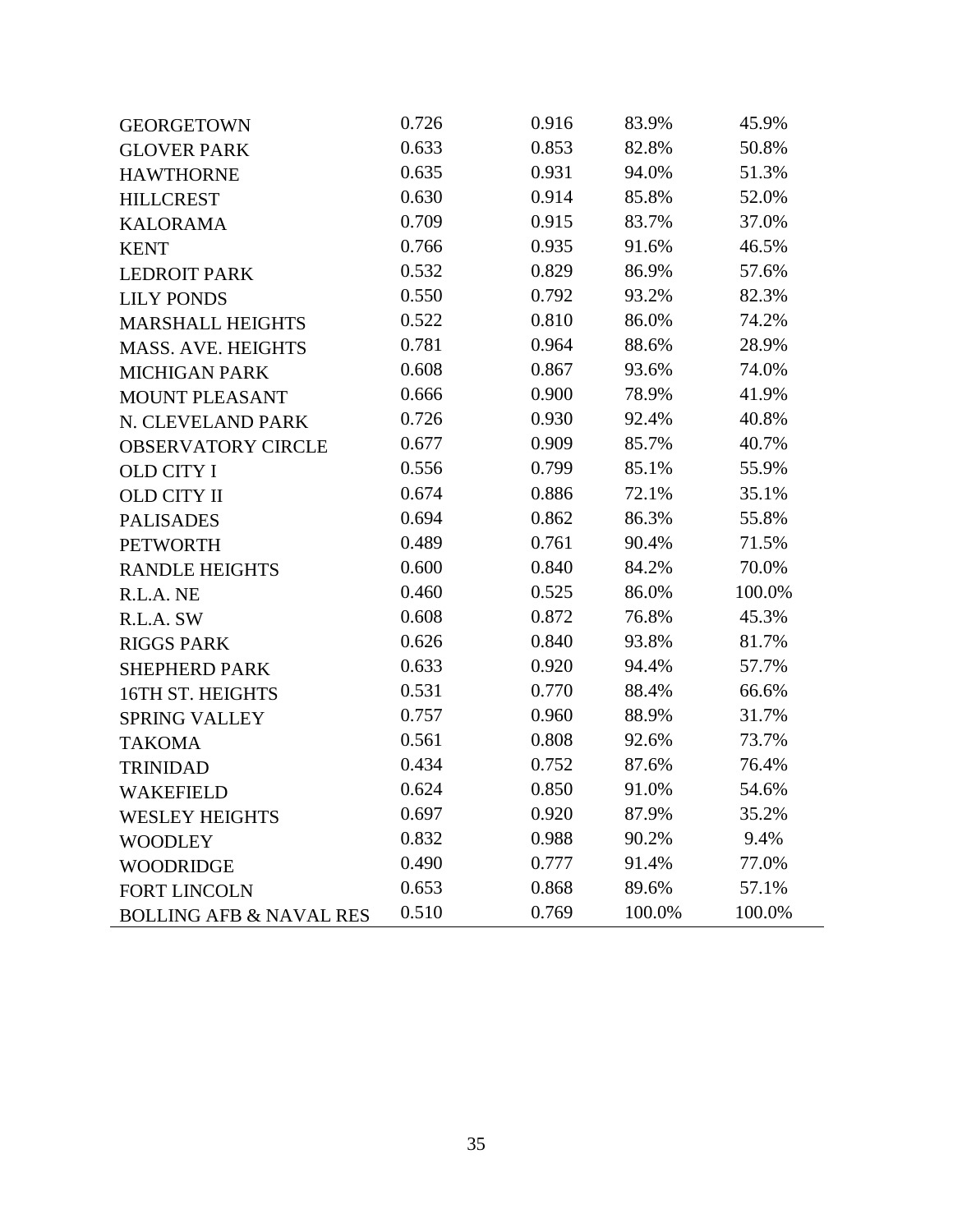

**Map 1. Ratio of Capped Value to Net Assessed Value by Neighborhood, 2007**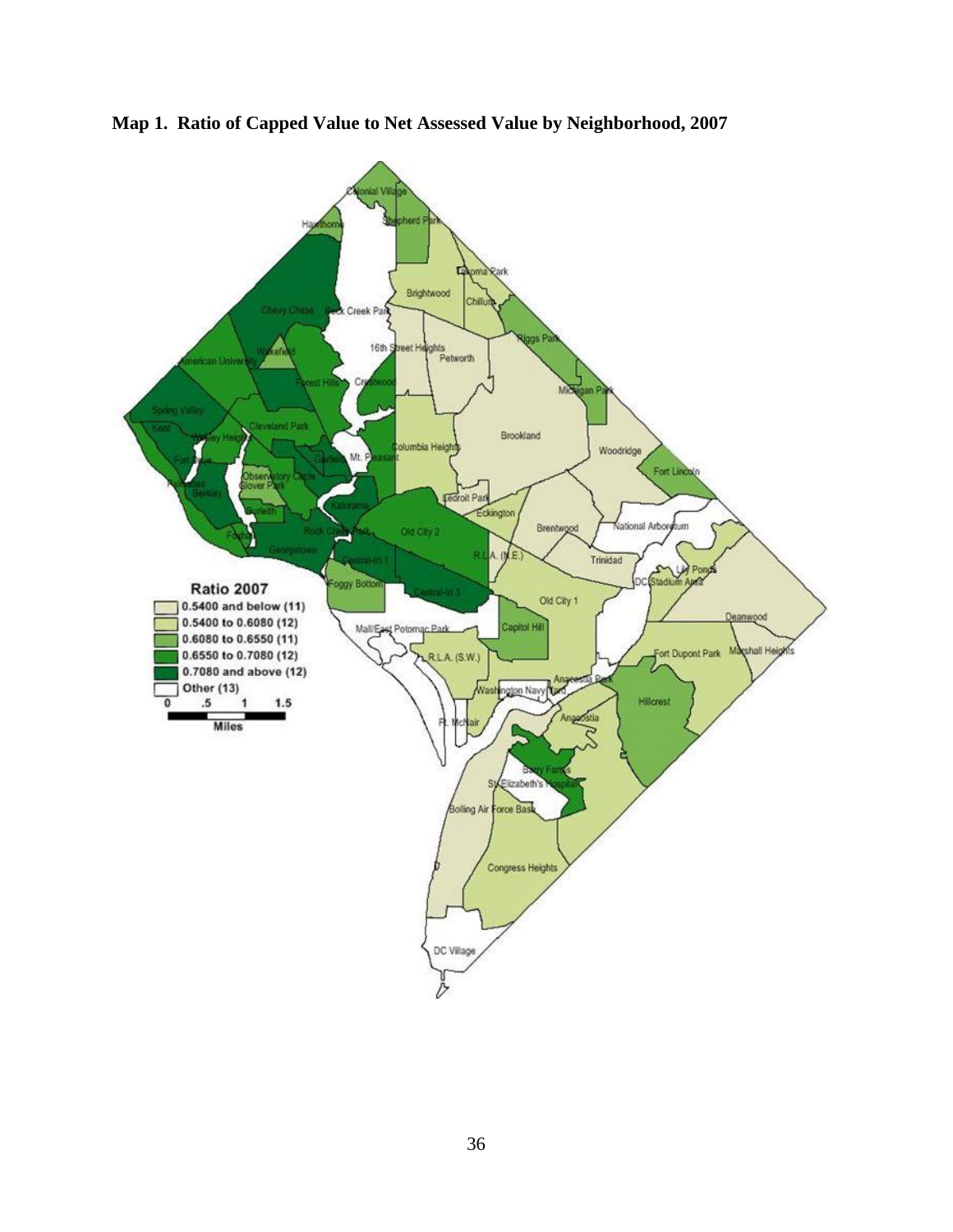

**Map 2. Ratio of Capped Value to Net Assessed Value by Neighborhood, 2011**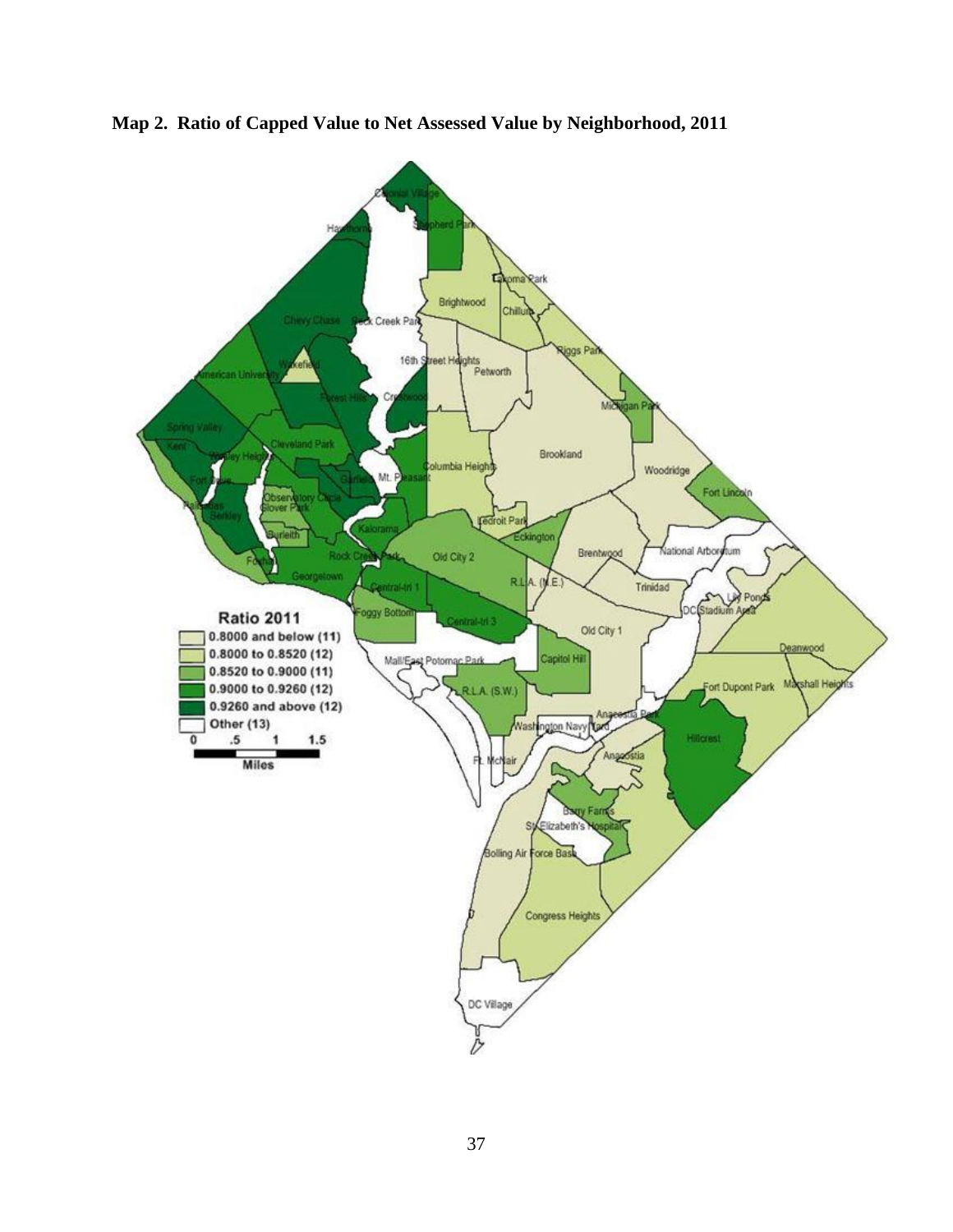In addition to inequities by property value and neighborhood, we also consider how the benefits of the assessment limitation differ by age. We do not have age, but we know whether the home owner is eligible for a senior 50 percent property tax relief. We calculated the ratio of capped value to net assessed value for those eligible and not-eligible for the senior 50 percent tax relief. The average ratio of capped value to net assessed value was 0.777 for seniors and 0.874 for nonseniors for 2011 and 0.516 and 0.642 for 2007. Thus, seniors benefit more from the assessment limitation than non-seniors. This result could be due to the fact that seniors are less likely to move from one homesteaded property to another homesteaded property in the District, and thus there are fewer seniors with recently purchased home. In 2007, 22.1 percent of homesteads were owned by seniors, while in 2011 it was 19.3 percent.

We now turn to consideration of horizontal inequities, that is, how the benefits of the assessment limitation vary across homes of approximately equivalent value. Figures 6 and 7 illustrate the horizontal inequities. These figures are box and whisker graphs of the ratio of capped value to net assessed value for each of the 20 net assessed value groups created for Tables 10 and 11. The groups are represented by the numbers on the X-axis. To explain, the bars in the shaded boxes are the median value (that is, the  $50<sup>th</sup>$  percentile) of the ratio of capped value to net assessed value. The lower and upper ends of the box represent the  $25<sup>th</sup>$  and the  $75<sup>th</sup>$  percentile. The lines running from the boxes (that is, the whiskers) reflect extreme values, and include ratio values between 1.5 times the difference between the  $25<sup>th</sup>$  and  $75<sup>th</sup>$  percentile value of the ratio. In constructing these graphs we excluded homesteads for which the ratio of capped value to net assessed value equals one since for 2011 the median value equals one for half of the assessed value groups. Note that in 2011 the upper extreme values are very close to one for all but 3 of the groups.

If there were little horizontal inequities, then the height of the boxes would be small since in that case the ratio of capped value to net assessed values at the  $25<sup>th</sup>$  and  $75<sup>th</sup>$  percentiles would be similar. The larger the box, the greater are the horizontal inequities. As can be seen in the two figures, there is substantial variation in the ratios within any group. This is especially true for 2011 for the middle-valued homes.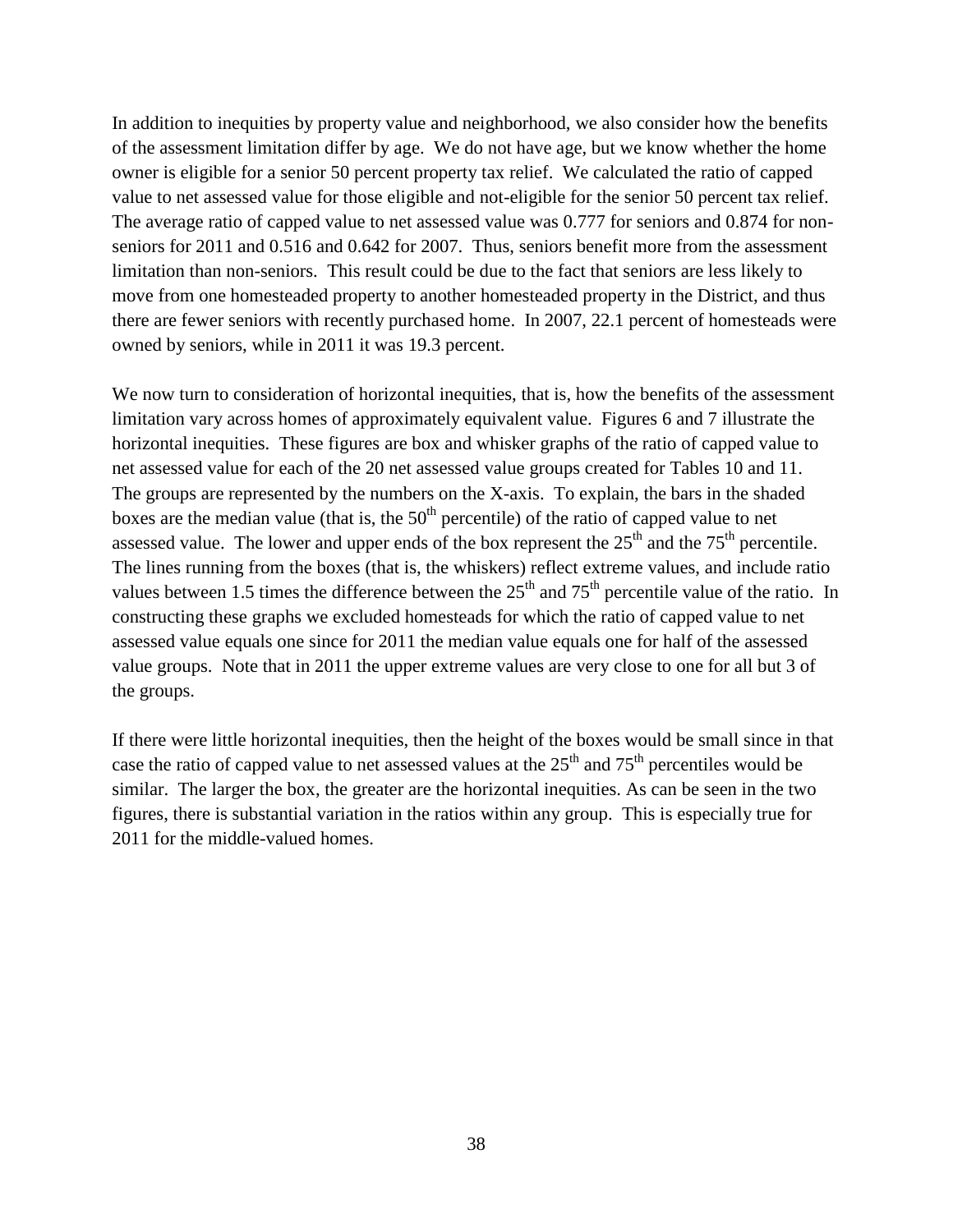

**Figure 6. Distribution of Capped Value to Net Assessed Value, 2007**

**Figure 7. Distribution of Capped Value to Net Assessed Value, 2011**



In the above analysis of equity we assumed the property tax rate would be the same whether the homestead was taxed on the capped value or net assessed value. Under this assumption the property tax benefit (that is, the reduction in taxable value and thus the reduction in property taxes) due to the assessment limitation would never be negative, since if the capped value was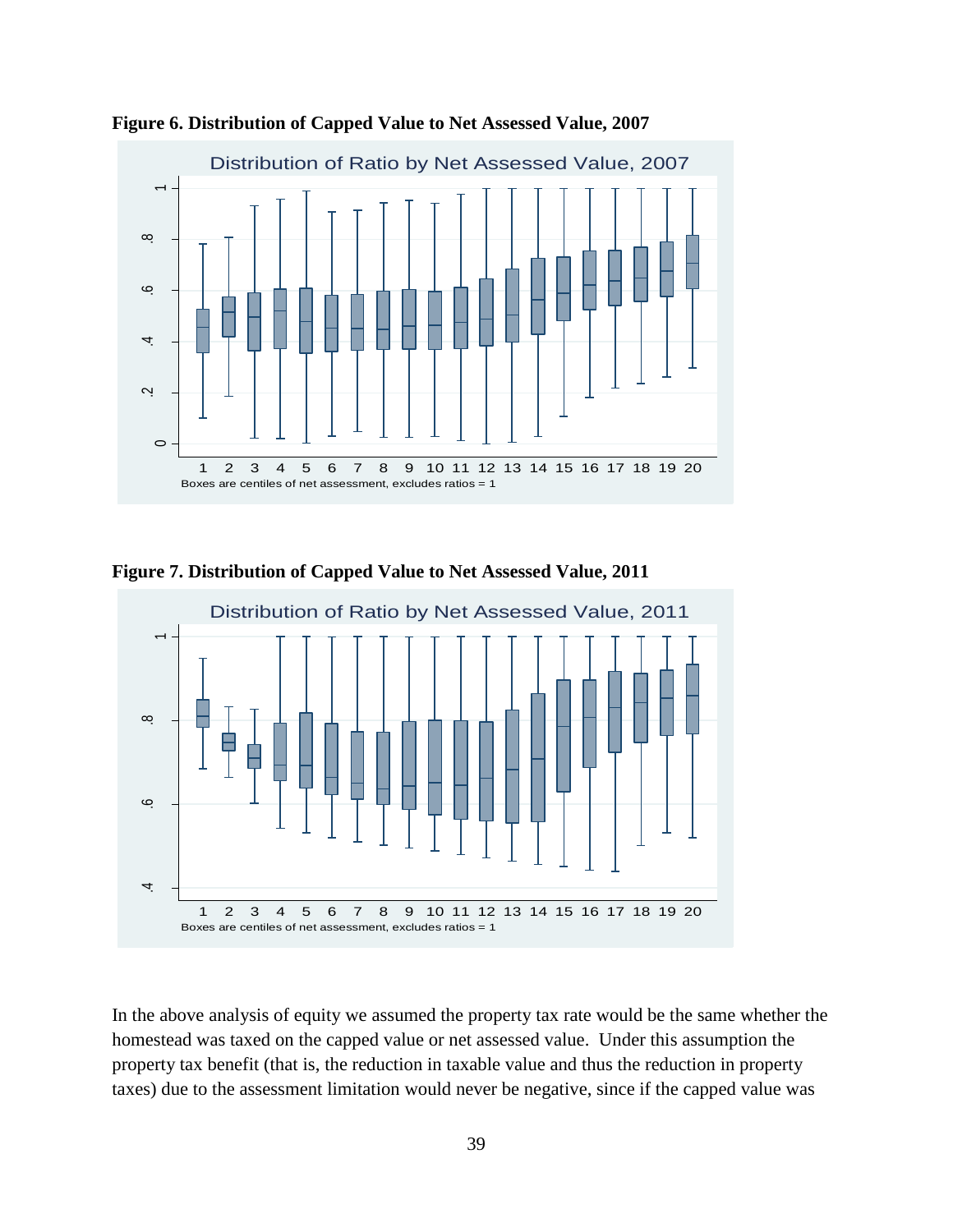less than the net assessed value, property taxes would be reduced. However, it is also reasonable to assume that if the assessment limitation did not exist, the property tax rate would be lower so that the government would collect the same revenue with and without the assessment limitation program. Under this assumption, the benefit of the assessment limitation equals the taxes that would be paid using net assessed value but with a lower tax rate less the tax paid under the assessment limitation program with the current tax rate.

To illustrate, consider a property with a net assessed value of \$200,000 but with a cap value of \$190,000. Assuming the same property tax rate of 0.85 percent, the owner's property taxes are reduced by \$85.00 due to the assessment limitation. However, assume that the tax rate can be reduced by 10 percent if the assessment limitation is eliminated, or to 0.765 percent. In this case the taxes under the assessment limitation are  $$1,615.00 (= $190,000$  times 0.85 percent), while without the assessment limitation the taxes are  $$1,530.00 (= $200,000$  times 0.765 percent). Under the constant revenue assumption the owner actually pay \$85 more in property taxes with the assessment limitation since the benefit of the reduced property tax rate more than offsets the advantage of a reduced tax base due to the assessment limitation.

We assume for this analysis that in the absence of the assessment limitation, the District would lower its tax rate in order to raise the same amount of revenue from residential property as they would with the limitation and the current property tax rate.<sup>7</sup> Residential property for this purpose includes units that are homesteaded as well as the non-homesteaded residential property. If the District were assumed to lower the tax rates on all properties, the reduction in the tax rate would be smaller, and a larger percentage of owners would benefit from the assessment limitation.

For 2007, 25.1 percent of homeowners would pay lower taxes without an assessment limitation, that is, if they were taxed at the lower tax rate on their net assessed value rather than being taxed at the existing 2007 tax rate of 0.88 percent on their capped value. In 2011, 48.7 percent of homeowner would pay lower taxes if they were taxed at the lower tax rate on their net assessed value than being taxed at the existing tax rate of 0.85 percent on their capped value. Thus, under the assumption of constant property tax revenue, a substantial percentage of homeowners are worse off under the assessment limitation.

## <span id="page-47-0"></span>**C. Analysis of the Lock-In Effect of the RPT Credit**

 $\overline{a}$ 

The third economic effect is whether the assessment limitation causes homeowners to move less frequently. The information we have available to determine whether the assessment limitation has an effect on the likelihood that a homestead will be sold is limited. Using the data available

 $7$ To the extent that the assessment limitation results in higher property tax rates for all properties, then all nonhomesteaded properties pay higher property taxes than they would in the absence of the assessment limitation.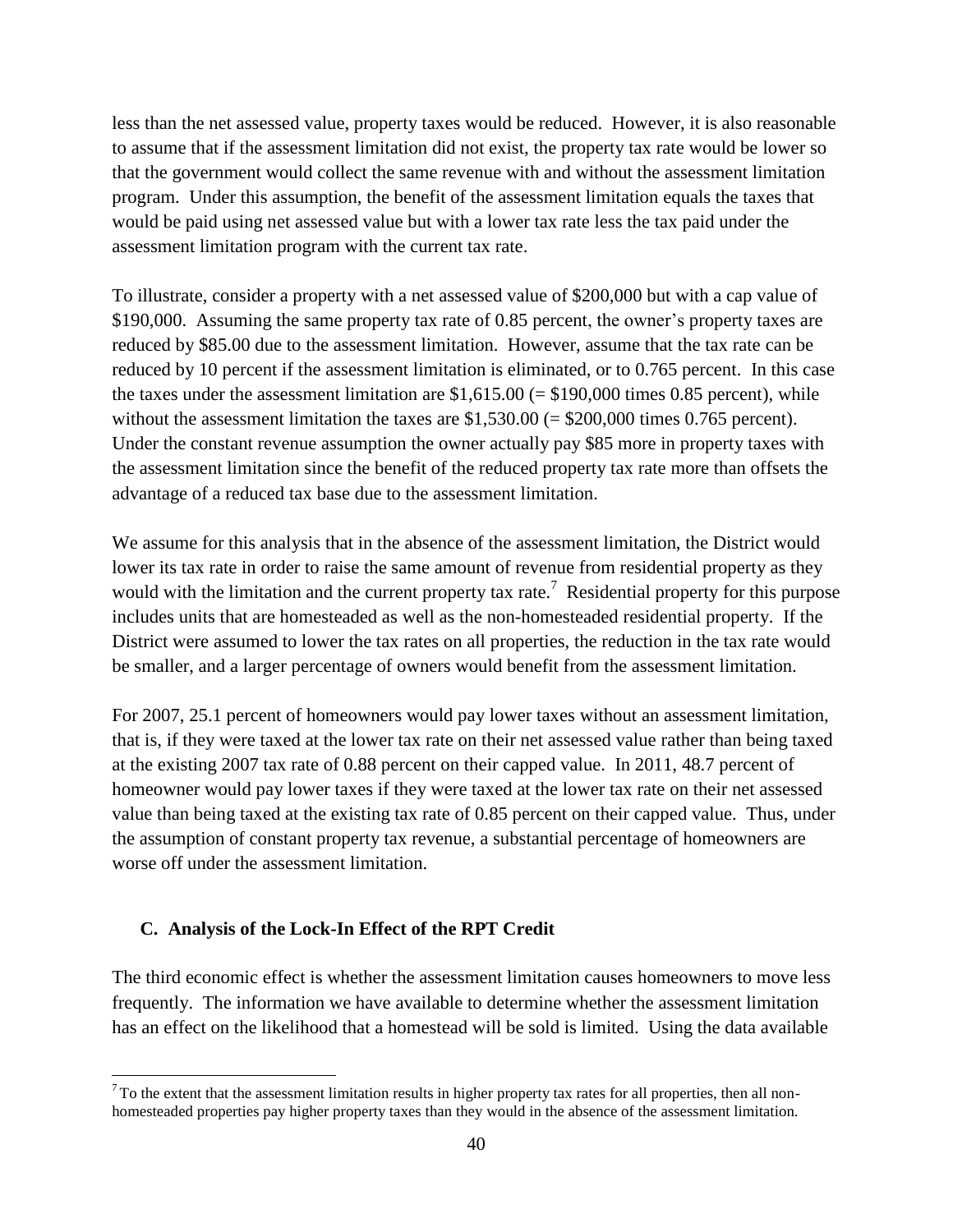we find that the assessment limitation is negatively related to the probability that a home is sold. But given the limitations with the data our results should be used with caution.

In addition to the data limitations, the analysis suffers from potential endogeneity issues. It is possible that unmeasured factors affect the number of years the owner occupies the home. It is expected that the longer the owner occupies the homestead, the larger will be the tax reduction from the tax limitation. In this case, the tax saving is caused by the length of time the owner lives in the house. In other words, it is the number of years the home is owned that causes the observed tax saving, rather than the tax saving causing the reduced probability of selling. While such econometric problems can be overcome, we do not have the data necessary to do that.

To estimate the effect of assessment limitation (RPT Credit) on the probability of moving we estimated a linear probability regression model in which the dependent variable equals one if house *h* sold in year *t*. We only consider homesteads that sold between 2005 and 2011.

The principal explanatory variable is the estimated tax saving from the assessment limitation in year *t*, given the existing tax rate and homestead exemption in that year. We expect that the likelihood that the owner will move will depend negatively on the size of the tax savings due to the assessment limitation, that is, we expect that larger tax benefits from the assessment limitation will reduce the probability of moving.

Because housing turnover likely differs by housing value, we include the net assessed value of the home. A statistical issue is that house value is correlated with the tax saving from the assessment limitation.

Other studies of the length of housing tenure find that the length of time the owner has occupied the home and the age of the owner are important determinates of whether the owner is likely to sell. The property tax data that we have available does not identify the year the current owner purchased the home if he purchased it prior to 2001. Thus, for the earlier years of our data, we do not have a very satisfactory measure of tenure duration. As an alternative we use a dummy variable equal to one if the person moved in prior to 2001. In addition, we include a variable that equals the number of years the owner has been in the house since 2001 or since the year the house was purchased if it was purchased after 2001. The lack of information on the length of time the current owner has lived in the house is a major limitation of this analysis. The results of the regression analysis need to be seen in light of this limitation.

We do not know the age of the owner. However, we do know if the owner received the senior citizen tax relief. We use this information to create a dummy variable that is equal to one if the owner is 65 years of age or over.

To control for socio-economic factors we include a set of neighborhood dummy variables. To the extent that the population of a neighborhood is homogenous these dummies reflect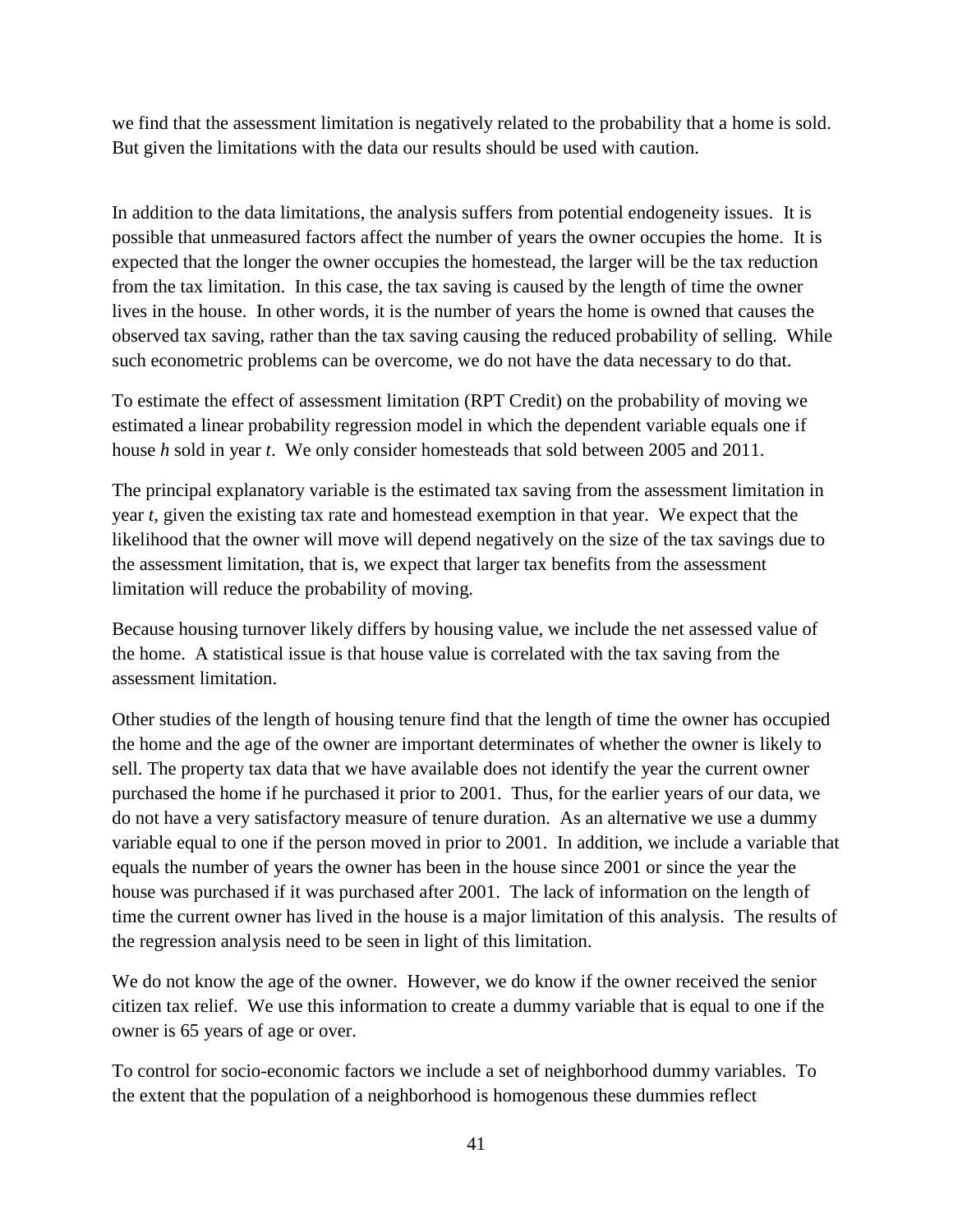differences in the socio-economic characteristics of the owners. They also reflect differences in the housing market across the District. We included year dummies to reflect factors that change over time, such as the state of the economy.

Column 2 of Table 13 presents the results of the regression analysis. The coefficient on the tax benefit is negative and statistically significant. (The very high value of the t-statistics is due in part to the very large number of observations.) The result is consistent with the expectation that larger tax benefits from the assessment limitation will reduce the probability that the home will be sold. Evaluated at the means for the percentage of homes that sell each year and for the tax benefit, we find that the elasticity of the probability that the home will be sold with respect to the tax benefit is -0.226. This implies that a 10 percent increase in the tax saving reduces the probability of selling the homestead by 2.26 percent.

Because of the correlation between assessed value and the tax benefit, we also estimated the regression excluding the assessed value of the home (column 3 of Table 13). The coefficient on the tax benefit is still negative and statistically significant, but is somewhat smaller; the implied elasticity evaluated at the means is -0.173.

| Table 15. Linear Probability Model of House Selling |            |  |  |  |  |
|-----------------------------------------------------|------------|--|--|--|--|
| (t-statistics in parentheses)                       |            |  |  |  |  |
| $[2]$                                               | [3]        |  |  |  |  |
| $-0.0172$                                           | $-0.0133$  |  |  |  |  |
| $(-58.07)$                                          | $(-58.28)$ |  |  |  |  |
| 2.28E-08                                            |            |  |  |  |  |
| (20.47)                                             |            |  |  |  |  |
| $-0.0437$                                           | $-0.0425$  |  |  |  |  |
| $(-56.24)$                                          | $(-54.84)$ |  |  |  |  |
| 0.0560                                              | 0.0564     |  |  |  |  |
| (89.73)                                             | (90.41)    |  |  |  |  |
| 0.0101                                              | 0.0096     |  |  |  |  |
| (71.54)                                             | (69.03)    |  |  |  |  |
| 0.0209                                              | 0.0309     |  |  |  |  |
| (10.19)                                             | (15.52)    |  |  |  |  |
| 0.0339                                              | 0.0334     |  |  |  |  |
| 664,806                                             | 664,806    |  |  |  |  |
|                                                     |            |  |  |  |  |

**Table 13. Linear Probability Model of House Selling**

Regressions include year and neighborhood dummies.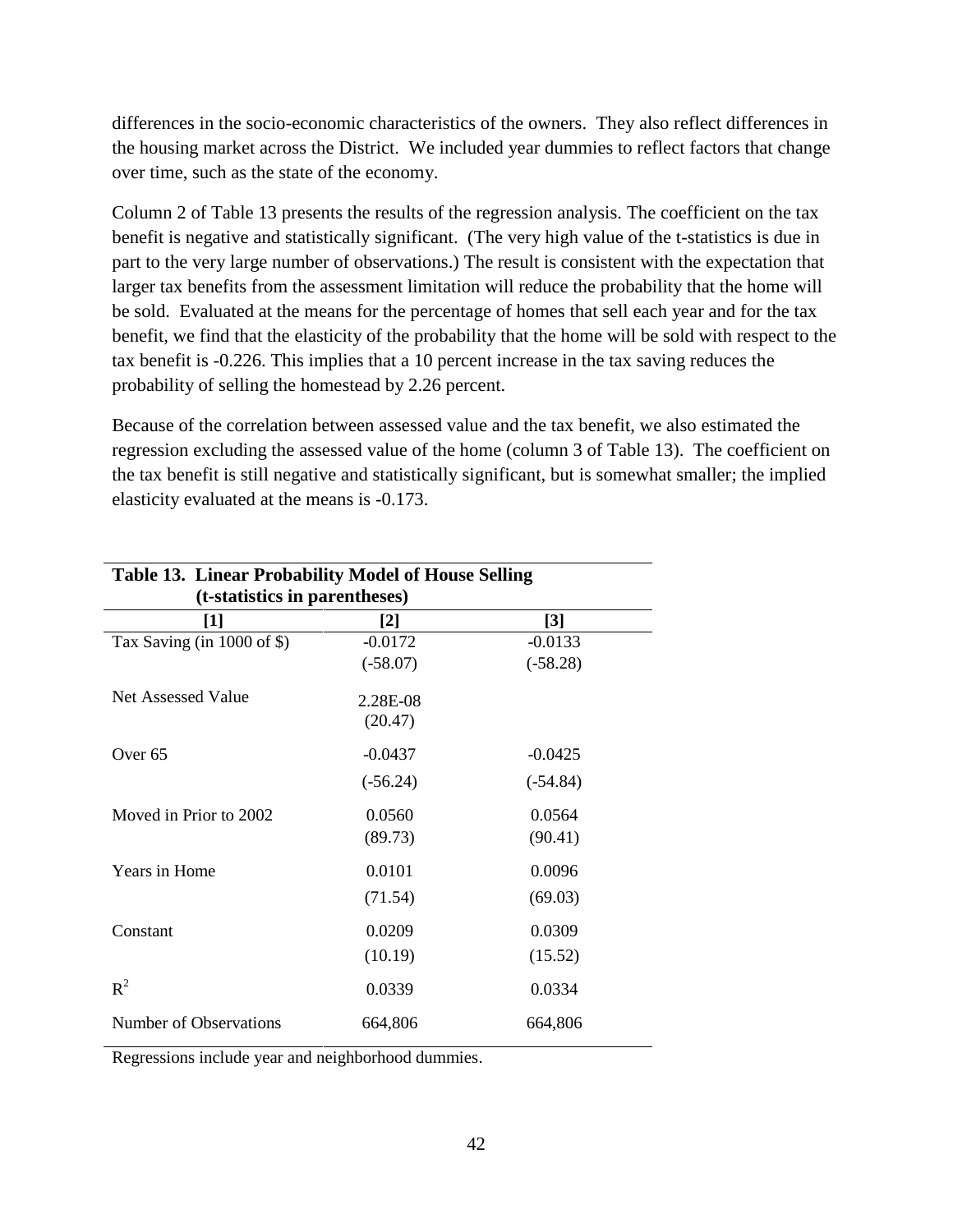The coefficient on tax saving is not particularly sensitive to the exclusion of the control variables. We estimated the regressions for individual years and obtained similar results, although the coefficient is smaller for more recent years.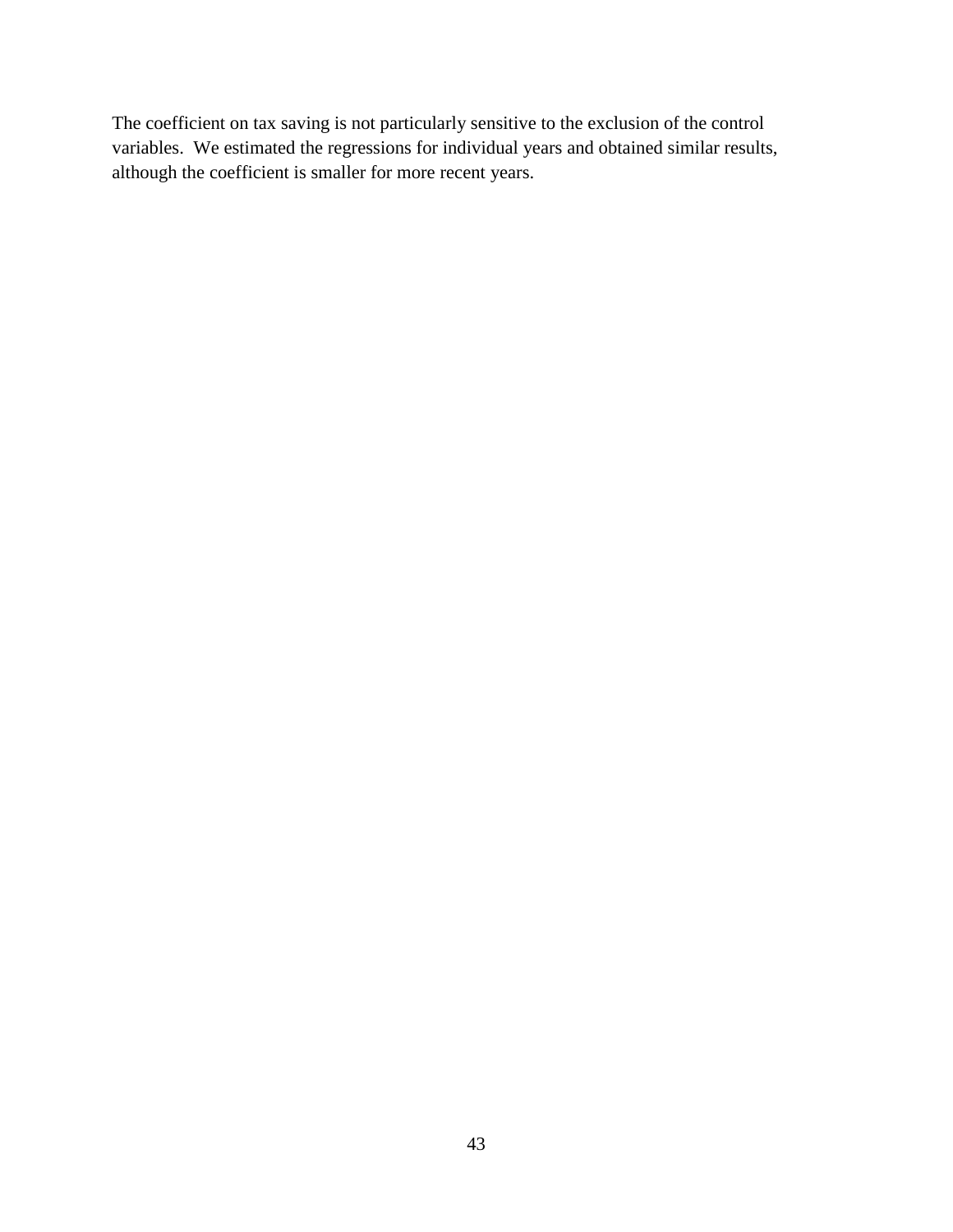## <span id="page-51-0"></span>**VIII. POLICY OPTIONS**

There are several potential changes that the Commission could consider regarding the District's assessment limitation program. There are various, potentially conflicting, reasons (that is, potential policy goals) for making changes in the RPT Credit program. These reasons include:

- reduce the revenue loss to the District government;
- reduce the effect of property value appreciation on homeowner property taxes;
- reduce property tax inequities;
- reduce property taxes for various groups, such as the elderly or low-income households.

Among the possible alternative policies the Commission might consider are:

- 1. *Make no change.* This would be simplest thing to do. The principal consequences would be increased revenue loss as housing prices begin to increase again and increased tax inequities across homesteads.
- 2. *Eliminate the assessment limitation.* This option would eliminate the loss of revenue and the inequities that arise from the assessment limitation. The increased revenue could be used to reduce the property tax rates. On the other hand, such a change would eliminate the tax benefit that many homeowners enjoy as a result of the assessment limitation. It also means that there would be no protection from large property tax increases for owners whose increases in incomes are not commensurate with the increase in property values.

A major difficulty in eliminating the PRT Credit program is that owners who have a small capped value relative to net assessed value would have a very large increase in their property taxes with a switch to net assessed value. Since the relative benefit of the assessment limitation is greater for lower valued homestead, eliminating the assessment limitation would likely have a relatively larger effect on low-income and more senior homeowners. (Note that the District does have a property tax circuit breaker program that provides an income tax credit for property taxes paid by lower income households whose property taxes are high relative to their household income.)

The District does have a levy limit which caps the aggregate increase in the tax levy; the limits differ by property type. A levy limit combines an assessment limitation and a tax rate limitation, so it is more stringent than an assessment limitation. One option would be to eliminate the current assessment limitation and use the additional revenue to reduce the allowable increase in the aggregate property tax levy.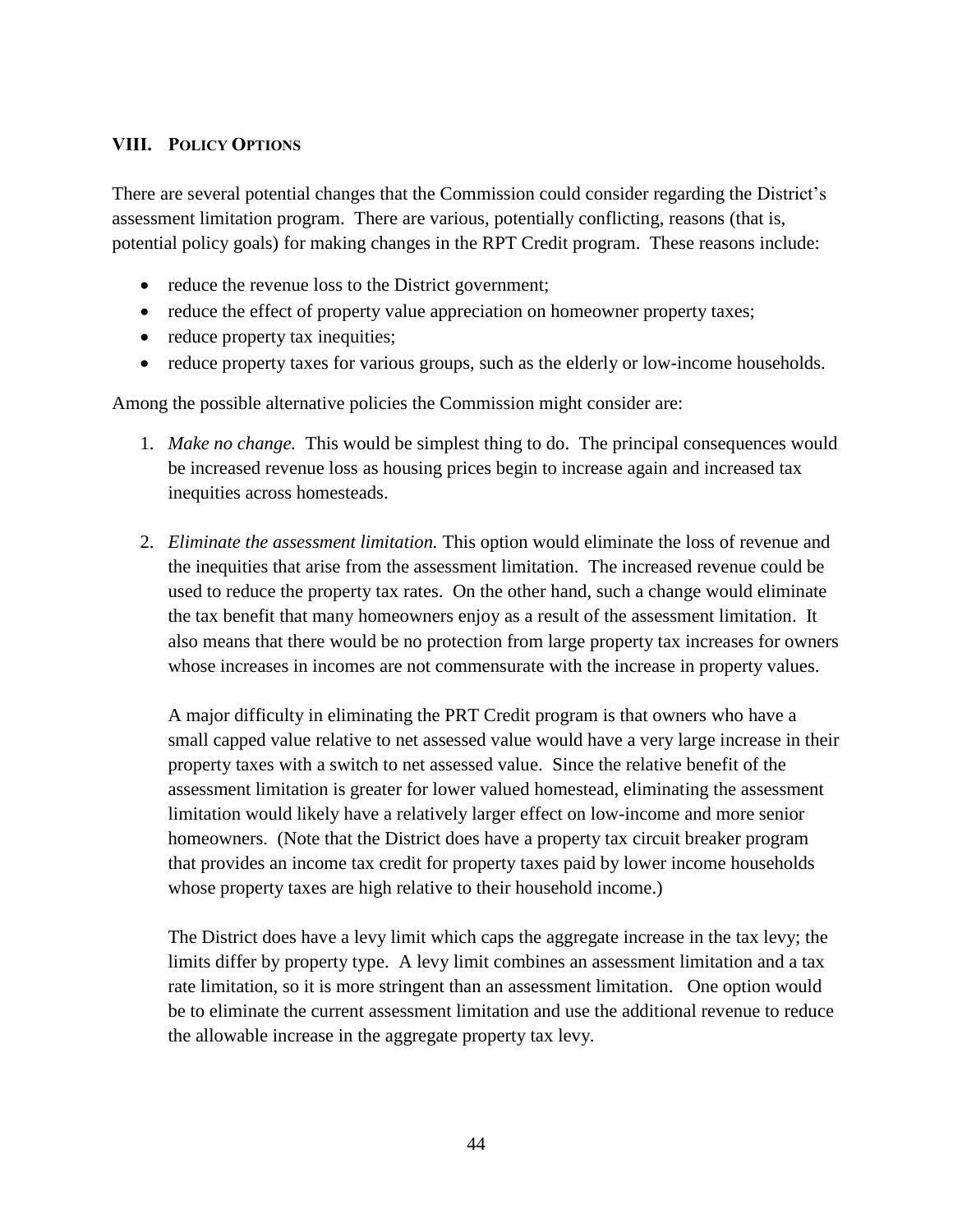- 3. *Phase out the assessment limitation*. Rather than immediately shifting the basis of property taxes to net assessed value for all home owners, the change could be phased in. One way this could work would be to allow current owners to keep the current reduced (capped) value, but allow that capped value to increase by the dollar increase in net assessed value going forward. New owners would not be eligible for the assessment limitation program, but would be taxed on the basis of net assessed value.
- 4. *Make the capped value portable*. The PRT Credit appears to discourage owners from selling their property. In response, some states have made the program portable. One way this could work is to allow a seller to take the difference between the net assessed value and the capped value and subtract that from the net assessed value of the newly purchased home at the time of purchase. Such a provision would benefit home owners who want or need to move within the district. Since higher valued homesteads are more likely to sell, owners of higher valued homesteads are likely to benefit relatively more.
- 5. *Change the provision that restricts the capped value to no less than 40 percent of assessed value.* This provision puts a limit on the size of the tax benefit to the taxpayer (and on the tax revenue loss to the District). Currently, this provision does not affect many home owners. However, as property values increase again, it will have a greater effect. For example, in 2007, if this provision had been in place, 35 percent of homeowners would have been subject to the provision, but the increase in property tax revenue would have been only 3.8 percent of property taxes paid by home owners. The provision applies mainly to longer term residents. The 40 percent limit could be either increased or decreased. Reducing the limit, for example to 30 percent, would relax the provision and thus increase the revenue loss from the assessment limitation but increase the tax benefit to homeowners. On the other hand, raising the limit, for example to 50 percent, would have just the opposite effect.
- 6. *Change the cap rate*. Reducing the value of the cap rate, which is currently 10 percent, to say 5 percent, would increase the revenue loss to the District but further reduce the property taxes homeowners pay. There are three issues that should be considered regarding selecting the cap rate. First, what is the maximum increase in property taxes that an owner should bear in any given year? Second, how much revenue should the District forgo? If the District increases the tax rate to make up for the lost revenue, then, third, how large should be the increase in property taxes for non-homesteaded property?

We estimate that if the cap rate had been 5 percent for 2011, the revenue loss would have increased from the \$37.1 million (Table 8) to \$49.9 million, an increase of 34.5 percent. We can also use the example in Table 1 to show the effect of changing the cap rate; if the cap rate had been 5 percent, the reduction in property tax liability for the  $6<sup>th</sup>$  year would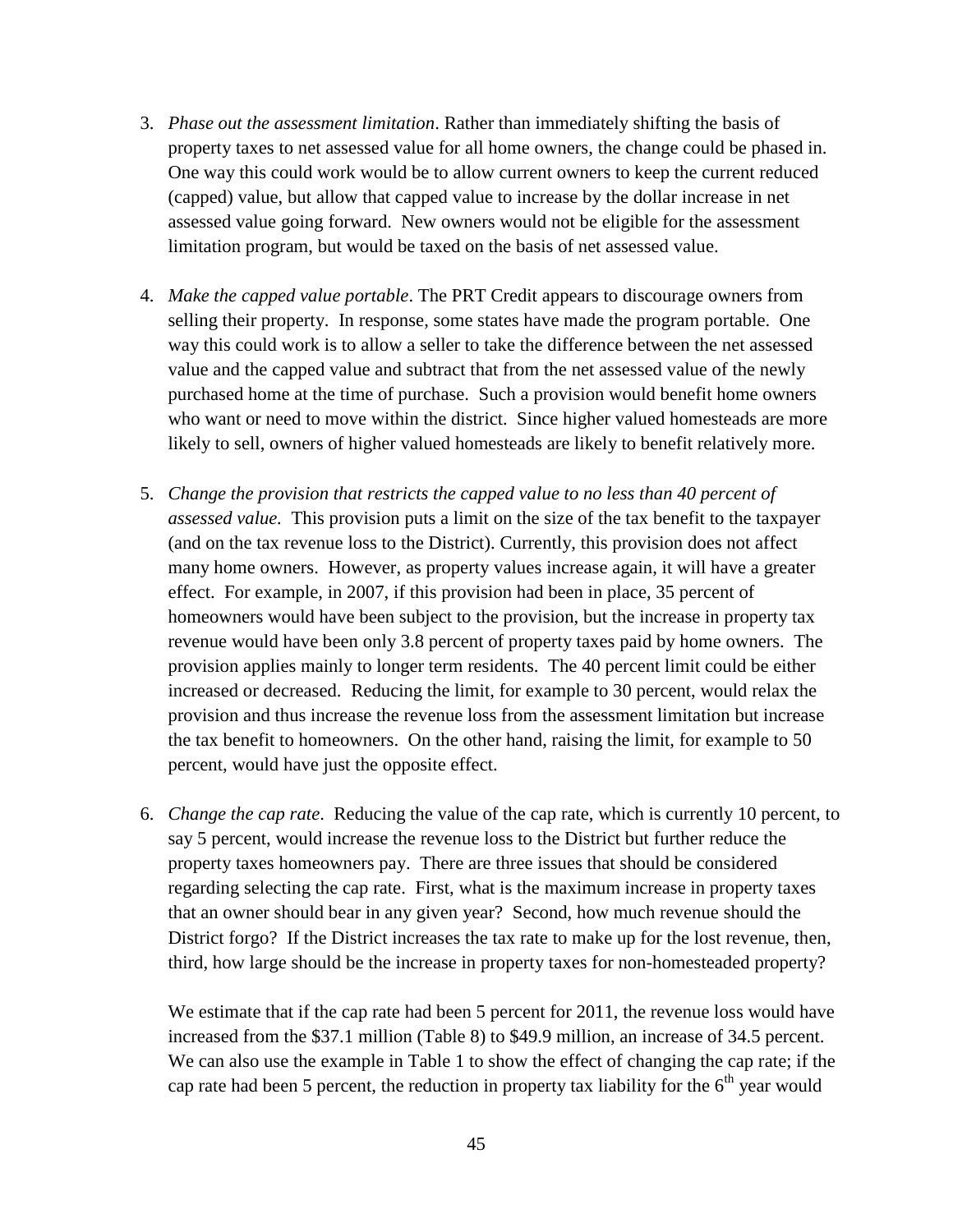have been \$3,249 rather than \$2,588, a 25.5 percent increase. The actual effect of changing the cap rate on revenue loss will depend on the rate of increase in property values in the future.

- 7. *Convert the limitation to one that applies to the aggregate tax base.* A couple of states cap the increase in the aggregate property tax base and not the increase for individual parcels. Such a policy caps the increase in total property tax revenue, assuming that the tax rate does not increase, but allows the tax on each parcel to increase proportional to the increase in its value. For example, suppose that the total net assessed value for the District increased by 15 percent, but the allowable increase for property tax purposes is capped at a 10 percent increase. Thus, the allowable increase in taxable assessment for a particular parcel would be  $2/3^{rds}$  of that parcel's increase in net assessed value. Such a policy maintains equity among the properties subject to the assessment limitation since the capped value of each parcel increases in proportion to the various increases in the parcels' market values.
- *8. Change how improvements affect capped value.* Currently, if an improvement is made to the homestead, such as an addition to the home, and it increases the property value by more than \$100,000, the taxable value of the property reverts to net assessed value. Most states add the increase in market value due to an improvement to the capped value rather than eliminating the capped value.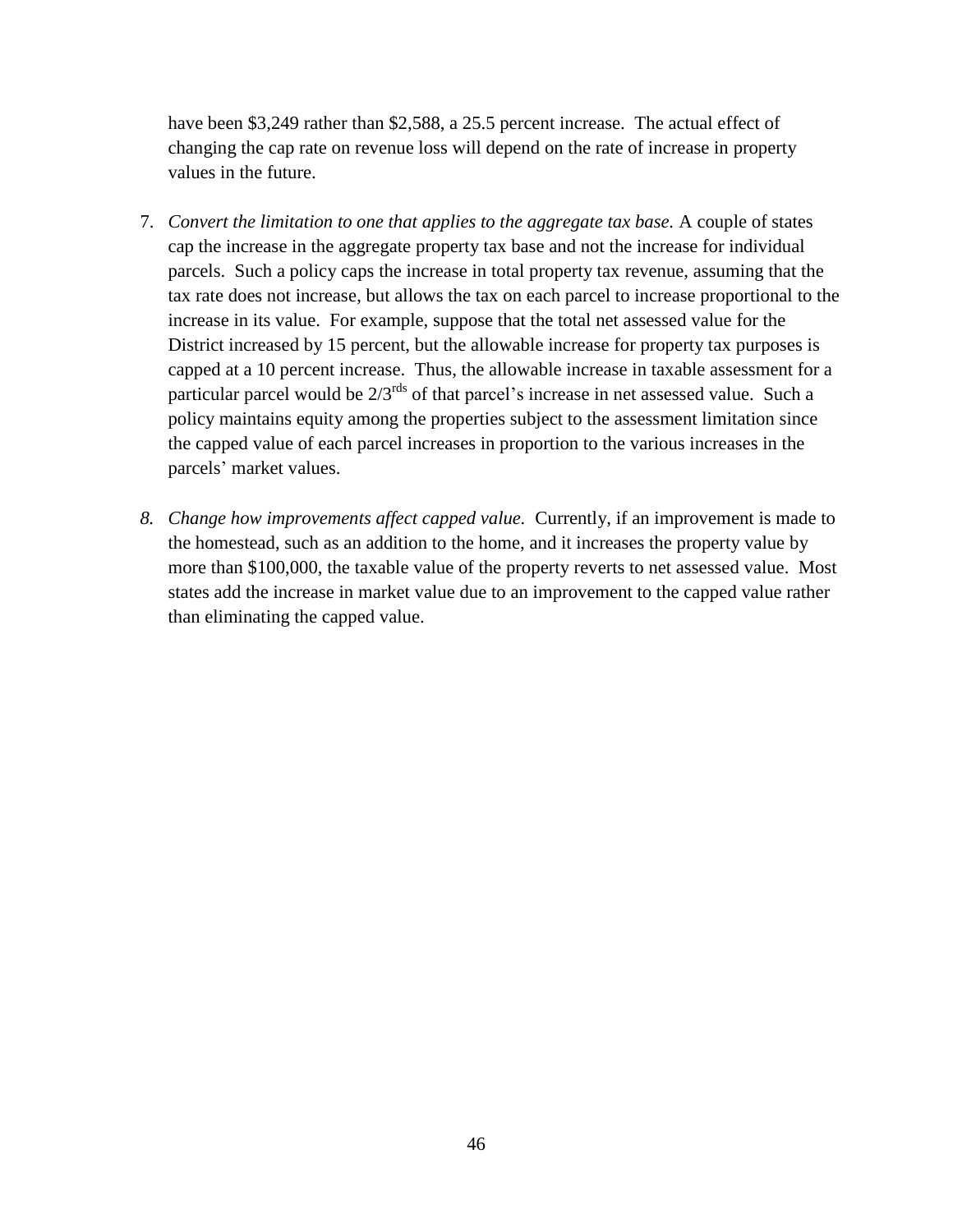#### <span id="page-54-0"></span>**REFERENCES**

- Beaumont, Marion S. (1991). "Proposition 13 Winners and Losers: Where First-Time Buyers Affected Adversely?" in Frederick D. Stocker (ed), *Proposition 13: A Ten-Year Retrospective* Cambridge, MA: The Lincoln Institute of Land Policy.
- Chernick, Howard, and Andrew Reschovsky (1982). "The Distributional Impact of Proposition 13: A Microsimulation Approach.‖ *National Tax Journal* 35(2): 149-170.
- Dye, Richard F., Daniel P. McMillan, and David F. Merriman (2006). "Illinois' Response to Rising Residential Property Values: An Assessment Growth Cap in Cook County." *National Tax Journal* 59(3):707-716.
- Ferreira, Fernando (2010). "You Can Take It with You: Proposition 13 Tax Benefits, Residential Mobility, and Willingness to Pay of Housing Amenities.‖ *Journal of Public Economics*, 94(9-10): 661-73.
- Ihlanfedlt, Keith R. (2011). "Do Caps on Increases in Assessed Values Create a Lock-In Effect? Evidence from Florida's Amendment One.‖ *National Tax Journal*, 64(1): 7-25.
- Menchik, Mark David, Anthony Pascal, Dennis De Tray, Judith Fernandez, and Michael Caggiano (1995). *Fiscal Restraint in Local Government: A Summary of Research Findings*. Santa Monica: The Rand Corporation.
- Minnesota Department of Revenue (2006). *Limited Market Value Report: 2005 Assessment Year Taxes Payable 2006.* St. Paul: Tax Research Division. [http://www.taxes.state.mn.us/taxes/legal\\_policy/index.shtml](http://www.taxes.state.mn.us/taxes/legal_policy/index.shtml)
- Muhammad, Daniel (2008). "Horizontal Inequity, Vertical Inequity, and the District of Columbia's Property Assessment Cap.‖ *Proceedings of the 100th Annual Conference on Taxation of the National Tax Association*, 112-123.
- Nagy, John (1997). "Did Proposition 13 Affect the Mobility of California Homeowners?" *Public Finance Review,* 25(1): 102-16.
- Office of Tax and Revenue (2010). *FY 2011 Assessment Ratio Report*. Washington, DC: Office of the Chief Financial Officer, Government of the District of Columbia. Available at: http://otr.cfo.dc.gov/sites/default/files/dc/sites/otr/publication/attachments/2011 rpta\_sale [s\\_ratio\\_report\\_final.pdf.](http://otr.cfo.dc.gov/sites/default/files/dc/sites/otr/publication/attachments/2011_rpta_sales_ratio_report_final.pdf)
- O'Sullivan, Arthur, Terri A. Sexton, and Steven M. Sheffrin (1995a). *Property Taxes & Tax Revolts: The Legacy of Proposition 13.* New York: Cambridge University Press.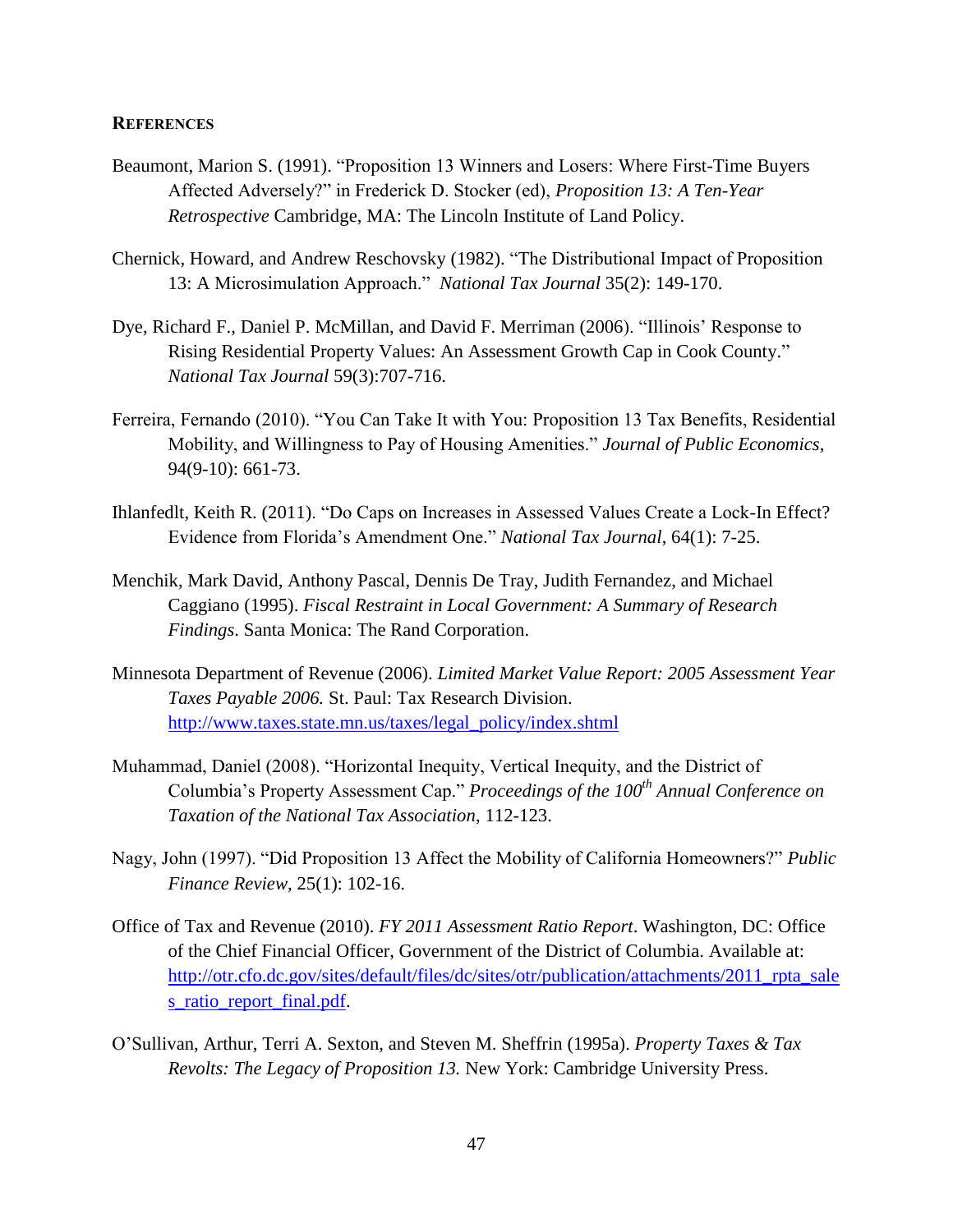- O'Sullivan, Arthur, Terri A. Sexton, and Steven M. Sheffrin (1995b). "Property Taxes, Mobility, and Home Ownership." Journal of Urban Economics 37: 107-129.
- Sexton, Terri (2009). "Assessment Limits as a Means of Limiting Homeowner Property Taxes." In Nancy Y. Augustine, Michael E. Bell, David Brunori, and Joan M. Youngman (eds), *Erosion of the Property Tax Base: Trends, Causes, and Consequences.* Cambridge, MA: Lincoln Institute of Land Policy.
- Sheffrin, Steven M., and Terri Sexton (1998). *Proposition 13 in Recession and Recovery.* San Francisco: Public Policy Institute of California.
- Sjoquist, David L. and Lakshmi Pandey (2001). "An Analysis of Acquisition Value Property Tax Assessment for Homesteaded Property." *Public Budgeting and Finance*, 21(4): 1-17.
- Skidmore, Mark, Charles L. Ballard, and Timothy R. Hodge (2010). "Property Value Assessment Growth Limits and Redistribution of Property Tax Payments: Evidence from Michigan." *National Tax Journal*, 63(3): 509-37.
- Stansel, Dean, Gary Jackson, and Howard J. Finch (2007). "Housing Tenure and Mobility with an Acquisition-Based Property Tax: the Case of Florida." *Journal of Housing Research*, 16(2): 117-29.
- Wasi, Nada and Michelle J. White (2005). "Property Tax Limitations and Mobility: Lock-in Effect of California's Proposition 13.‖ *Brookings-Wharton Papers on Urban Affairs*, 59- 88.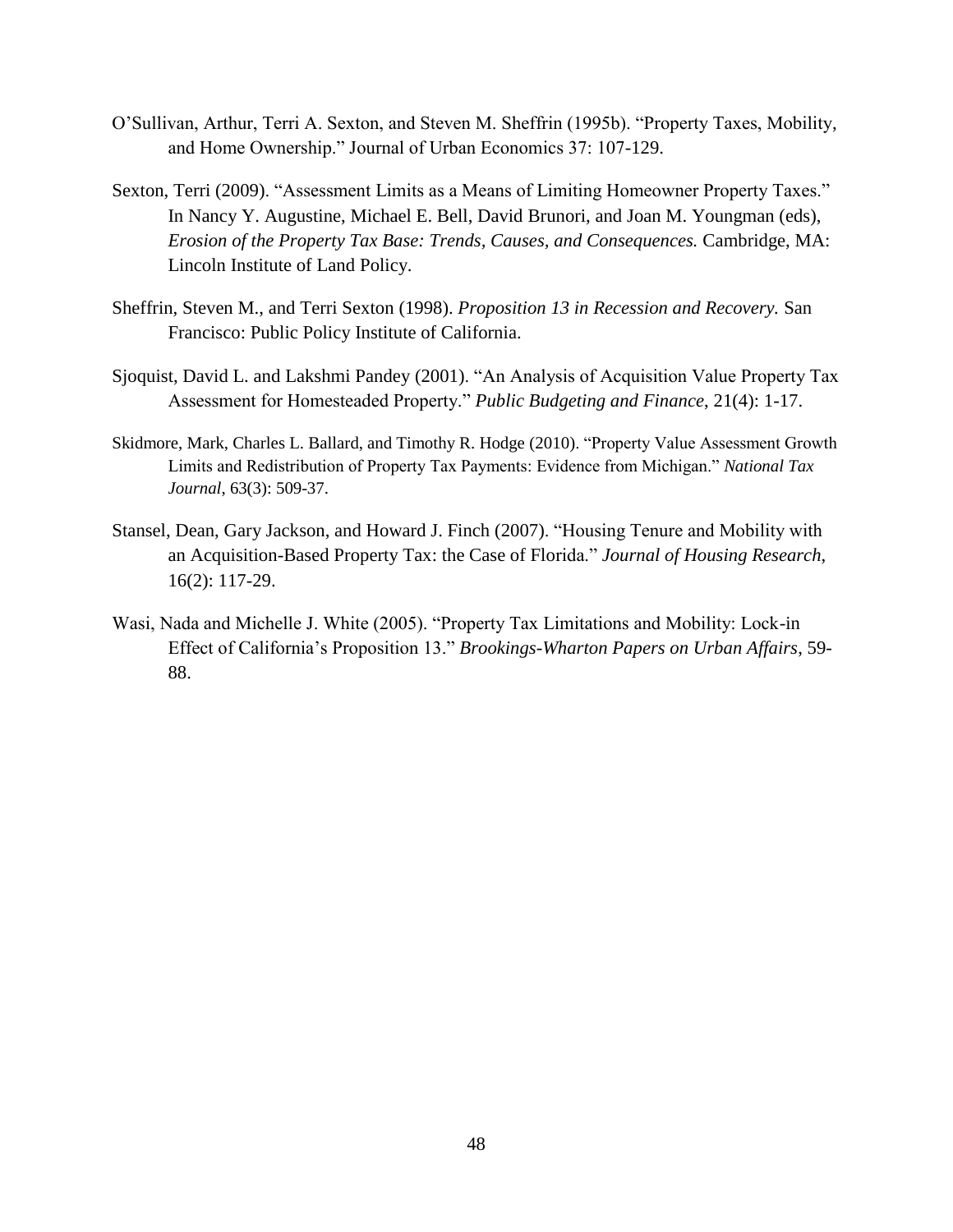#### <span id="page-56-0"></span>**Appendix A. GLOSSARY**

#### Assessed Value

The tax assessor's estimate of the fair market value of a property

#### Cap Rate

The maximum allowable increase in taxable assessment as specified by the RPT Credit Program. The rate is currently 10 percent.

#### Capped Value

This is the same as taxable assessment.

#### COD or Coefficient of Dispersion

In the context of assessment limitation it is a measure of the dispersion of the ratio of taxable assessment to net assessed value.

#### Disparity Ratio

The ratio of taxable value of a home that was recently sold relative to the taxable value of an equivalent home that was not sold in many years, typically since the assessment limitation started. It should the inequities created by the assessment limitation.

#### Homestead

A home that is owned and occupied by the same person.

#### Homestead Exemption

An allowable deduction from the assessed value for homesteaded property. As of 2011, it was \$67,500.

#### Horizontal Equity

In the case of an assessment limitation, it refers to how differences in the reduction in taxable assessment vary across properties of similar value.

#### Lock-In Effect

Refers to the incentive to not sell property because of the loss of the tax reduction that results from the assessment limitation.

#### Net Assessed Value

Assessed value less the homestead exemption.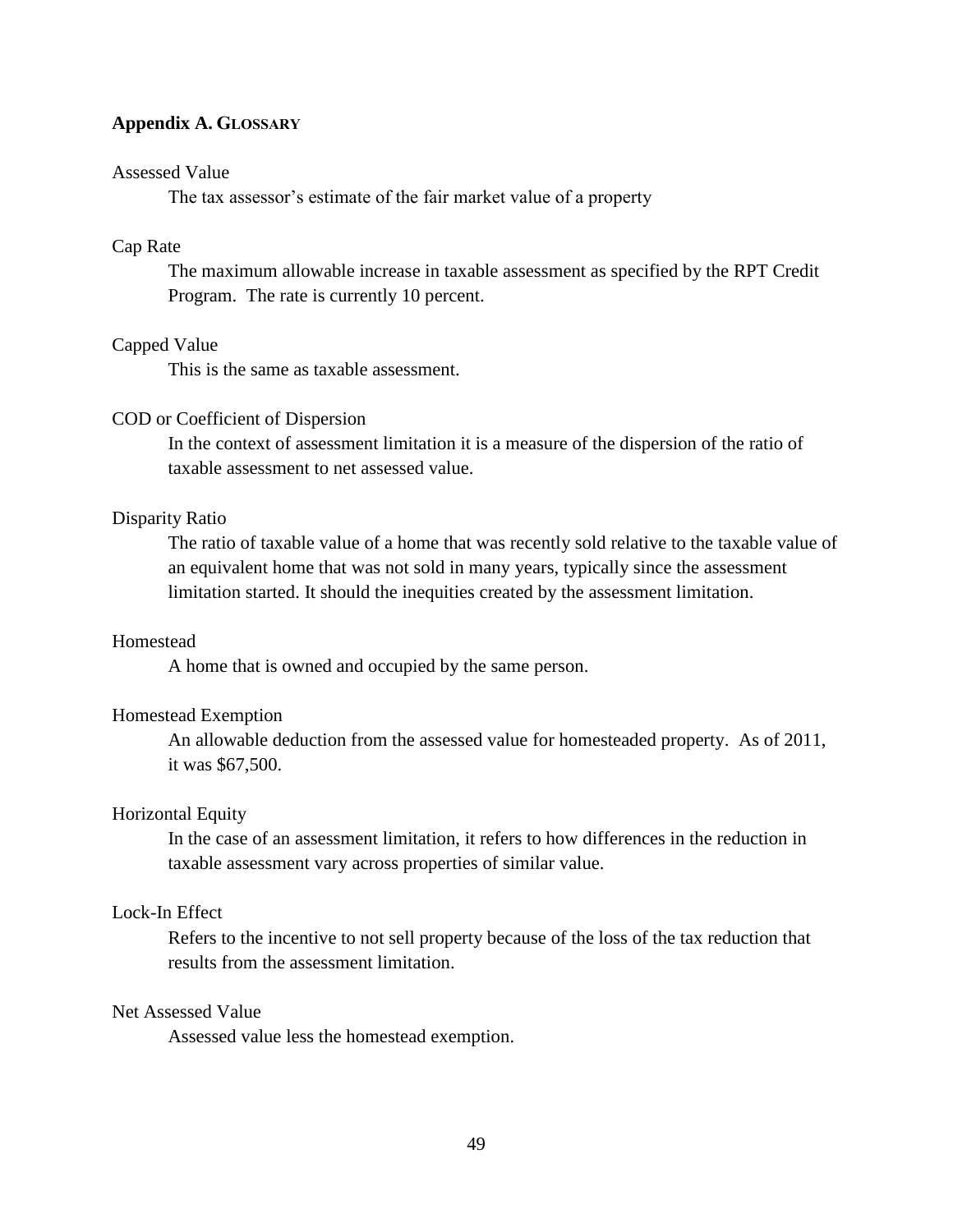#### Owner-Occupied Housing

Same as a homestead

#### PRD or Price Related Differential

In the context of assessment limitation, it measures whether the ratios of taxable assessment to net assessed value are larger or smaller for high-value property relative to low-valued property

#### RPT Credit (Residential Property Tax Credit)

This is the District's assessment limitation program

## Taxable Assessment

The taxable value under the assessment limitation program and reflects the cap on the annual increase in value subject to the property tax.

## Tax Rate

The rate applied to the taxable value. It is currently set at 0.85 percent.

## Vertical Equity

In the case of an assessment limitation, it refers to how differences in the reduction in taxable assessment vary across properties of different values.